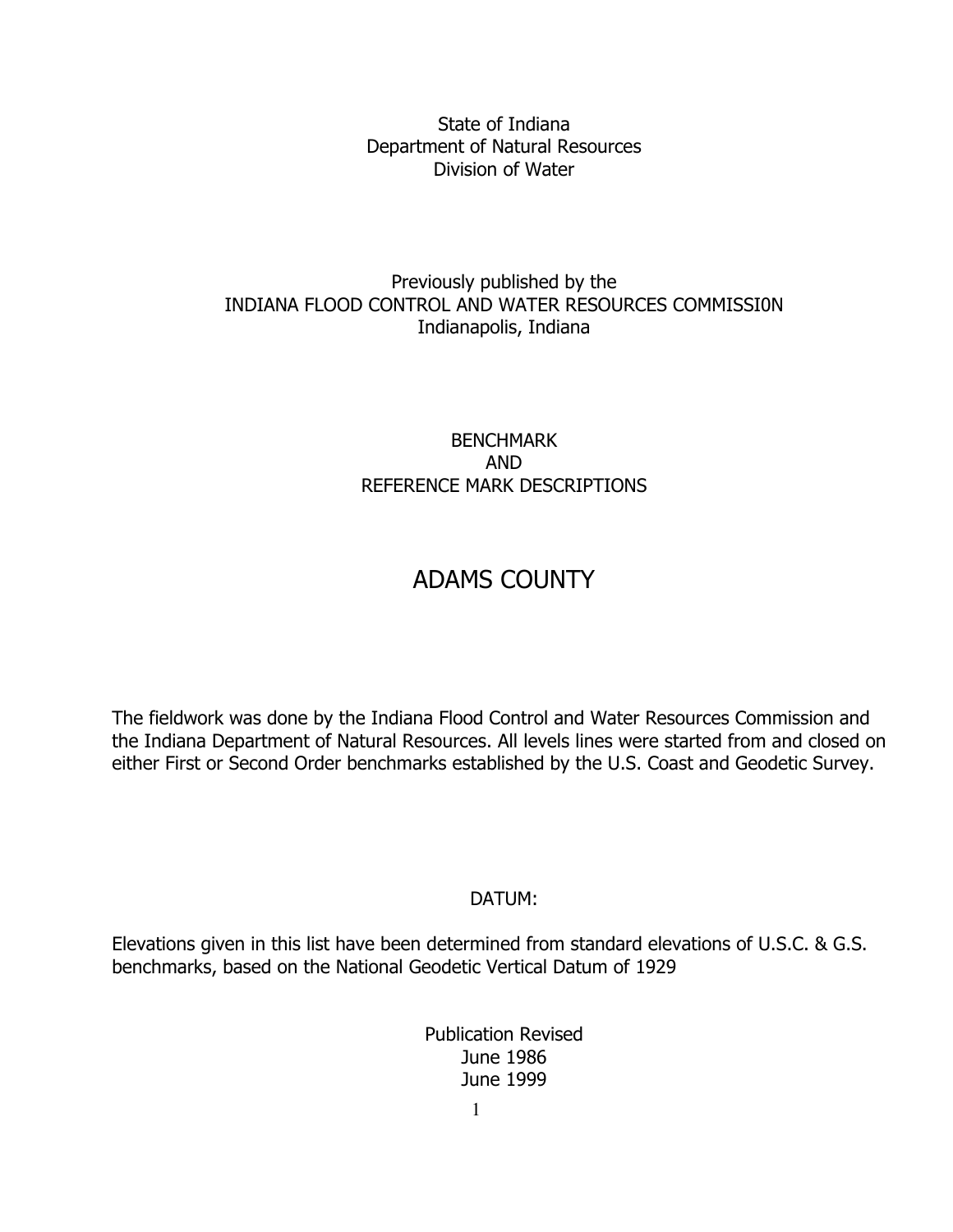# DEPARTMENT OF NATURAL RESOURCES DIVISION OF WATER Adams County

The following elevations were determined in July 1952 by leveling from USC&GS BM K 225, standard elevation 832.574 feet. All level circuits closed within allowable limits for first order leveling. The standard elevation of BM K 225, as published on April 15, 1952 by the USC&GS, is based on NGVD 1929.

# IFC&WRC TBM WR 33, 1952

In Adams County, Linn Grove Quad., on the south line of the West ½ of Sec. 27, T. 26 N., R. 13 E., 2<sup>nd</sup> PM; 2 miles northwest of Linn Grove; set in the south side of a 20-inch Elm tree, 0.25 mile west along a fence line from an old school house at the intersection of 18 South Road and 38 ½ West Road, 150 feet northeast of the Wabash River, 25 feet east of a fence corner post, 1.5 feet above the ground; a railroad spike. 818.566 feet NGVD 1929 249.4994 meters NGVD 1929

# IFC&WRC BM AD 1, 1952

In Adams County, Linn Grove Quad., in the SW corner of the SE 1/4 of Sec. 27, T. 26 N., R. 13 E., 2<sup>nd</sup> PM; at the intersection of 18 South Road and 38 1/2 West Road; set in the northeast 1/4 of the intersection, on the west side of an old red brick school house, on a 6 inch ledge protruding from the west wall of the building, directly beneath the window, 1.5 feet above the ground; a Indiana Flood Control and Water Resources Commission brass control station tablet, stamped "AD 1." 826.637 feet NGVD 1929 251.9595 meters NGVD 1929

# USC&GS BM K 225, 1947 Reported Destroyed March 2004

In Adams County, Linn Grove Quad., in the NE 1/4 of Sec. 3, T. 25 N., R. 13 E., 2<sup>nd</sup> PM; about 0.7 mile north of Linn Grove; set in the center of the top of the east end post of the south handrail of the State Road 118 concrete bridge over the Wabash River, 17.5 feet south of the centerline of State Road 118, 3.5 feet above the road; a U.S. Coast and Geodetic Survey bench mark tablet, stamped "K 225 1947".

832.574 feet NGVD 1929 253.7691 meters NGVD 1929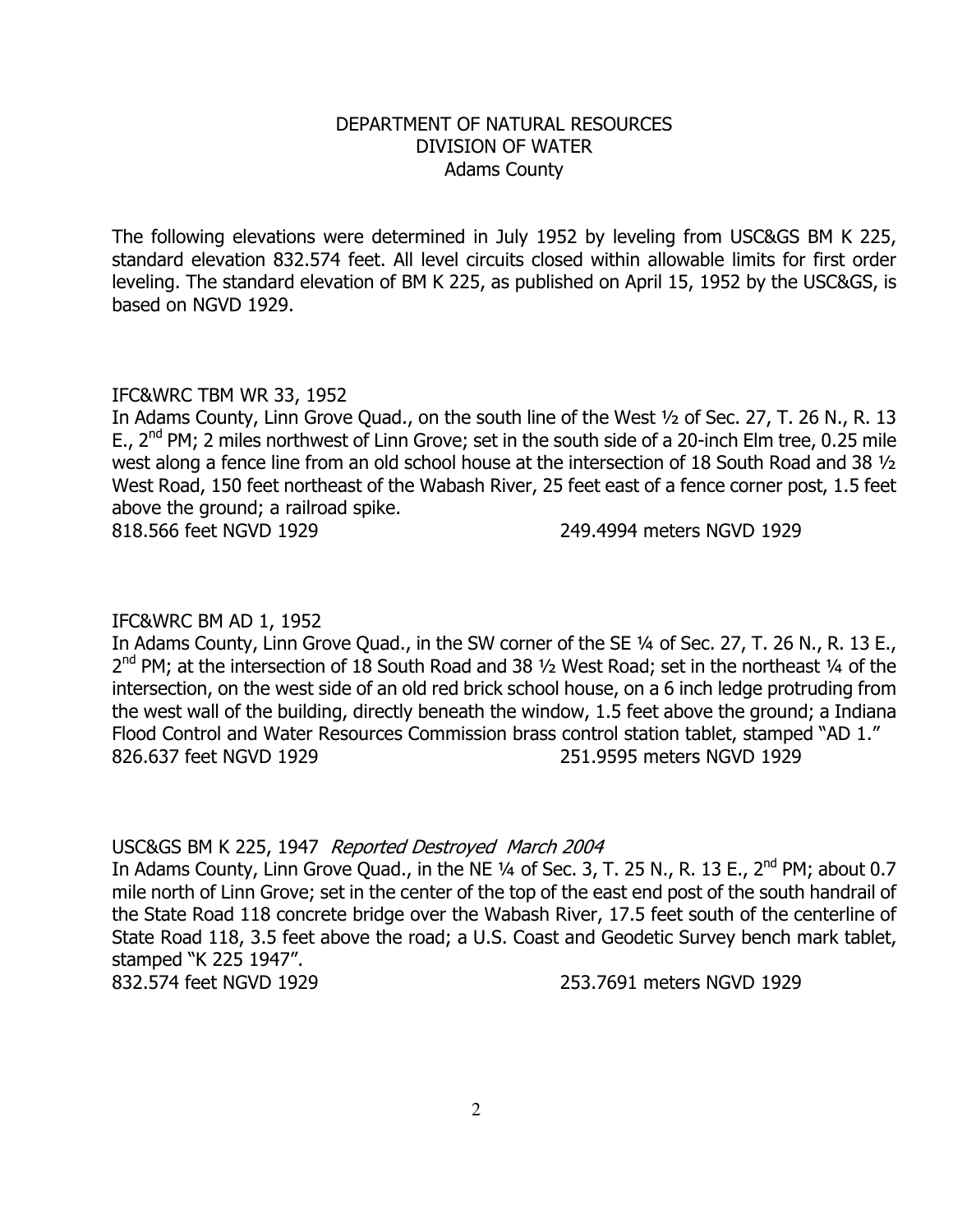# IFC&WRC BM AD 2, 1952 Reported Destroyed March 2004

In Adams County, Linn Grove Quad., in the SW  $\frac{1}{4}$  of Sec. 2, T. 25 N., R. 13 E., 2<sup>nd</sup> PM; in Linn Grove; set in the twin arch concrete bridge over the Wabash River, on the east end of the north handrail, 3 feet below the top of the handrail; a Indiana Flood Control and Water Resources Commission brass control station tablet, stamped "AD 2". 827.573 feet NGVD 1929 252.2448 meters NGVD 1929

# IFC&WRC TBM WR 34, 1952 Reported Destroyed March 2004

In Adams County, Linn Grove Quad., in the NW  $\frac{1}{4}$  of Sec. 11, T. 25 N., R. 13 E., 2<sup>nd</sup> PM; about 0.4 mile south of Linn Grove; set in the top of the east concrete handrail of a 20 foot concrete bridge over Threemile Creek, 10 feet east of the centerline of the bridge; a chiseled triangle. 824.283 feet NGVD 1929 251.2420 meters NGVD 1929

# IFC&WRC BM AD 3, 1952 Reported Destroyed March 2004

In Adams County, Linn Grove Quad., in the SW 1/4 of Sec. 12, T. 25 N., R. 13 E., 2<sup>nd</sup> PM; about 1.4 mile southeast of Linn Grove; at the 37 West Road steel truss bridge over the Wabash River; set in the top of the east end of the south abutment, 1 foot east of and level with the southeast bridge seat; a Indiana Flood Control and Water Resources Commission brass control station tablet, stamped "AD 3".

824.002 feet NGVD 1929 251.1563 meters NGVD 1929

# IFC&WRC TBM WR 3, 1952 Reported Destroyed March 2004

In Adams County, Linn Grove Quad., in the SE 1/4 of Sec. 11, T.25 N., R. 13 E., 2<sup>nd</sup> PM; about 1.4 miles southeast of Linn Grove; at the 37 West Road steel truss bridge over the Wabash River; set in the top of the northwest corner of the northwest wingwall, 15 feet west of the centerline of the road, about level with the roadway; a chiseled square.

824.800 feet NGVD 1929 251.3995 meters NGVD 1929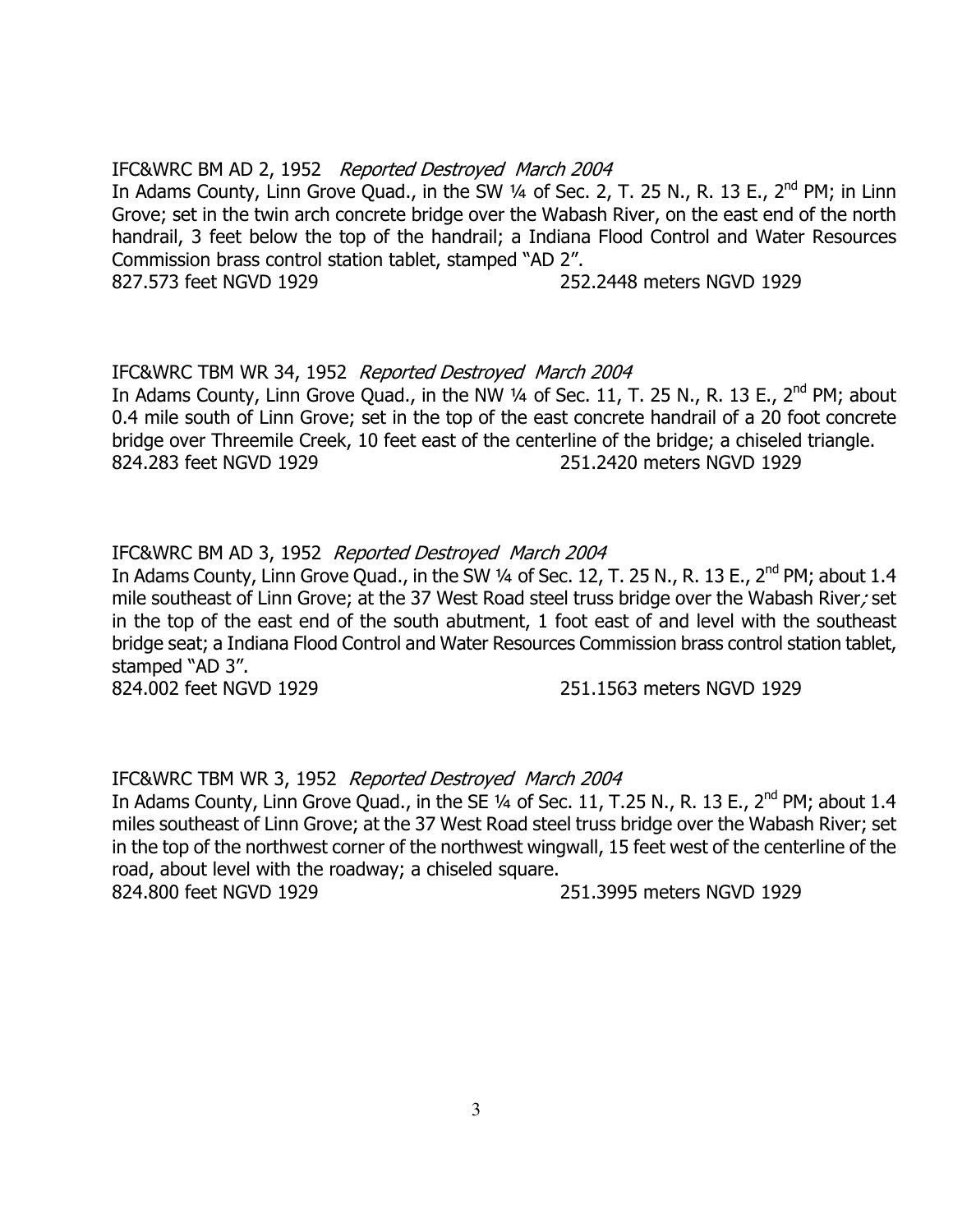#### IFC&WRC TBM WR 35, 1952

In Adams County, Domestic Quad., in the center of the West 1/2 of Sec. 13, T. 25 N., R. 13 E., 2<sup>nd</sup> PM; about 4.25 miles east-northeast of Domestic; at the 21 ½ South Road concrete bridge over Sullivan Ditch; 15 feet north of the centerline of the road, 25 feet east of the 10 foot concrete bridge (21 ½ South Road bridge), on a concrete retaining wall, 1 foot below the road; a chiseled triangle.

828.164 feet NGVD 1929 252.4249 meters NGVD 1929

# IFC&WRC BM AD 4, 1952 Reported Destroyed March 2004

In Adams County, Berne Quad., in the SE  $\frac{1}{4}$  of Sec. 12, T.25 N., R. 13 E., 2<sup>nd</sup> PM; about 2.0 miles southwest of Berne; set in the 36 West Road twin-arch concrete bridge over the Wabash River, 4 feet of the south end of the base of the west handrail, about level with the road; a Indiana Flood Control and Water Resources Commission brass control station tablet, stamped "AD4". 829.095 feet NGVD 1929 252.7087 meters NGVD 1929

IFC&WRC TBM WR 4, 1952 Reported Destroyed March 2004

In Adams County, Berne Quad., in the SE 1/4, of Sec. 12, T.25 N., R. 13 E., 2<sup>nd</sup> PM; about 2.0 miles southwest of the Berne; set in the 36 West Road twin-arch concrete bridge over the Wabash River, on the north end of the base of the west handrail; a chiseled triangle. 828.760 feet NGVD 1929 252.6066 meters NGVD 1929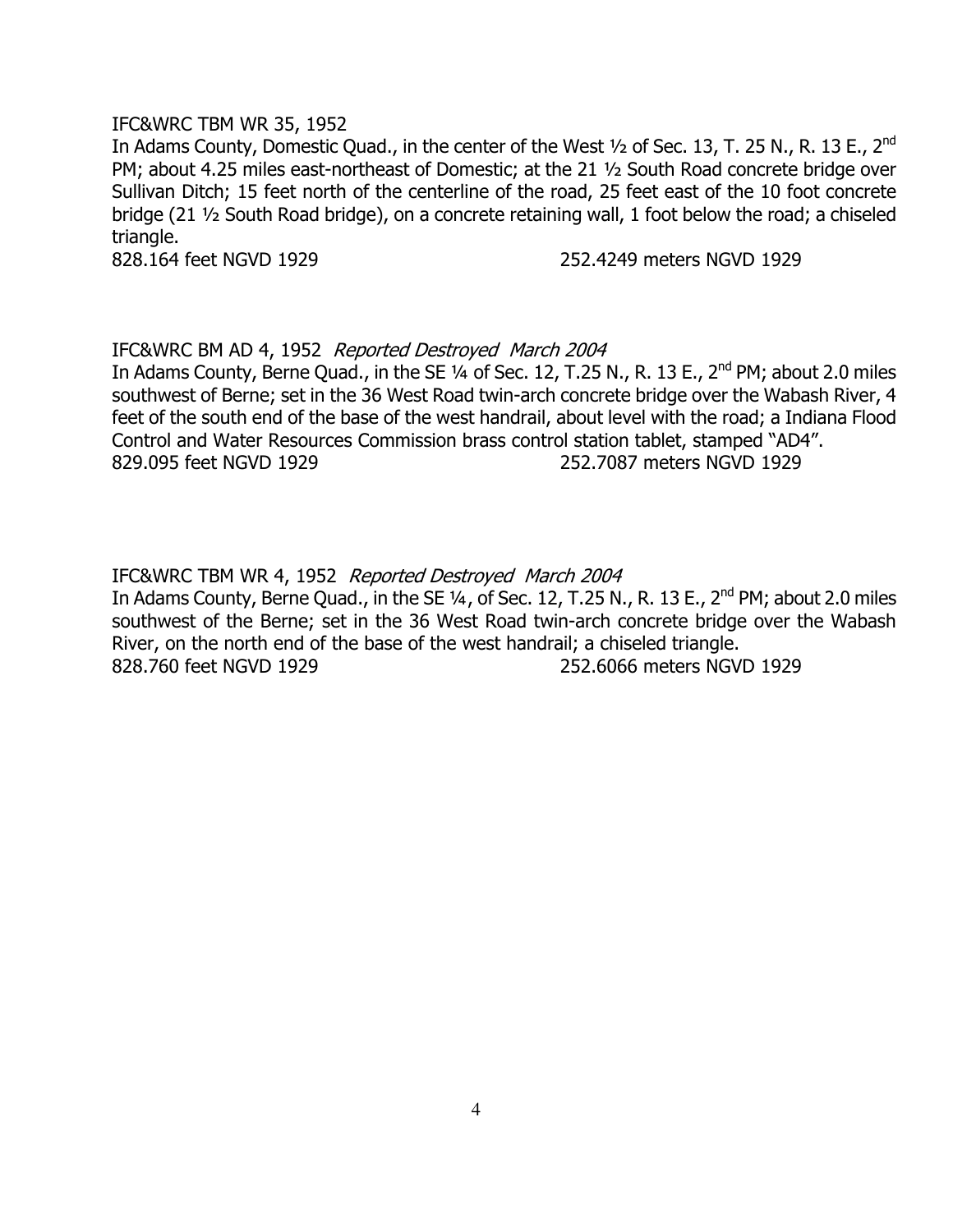# DEPARTMENT OF NATURAL RESOURCES DIVISION OF WATER Adams County

The following elevations were determined in July 1952 by leveling from USC&GS BM Z 225, standard elevation 834.854 feet. All level circuits closed within allowable limits for first order leveling. The standard elevation of BM Z 225, as published on April 15, 1952 by the USC&GS, is based on NGVD 1929.

# USC&GS BM Z 225, 1947

In Adams County, Geneva Quad., in the NE  $\frac{1}{4}$  of Sec. 17, T. 25 N., R. 14 E., 2<sup>nd</sup> PM; about 1.5 miles north of Geneva; at the intersection of U.S. 27 and 21 ½ South Road, 62 feet southwest of the centerline of U.S 27, 22 feet north of the centerline of 21 ½ South Road, 43.5 feet south of power pole #65/666, 2.5 feet east of a fence corner post, about level with the road; a U.S. Coast and Geodetic Survey bench mark tablet, stamped "Z 225 1947." 834.854 feet NGVD 1929 254.4640 meters N.V.G.D 1929

# IFC&WRC BM AD 5, 1952 Reported Destroyed March 2004

In Adams County, Geneva Quad., in the Center of the South 1/2 of Sec. 17, T. 25 N., R. 14 E., 2<sup>nd</sup> PM; about 1.6 miles north of Geneva; at the 34 ½ West Road 120 foot one span steel truss bridge over the Wabash River, set in the northwest wingwall, 12 feet west of the west end of the north truss. 15 feet north of the centerline of the bridge, 1 foot below the bridge floor; a chiseled square.

831.326 feet NGVD 1929 253.3887 meters NGVD 1929

# IFC&WRC TBM WR 5, 1952 Reported Destroyed March 2004

In Adams County, Geneva Quad., in the center of the South 1/2, of Sec. 17, T. 25 N., R. 14 E., 2<sup>nd</sup> PM; about 1.6 miles north of Geneva; at the 34 ½ West Road 120 foot span steel truss bridge over the Wabash River; set in the northwest wingwall, 12 feet west of the west end of the north truss, 15 feet north if the centerline of the bridge, 1 foot below the bridge floor; a chiseled square. 830.126 feet NGVD 1929 253.0229 meters NGVD 1929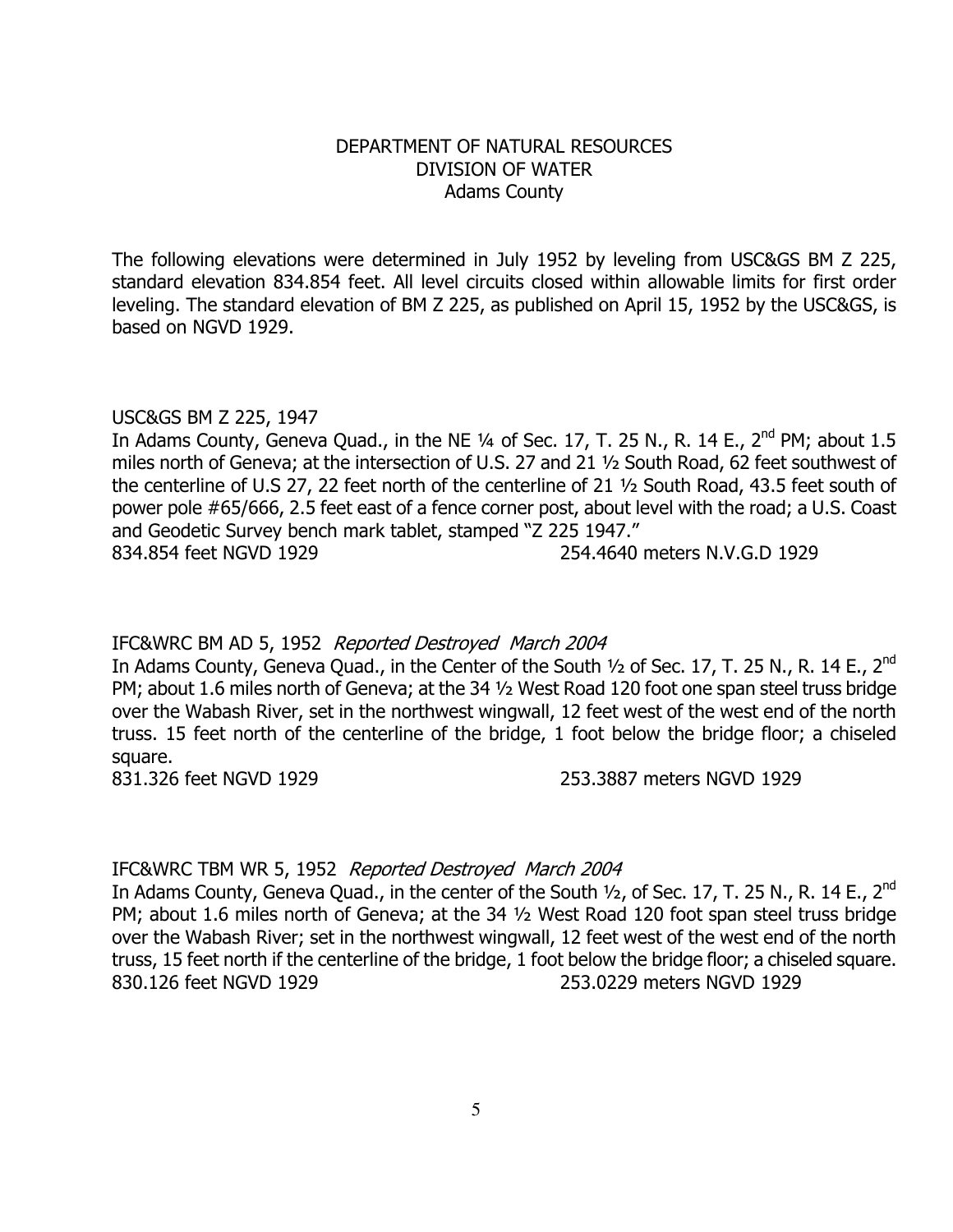# IFC&WRC BM AD 6, 1952 Reported Destroyed March 2004

In Adams county, Geneva Quad., the SW 1/4 of Sec. 16, T. 25 N., R. 14 E.,  $2^{nd}$  PM; about 1.6 miles north of Geneva; at the U.S. 27 bridge over the Wabash River; set in the center of the top of the north end post of the northwest guardrail, about 4 feet above the road; a Indiana Flood Control and Water Resources Commission brass control station tablet, stamped "AD 6". 838.024 feet NGVD 1929 255.4302 meters NGVD 1929

# IFC&WRC TBM WR 6, 1952 Reported Destroyed March 2004

In Adams County, Geneva Quad., in the SW  $\frac{1}{4}$ , of Sec. 16, T. 25 N., R. 14 E., 2<sup>nd</sup> PM; about 1.6 miles north of Geneva; at the U.S. 27 bridge over the Wabash River; set in the southwest wingwall, 21 feet south of the south end of the west truss, 14 feet west of the centerline of the highway, 0.4 foot below the bridge floor; a chiseled square.

835.070 feet NGVD 1929 254.5298 meters NGVD 1929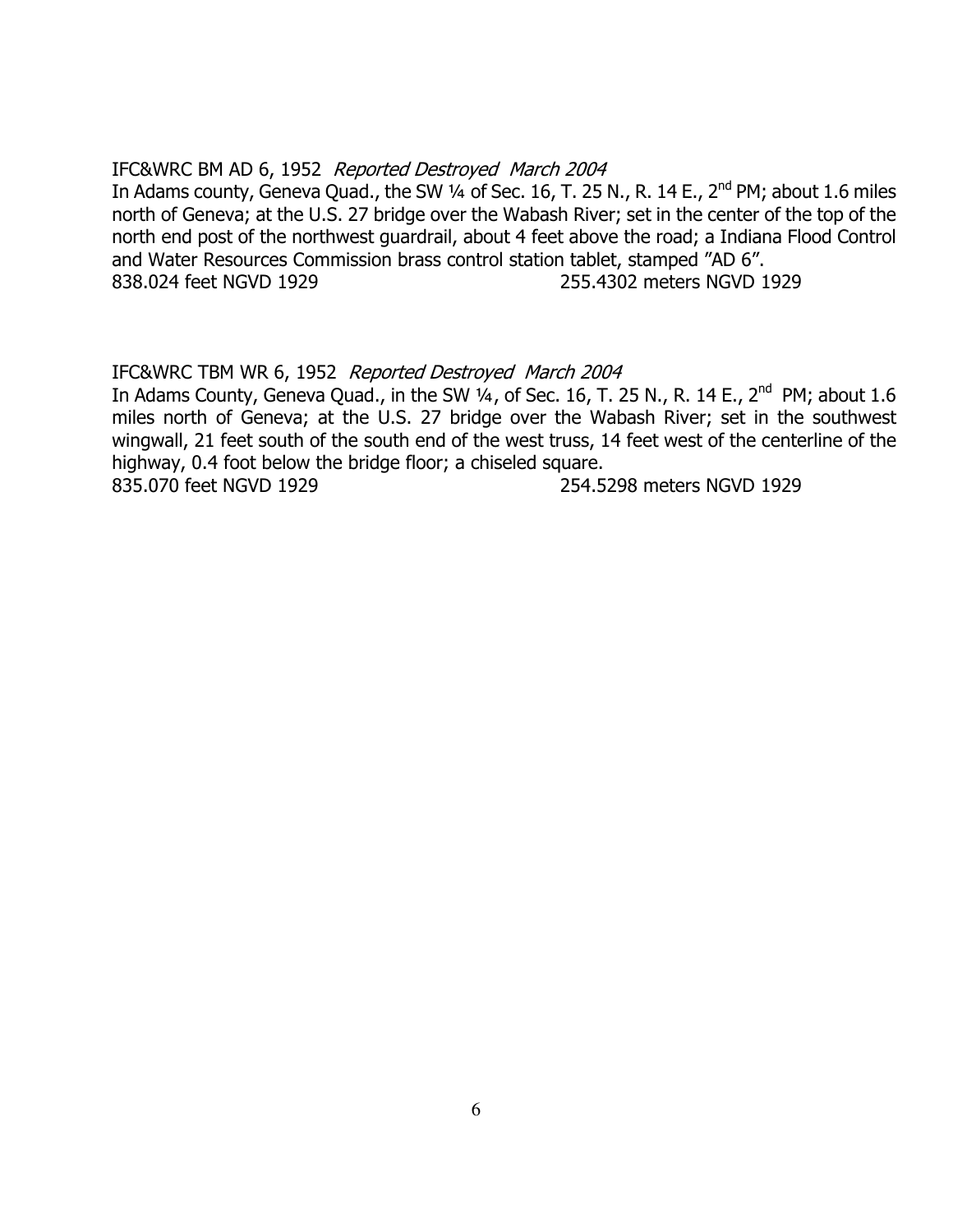# DEPARTMENT OF NATURAL RESOURCES DIVISION OF WATER Adams County

The following elevations were determined in July 1952 by leveling from USC&GS BM A-226, elevation 848.968 feet. All level circuits closed within allowable limits for first order leveling. The elevation of BM A-226, as published by the USC&GS on April 15, 1952, is based on the NGVD 1929.

#### USC&GS BM A 226, 1947

In Adams Count, Geneva Quad., in the SE 1/4 of Sec. 20, T. 25 N., R. 14 E., 2<sup>nd</sup> PM; at Ceylon; set in the top of the northwest corner of the "L" shaped headwall of a 24 inch pipe culvert under 22 ½ South Road, 25 feet south of 22 ½ South Road, 21 feet east of U.S. 27,about level with the highway; a U.S. Coast and Geodetic Survey bench mark tablet, stamped "A 226 1947". 848.968 feet NGVD 1929 258.7660 meters NGVD 1929

#### IFC&WRC BM AD 7, 1952

In Adams County, Geneva Quad., in the NE 1/4 of Sec. 21, T. 25 N., R. 14 E., 2<sup>nd</sup> PM; about 0.55 mile northeast of Ceylon; 0.55 mile northeast along a blacktop road from Ceylon to a one-span 125 foot covered bridge over an overflow section of the Wabash River; set in the top of a concrete headwall, 10 feet west of the centerline of the road, 1 foot south of the south end of the bridge shelter; a Indiana Flood Control and Water Resources Commission brass control station tablet, stamped "AD 7."

831.998 feet NGVD 1929 253.5935 meters NGVD 1929

#### IFC&WRC TBM WR 7, 1952

In Adams County, Geneva Quad., in the NE  $\frac{1}{4}$  of Sec. 21, T. 25 N., R. 14 E., 2<sup>nd</sup> PM; about 0.55 mile northeast of Ceylon; 0.55 miles northeast along a blacktop road from Ceylon to a one-span 125 ft. covered bridge over an overflow section of the Wabash River; 10 feet east of the centerline of the road, 2 feet south of the south end of the wooden shelter; a chiseled square. 831.968 feet NGVD 1929 253.5844 meters NGVD 1929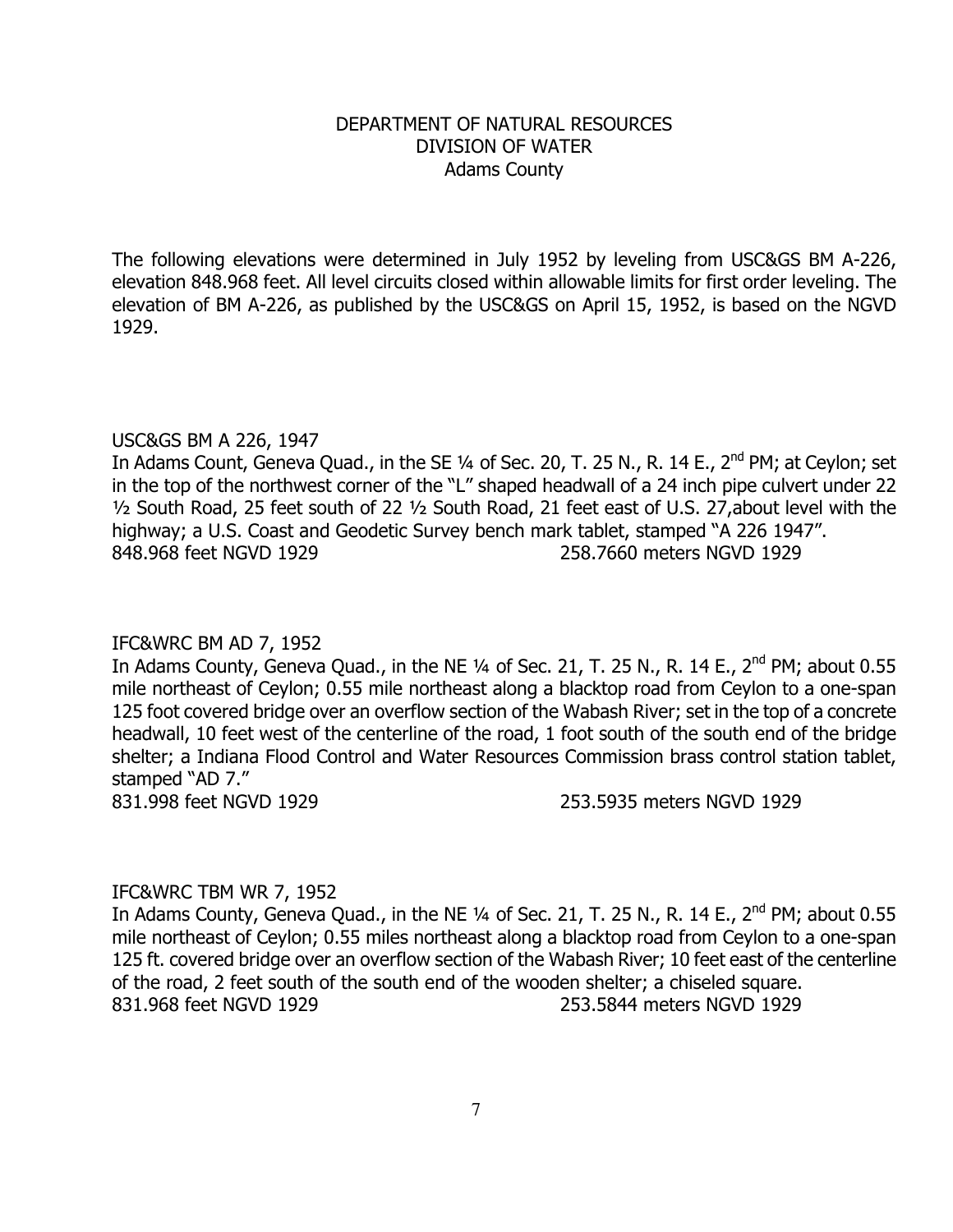# DEPARTMENT OF NATURAL RESOURCES DIVISION OF WATER Adams County

The following elevations were determined in July 1952 by leveling from USC&GS BM C 226, standard elevation 845.923 feet to USC&GS KENNEDY AZIMUTH, standard elevation 884.378 feet. The level line closed on Kennedy Azimuth within allowable limits for second order leveling. The standard elevations of BM C-226 and Kennedy Azimuth, as published by the USC&GS on April 15, 1952, are based on the NGVD 1929.

# USC&GS BM C 226, 1947

In Adams County, Geneva Quad., in the NE ¼ of Sec. 29, T. 25 N., R. 14 E., 2<sup>nd</sup> PM; at Geneva; at the intersection of U.S. 27 and State Road 116; set vertically in the south wall of the southeast corner of the red brick Wabash Township School, 75 feet west of the centerline of U.S. 27, 58 feet north of the centerline of State Road 116, 1 foot west of the southeast corner of the wall, 2.6 feet above the ground; a U.S. Coast and Geodetic Survey bench mark, stamped "C 226 1947". 845.923 feet NGVD 1929 257.8378 meters NGVD 1929

# IFC&WRC BM AD 8, 1952 Reported Destroyed March 2004

In Adams County, Geneva Quad., in the SE 1/4 of Sec. 28, T. 25 N., R. 14 E., 2<sup>nd</sup> PM; about 0.7 miles east of Geneva; at the State Road 116 two-span 160 foot steel truss bridge over the Wabash River; set in the center of the northeast wingwall, 20 feet north of the centerline of State Road 116, 2 feet above the bridge floor; a Indiana Flood Control and Water Resources Commission brass bench mark tablet, stamped "AD 8".

836.739 feet NGVD 1929 255.0386 meters NGVD 1929

# IFC&WRC TBM WR 8, 1952 Reported Destroyed March 2004

In Adams County, Geneva Quad., in the SE  $\frac{1}{4}$  of Sec. 28, T. 25 N., R. 14 E., 2<sup>nd</sup> PM; about 0.7 mile east of Geneva; at the State Road 116 two-span 160 foot steel truss bridge over the Wabash River; set in the top of the southwest end of the southwest wingwall; a chiseled square. 836.976 feet NGVD 1929 255.1108 meters NGVD 1929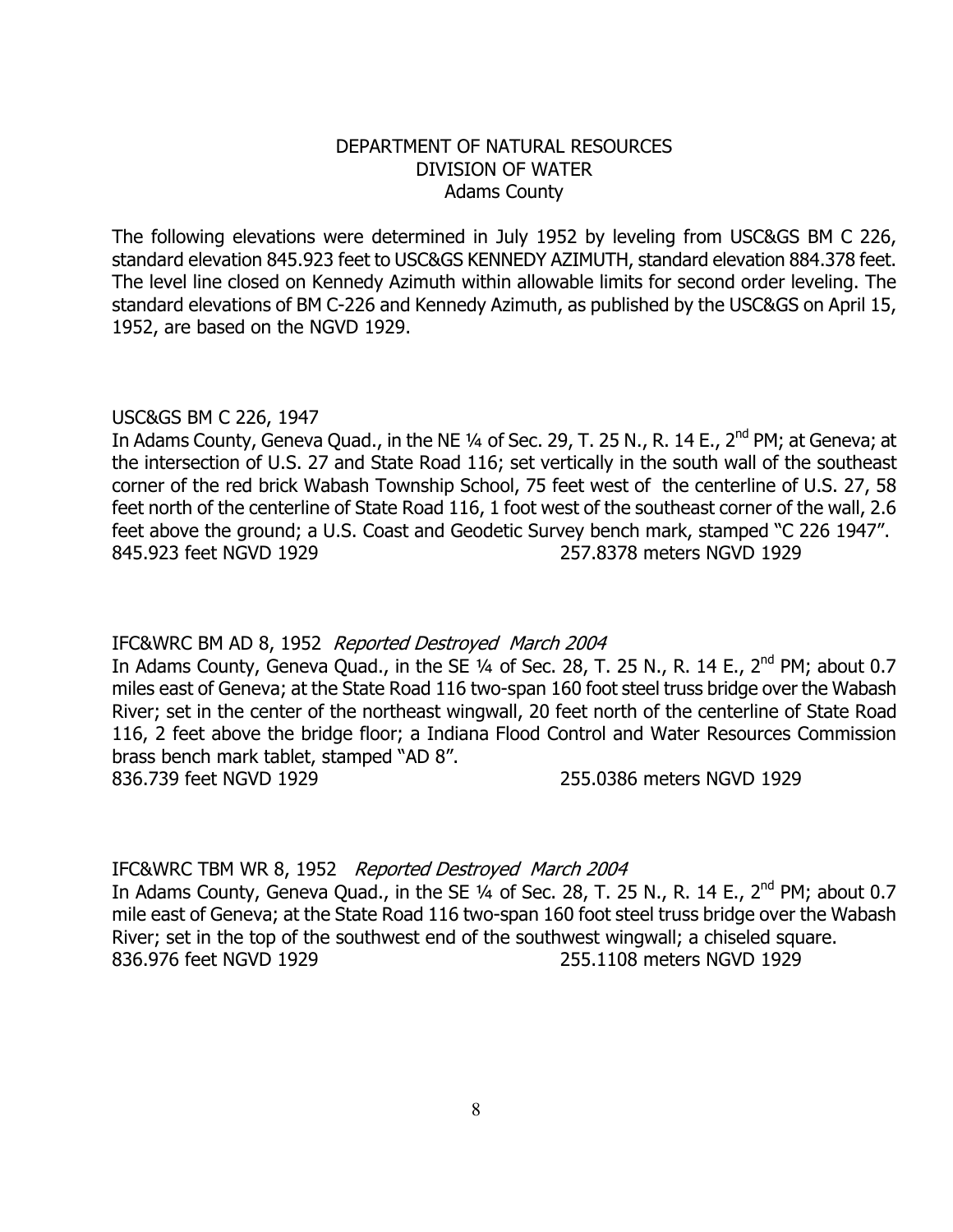#### IFC&WRC TBM WR 9, 1952

In Adams County, Geneva Quad., on the east line of Sec. 33, T. 25 N., R. 14 E.,  $2^{nd}$  PM; 1.2 miles southeast of Geneva; about 800 feet south of the Wabash River, about 800 feet north of a right angle bend in the gravel road with tangents west and south, 420 feet north of the north end of a farm lane to a field, at a north-south fence line, in the west of a 30-inch Black-Oak tree (the largest tree along the fence line), one foot above the ground; a square headed 3/8-inch bolt protruding 3 inches from the tree.

831.749 feet NGVD 1929 253.176 meters NGVD 1929

#### IFC&WRC BM AD 9, 1952

In Adams County, Geneva Quad., in the SE  $\frac{1}{4}$  of Sec. 34, T. 25 N., R. 14 E., 2<sup>nd</sup> PM; about 2.4 miles southeast of Geneva; 1.9 miles east along the Adams/Jay County Line Road from its intersection with U.S. 27 to a 18 foot concrete bridge over an unnamed stream, 18 feet north of the centerline of the County Line Road; set in the top of the northeast wingwall; a Indiana Flood Control and Water Resources Commission brass control station tablet, stamped "AD 9". 835.155 feet NGVD 1929 254.5558 meters NGVD 1929

# IFC&WRC TBM WR 20, 1952

In Adams County, Geneva Quad., in the SE  $\frac{1}{4}$  of Sec. 34, T. 25 N., R. 14 E., 2<sup>nd</sup> PM; about 2.4 miles southeast of Geneva; 1.9 miles east along the Adams/Jay County Line Road from its intersection with U.S. 27 to a 18 foot concrete bridge over an unnamed stream; set in the northeast corner of the northeast wingwall, 18 feet north of the centerline of the road; a chiseled square.

836.874 feet NGVD 1929 255.0797 meters NGVD 1929

# IFC&WRC BM AD 10, 1952 Reported Destroyed March 2004

In Adams County, Geneva Quad., in the SW1/4 of Sec. 35, T. 25 N., R. 14 E., 2nd PM; about 3 mile Southeast of Geneva; 2.6 miles east along the Adams/Jay County Line Road from its intersection with U.S. 27 to a "T"-road north, thence 0.4 mile north to a one-span 110 foot steel truss bridge over the Wabash River; set in the top of the southeast wingwall, 1 foot southeast of the southeast bridge seat; a Indiana Flood Control and Water Resources Commission brass control station tablet, stamped "AD 10".

835.674 feet NGVD 1929 254.7139 meters NGVD 1929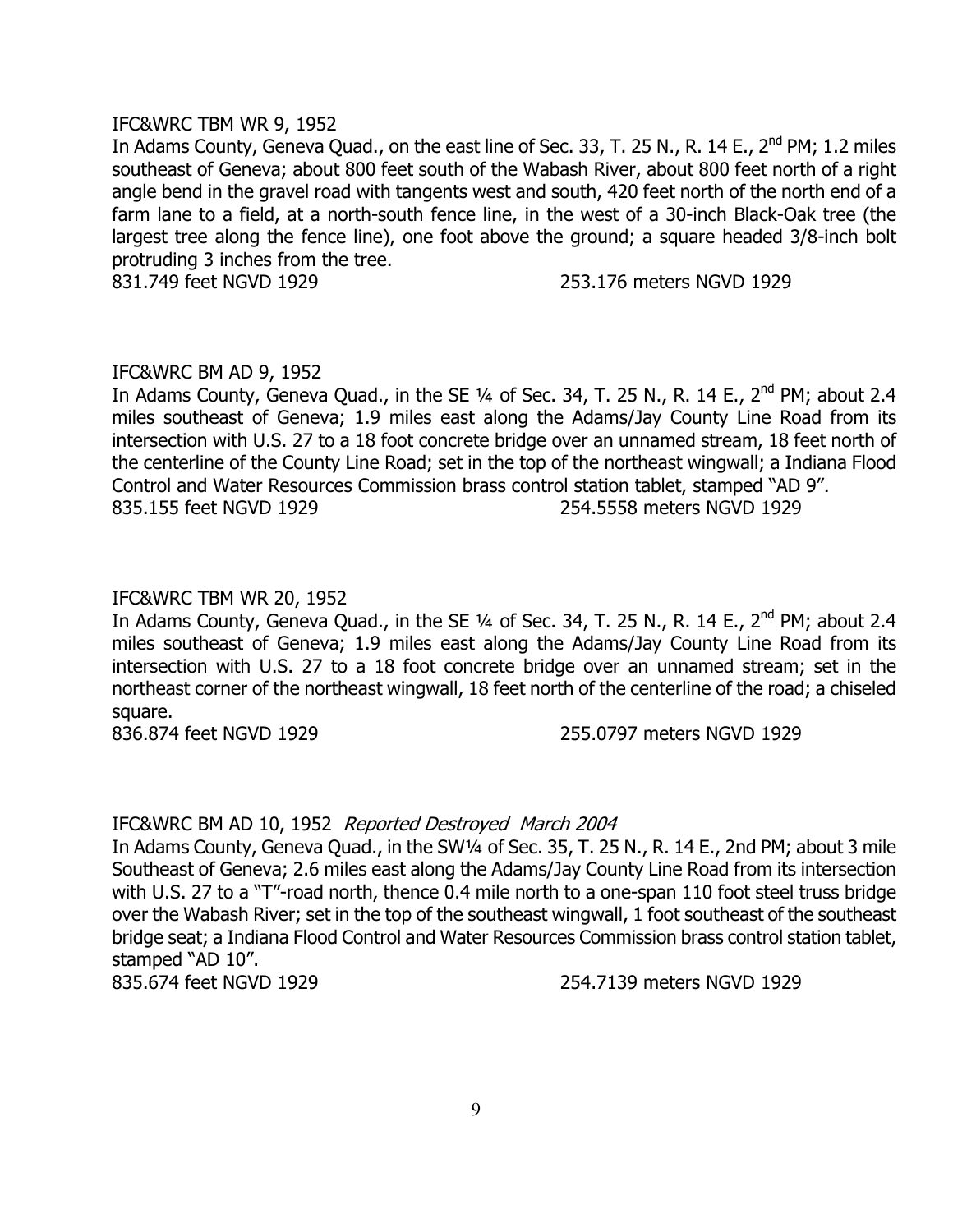#### IFC&WRC TBM WR 22, 1952 Reported Destroyed March 2004

In Jay County, Geneva Quad., in the NE  $\frac{1}{4}$  of Sec. 2, T. 24 N., R. 14 E., 2<sup>nd</sup> PM; about 3.1 miles southeast of Geneva; 2.8 miles east along the Adams/Jay County Line Road from its intersection with U.S. 27 to a 5 foot corrugated culvert; set in he top of the north headwall, directly above the south low-water edge of the Wabash River, 2 feet below the road; a chiseled square. 836.664 feet NGVD 1929 255.0157 meters NGVD 1929

# IFC&WRC BM AD 11, 1952 Found Good Condition March 2004

In Adams County, Geneva Quad., in the SW  $\frac{1}{4}$  of Sec. 36, T. 25 N., R. 14 E., 2<sup>nd</sup> PM; about 3. 7 miles southeast of Geneva; 3.5 miles east along the Adams/Jay County Line Road from its intersection with U.S. 27 to a 4 by 5 foot box culvert; set in the top of the northwest wingwall; a Indiana Flood Control and Water Resources Commission brass control station tablet, stamped "AD 11".

843.454 feet NGVD 1929 257.0853 meters NGVD 1929

IFC&WRC TBM WR 23, 1952 Reported Destroyed March 2004

In Adams County, Geneva Quad., in the SW 1/4 of Sec. 36, T. 25 N., R. 14 E., 2<sup>nd</sup> PM; about 3.7 miles southeast of Geneva; 3.5 miles east along the Adams/Jay County Line Road from its intersection with U.S. 27 to a 4 by 5 foot box culvert; set in the top of the northeast wingwall; a chiseled square.

843.292 feet NGVD 1929 257.0359 meters NGVD 1929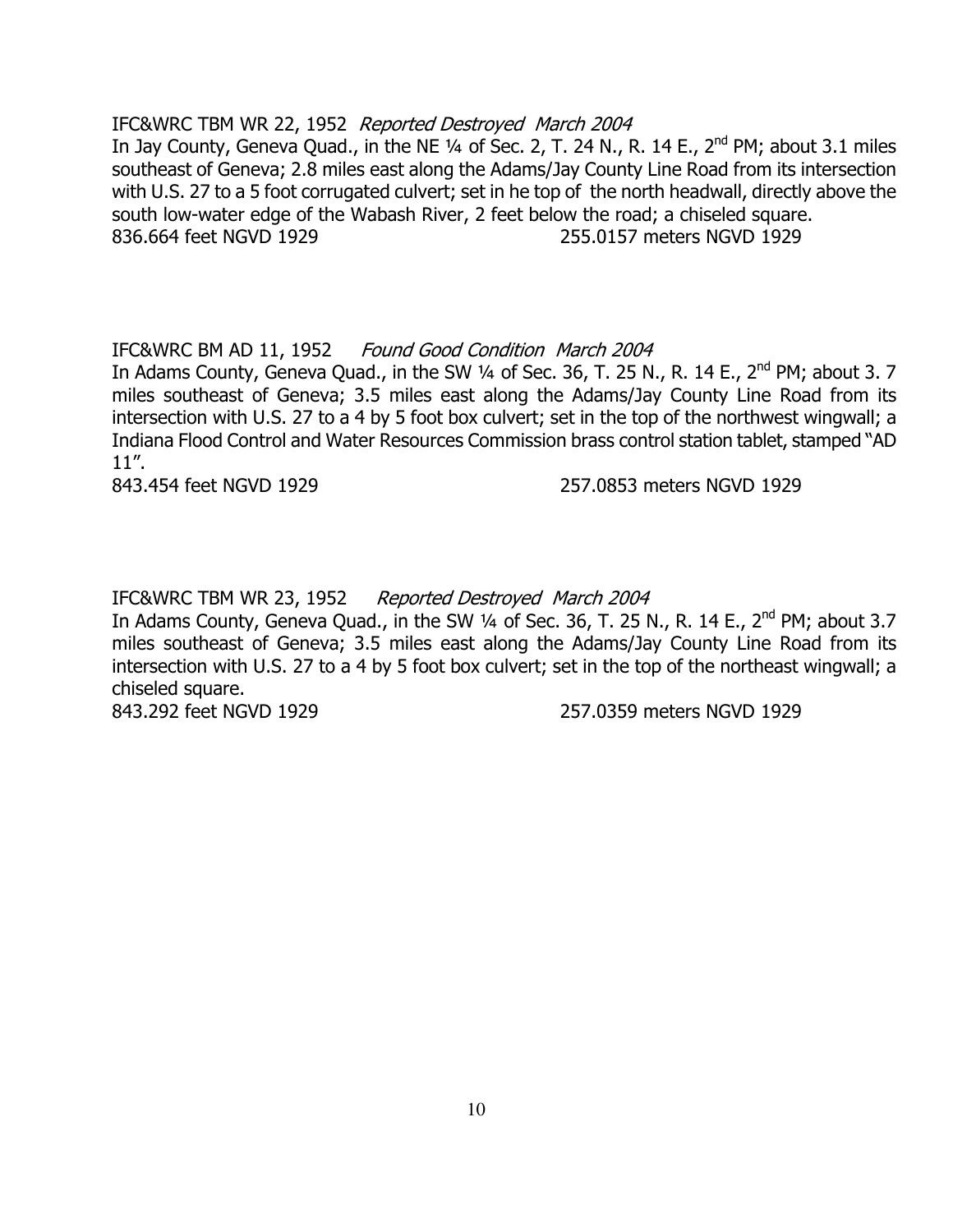# INDIANA FLOOD CONTROL AND WATER RESOURCES COMMISSION

Indianapolis, Indiana

# BENCH MARK DESCRIPTIONS

# ADAMS COUNTY, INDIANA

The Indiana Flood Control and Water Resources Commission did the fieldwork. All level lines were started from and closed on either First or Second Order benchmarks established by the U.S. Coast and Geodetic Survey.

# Datum:

Elevations given in this list have been determined from standard elevations of USC&GS bench marks, based on the National Geodetic Vertical Datum of 1929.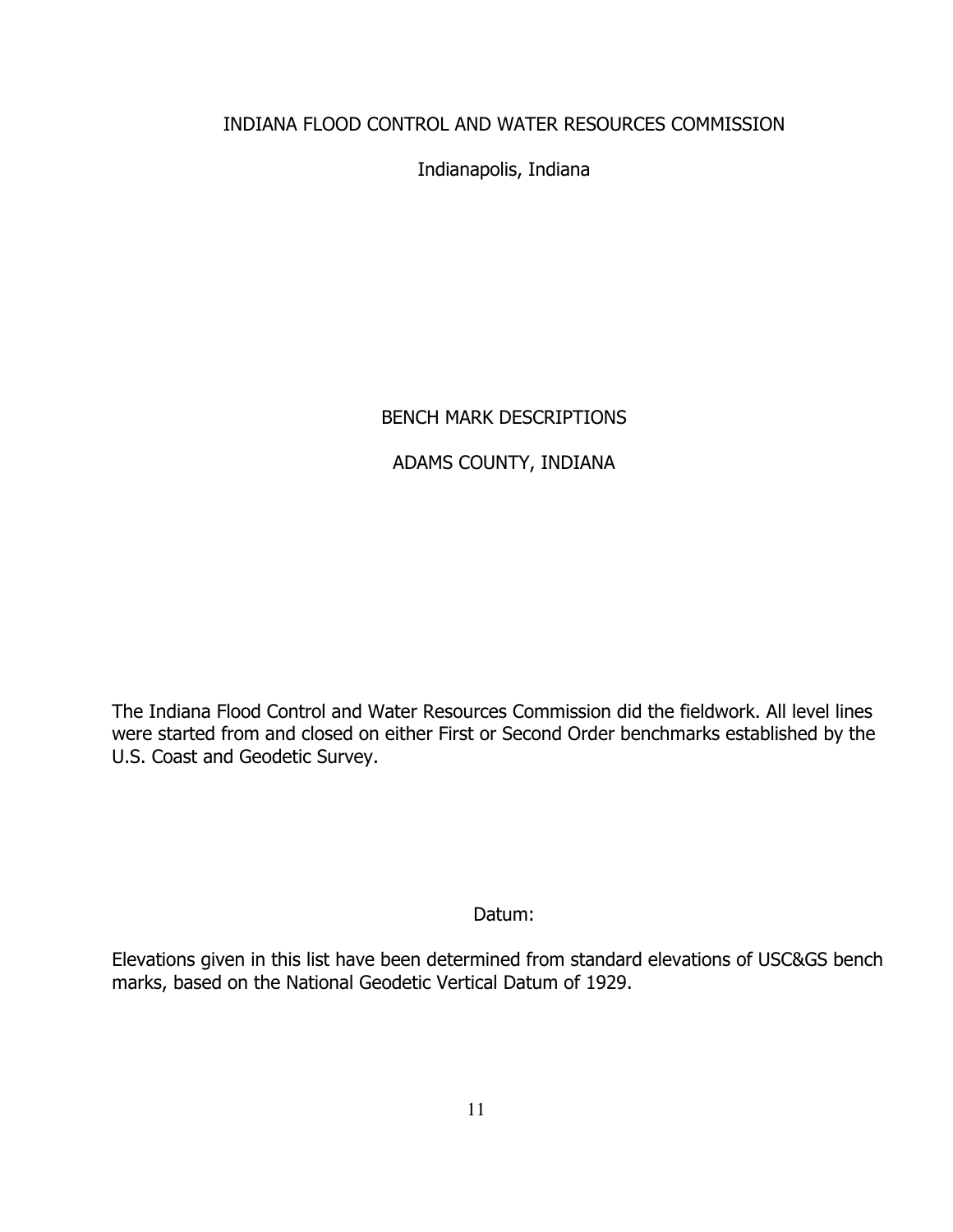# DEPARTMENT OF NATURAL RESOURCES DIVISION OF WATER Adams County

The following elevations were determined during August, September and October 1955 by leveling between U.S. Coast and Geodetic Survey benchmarks along the St. Mary's River. The level line runs southeastward along the southwest side of the St. Mary's River between the Adams-Allen County Line and the Indiana-Ohio State Line.

Second order levels were run by the three-wire method using invar-steel, yard rods. All level circuits closed within allowable limits for second order leveling.

All levels were adjusted to agree with the standard elevations of bench marks as published by the U.S. Coast and Geodetic Survey whenever the adjustment required was within second order limits between consecutive USC&GS bench marks. All elevations in this line are base on the USC&GS standard (adjusted) elevations for the following marks; Z 22, ISHC BM ALLEN F 1, B 222, and C 222 RESET in Allen County, D 221, S 224, and ISHC BM E 221 in Adams County, and M 126 in Van Wert County, Ohio.

# IFC&WRC BM AD 12, 1955

In Adams County, Poe Quad., in the NE  $\frac{1}{4}$  of Sec. 3, T. 28 N., R. 13 E., 2<sup>nd</sup> PM; about 3 miles southeast of Poe; at the Adam/Allen County Line Road bridge over the St. Mary's River; set in the top of the southwest wingwall, 10 feet south of the centerline o f County Line Road, 4.6 feet west of the west end of the south guardrail, 1 foot above the road; a Indiana Flood control and Water Resources Commission brass control station tablet, stamped "AD 12 1955".

DESTROYED

781.257 feet NGVD 1929 238.1276 meters NGVD 1929

# IFC&WRC TBM SM 125, 1955

In Adams County, Poe Quad., in the NE  $\frac{1}{4}$  of Sec. 3, T. 28 N., R. 13 E., 2<sup>nd</sup> PM; about 2.7 miles southeast of Poe; at the "T" road intersection of the Adam/Allen County Line Road and 38 1/2 West Road; set in the southeast quarter of the intersection, in the southwest side of power pole #C2/120, 15 feet south of the centerline of the Adam/Allen County Line Road, 18 feet east of the centerline of 38 ½ West Road; a railroad spike driven thru a brass plate, stamped "TBM M 125 1955".

801.629 feet NGVD 1929 244.3370 meters NGVD 1929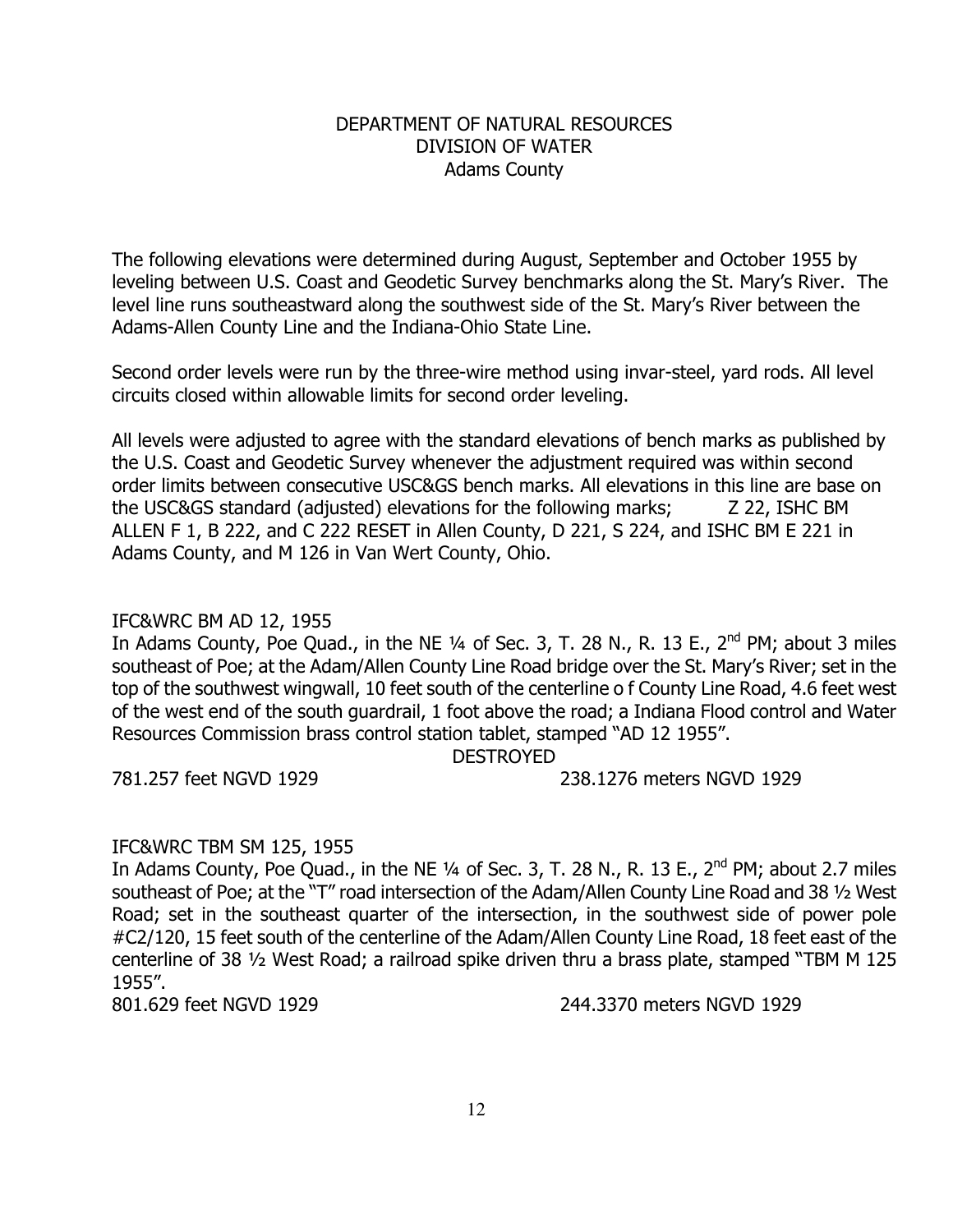#### IFC&WRC TBM SM 112, 1955

In Adams County, Poe Quad., in the SW  $\frac{1}{4}$  of Sec. 3, T. 28 N., R 13 E., 2<sup>nd</sup>PM; about 2.8 miles southeast of Poe; at the intersection of Winchester Road and 38 ½ West Road; in the southwest quarter of the intersection; set in the east side of power pole #340, 25 feet southwest of the centerline of Winchester Road, 20 feet northwest of the center line of 38 ½ West Road; a railroad spike.

803.781 feet NGVD 1929 244.9929 meters NGVD 1929

# IFC&WRC BM AD 13, 1955

In Adams County, Poe Quad., in the NW  $\frac{1}{4}$  of Sec. 11, T. 28 N., R. 13 E., 2<sup>nd</sup> PM; about 3.7 miles southeast of Poe; about 3.7 miles southeast along Winchester Road from the M.E. Church at Poe; set in the top of a concrete post, 32 feet southeast of a farm lane, 29 feet northeast of the centerline of Winchester Road, 23 feet east of a mailbox post, 5 feet southeast of a fence corner, post, 2.3 feet southwest of a fence line, 0.3 foot above ground; a Indiana Flood Control and Water Resources Commission brass control station tablet, stamped "AD 13 1955".

798.410 feet NGVD 1929 243.3559 meters NGVD 1929

Reported Destroyed 7-26-84

# IFC&WRC BM AD 14, 1955

In Adams County, Poe Quad., in the NE  $\frac{1}{4}$  of Sec. 11 T. 28 N., R. 13 E.,  $2^{nd}$  PM; about 4.5 miles southeast of Poe; at the "T" road intersection of Winchester Road and 2 ½ South Road; set in the top of a concrete post, on the extended centerline of 2 ½ South Road, 34 feet northwest of the center of a farm lane entrance, 26 feet northeast of the centerline of Winchester Road, 22 feet northwest of a fence corner post, 17 feet southeast of a power pole # 86/765, 2.00 feet southwest of a fence line, 0.3 foot above ground; a Indiana Flood Control and Water Resources Commission brass control station tablet, stamped "AD 14 1955".

Reported Destroyed 7-21-78

800.999 feet NGVD 1929 244.1450 meters NGVD 1929

#### IFC&WRC TBM SM 113, 1955

In Adams County, Poe Quad., about 6.6 miles northwest of Decatur, about 1 mile north along U.S. 27 from its junction with U.S. 224 leading west at Decatur, thence 5.83 miles northwest along a County Highway, just north of a large 2-story brick house with 2 barns on the opposite side of the road; set in the west side of a power pole with transformer on top, about 30 feet east of the centerline of the highway; a railroad spike.

801.691 feet NGVD 1929 244.3559 meters NGVD 1929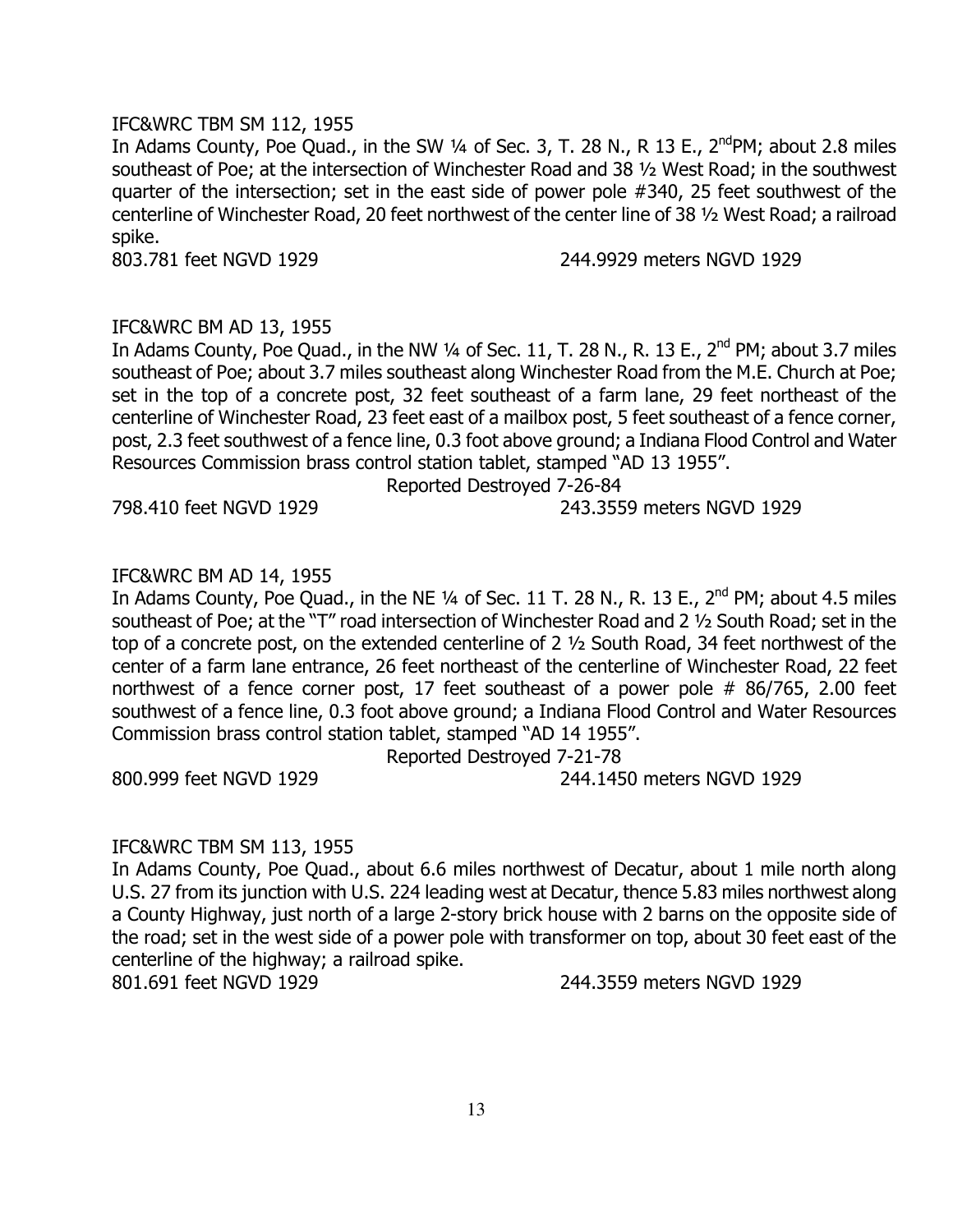#### IFC&WRC BM AD 15,1955

In Adams County, Poe Quad., in the SW  $\frac{1}{4}$  of Sec. 12, T. 28 N., R. 13 E., 2<sup>nd</sup> PM; about 5.3 miles southeast of Poe; at the Scheiman Bridge over the St. Mary's River; set in the top of the south abutment wingwall , 13 feet east o f the centerline of 36 ½ West Road, 3.9 feet south of the north edge of the south abutment, 0.8 foot above the road; a Indiana Flood Control and Water Resources Commission brass control station tablet, stamped "AD 15 1955".

DESTROYED

780.166 feet NGVD 1929 237.7951 meters NGVD 1929

#### IFC&WRC TBM SM 18, 1955

In Adam's County, Poe Quad., in the SW  $\frac{1}{4}$  of Sec. 12, T. 28 N., R. 13 E., 2<sup>nd</sup> PM; about 5.3 miles southeast of Poe; at the 36 ½ West Road Scheiman Bridge over the St. Mary's River; set in the east end of the south bridge seat, 14 feet east of the center line of 36 ½ West Road , 4.1 feet below the roadway, 0.6 foot south of the north edge of the south abutment, protruding 0.2 foot above the bridge seat; a reinforcing bar.

#### DESTROYED

775.426 feet NGVD 1929 236.3503 meters NGVD 1929

# IFC&WRC TBM SM 123, 1955

In Adam's County, Poe Quad., about 6 miles northwest of Decatur, about 1 mile north along U.S. Highway 27 from its junction with U.S. Highway 224 leading west at Decatur, thence 5.1 miles northwest along an Adams County Highway, at the junction of a T-road north, set in the southwest side of a power pole #243, 30 feet north of the centerline of the highway, 25 feet east of the "T"-road, a railroad spike through a brass plate stamped "SM 123 1955." 802.211 feet NVGD 1929 244.5144 meters NVGD 1929

#### IFC&WRC TBM SM 124, 1955

In Adam's County, Poe Quad., about 5.8 miles northwest of Decatur, about 1 mile north along U.S. Highway 27 from its junction with U.S. Highway 224 leading west at Decatur, thence 4.8 miles northwest along an Adams County Highway, at a 7-foot box culvert under the road, about 18 feet northeast from the centerline of the road, on the southeast end of the northeast headwall, about 0.5 foot above the road, chiseled triangle. 777.905 feet NGVD 1929 237.1059 meters NGVD 1929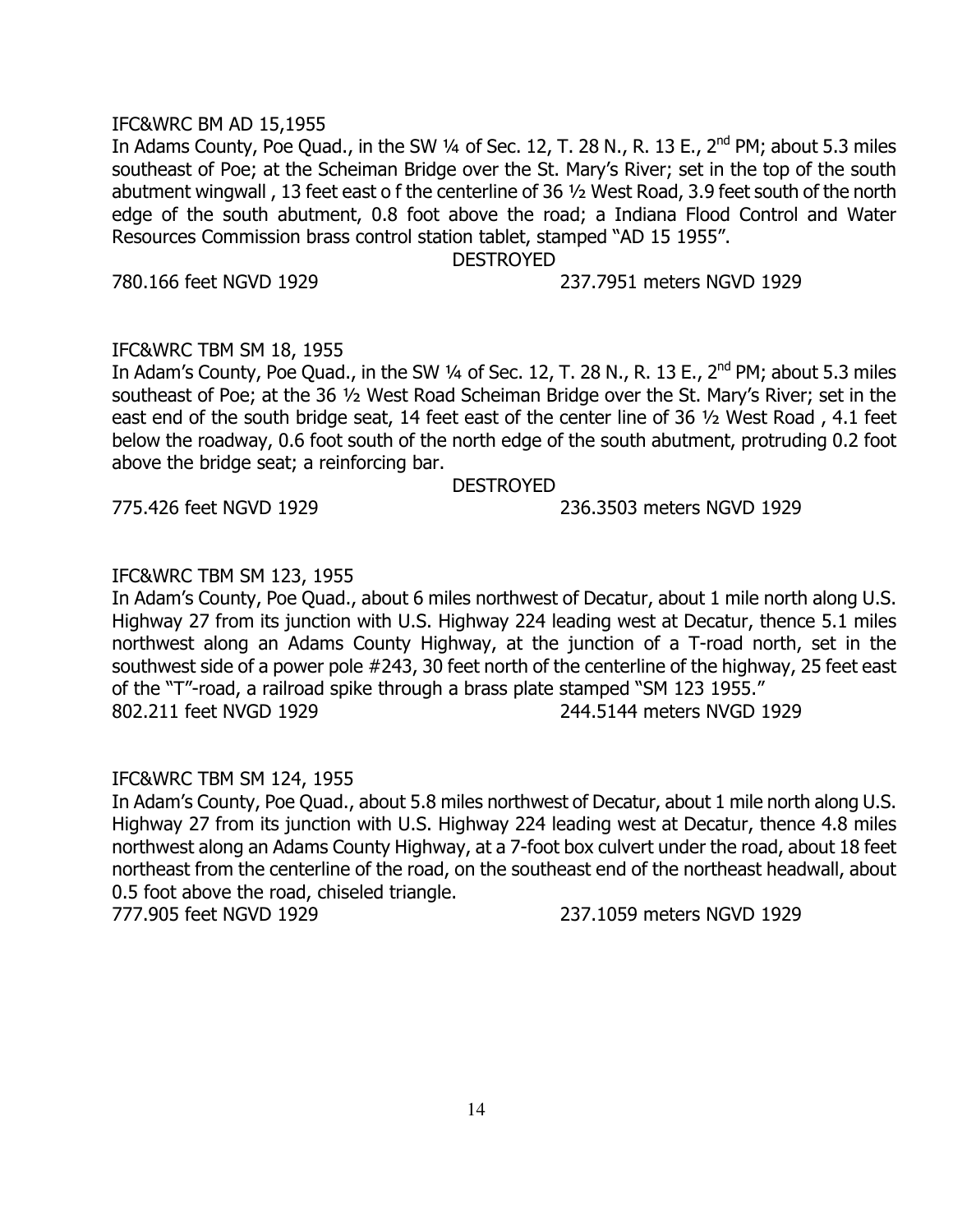#### IFC&WRC BM AD 16, 1955

In Adam's County, Hoagland Quad., in the NW 1/4 of Sec. 18, T. 28 N., R. 14 E., 2<sup>nd</sup> PM; about 4.25 miles south of Hoagland; at the intersection of Winchester Road and 36 West Road; set in the top of a concrete post, in the southeast corner of the intersection,30 feet southwest of the centerline of Winchester Road, 29 feet southeast corner of the centerline of 36 West Road, 4.5 feet northwest of power pole #212, 4 feet southeast of a fence corner post; a Indiana Flood Control and Water Resources Commission brass control station tablet, stamped "AD 16 1955". Reported Destroyed 7-26-78

792.649 feet NGVD 1929 241.5999 meters NGVD 1929

# IFC&WRC BM AD 17, 1955

In Adams County, Hoagland Quad., in the SE  $\frac{1}{4}$  of Sec. 18, T. 28 N., R. 14 E., 2<sup>nd</sup> PM; about 4.7 miles south of Hoagland; 3.7 miles northwest along Winchester Road from its intersection with U.S. 27 in Decatur; set in the top of a concrete post, 57.5 feet northeast across the road from power pole #177, 29 feet northeast of the centerline of the road, 13.7 feet northwest of the northwest side of rectifier box #94A-4980-99, 5.7 feet southeast of a pole, 0.4 foot above the ground; a Indiana Flood Control and Water Resources Commission brass control station tablet, stamped "AD 17 1955".

794.114 feet NGVD 1929 242.0464 meters NGVD 1929

#### IFC&WRC BM AD 18, 1955

In Adams County, Hoagland Quad., in the NW 1/4 of Sec. 20, T. 28 N., R. 14 E., 2<sup>nd</sup> PM; about 4.2 miles northwest of Decatur; at the 4 South Road bridge over the St. Mary's River; set in the top of the south end of the west bridge seat, 12 feet south of the centerline of the road, 1.7 feet below the road, 0.7 foot west of the east face of the west abutment; a Indiana Flood Control and Water Resources Commission brass control station tablet, stamped "AD 18 1955". 779.990 feet NGVD 1929 237.7414 meters NGVD 1929

#### IFC&WRC TBM SM 114, 1955

In Adams County, Decatur Quad., in the NW  $\frac{1}{4}$  of Sec. 20, T. 28 N., R. 14 E., 2<sup>nd</sup> PM; about 3.9 miles northwest of Decatur; at the intersection of Winchester Road and 35 West Road; set in the northeast side of a power pole, in the southwest quarter of the intersection, 30 feet west of Winchester Road, 20 feet south of 35 West Road, across the road from power pole #136, 10 feet north of a rusty sign for the Early School House Memorial; a railroad spike. 792.777 feet NGVD 1929 241.6389 meters NGVD 1929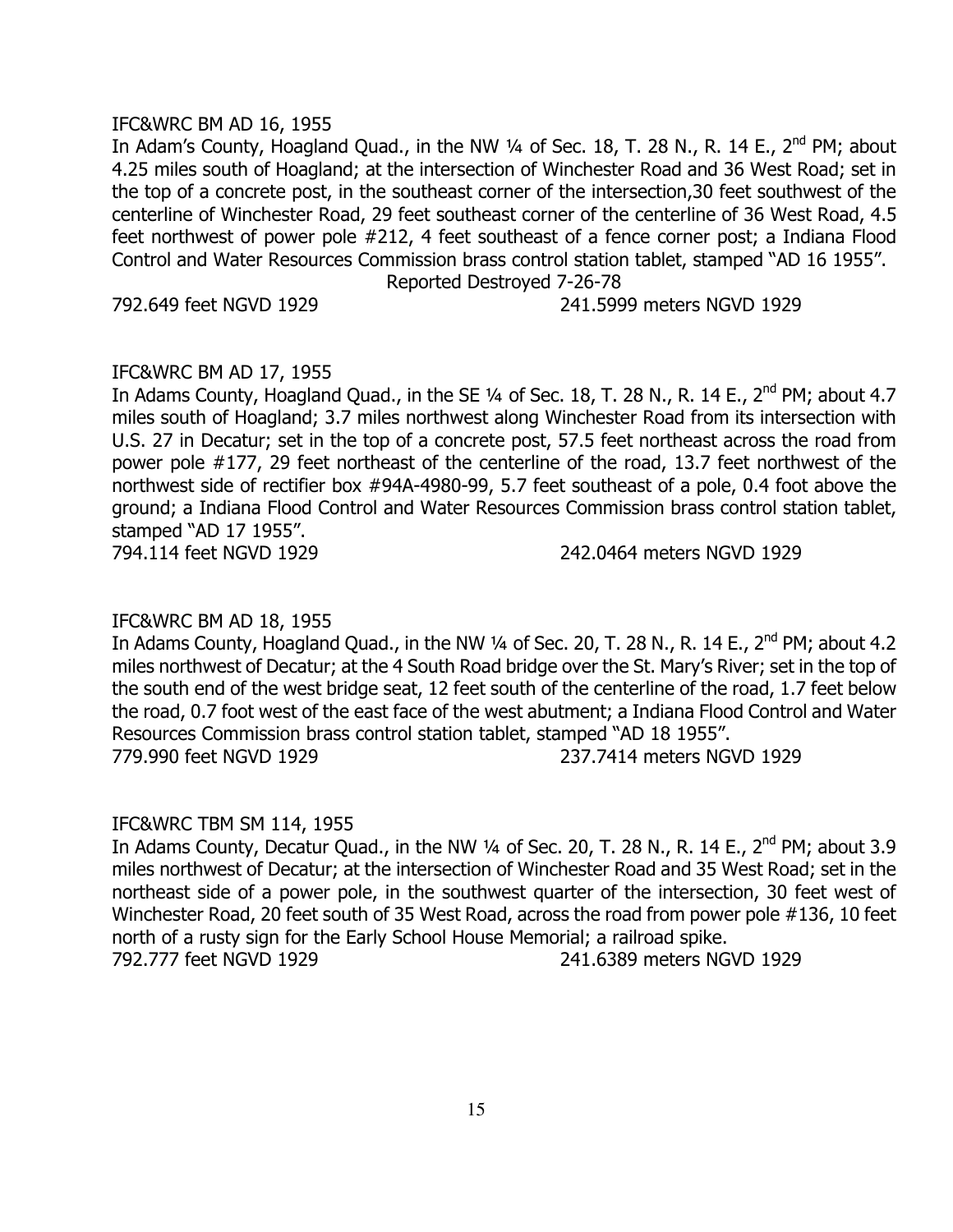#### IFC&WRC TBM SM 115, 1955

In Adams County, Decatur Quad., in the Center of the South 1/2 of Sec. 20, T. 28 N. R. 14 E., 2<sup>nd</sup> PM; about 3.3 miles northwest of Decatur; 2.2 miles northwest along Winchester Road from its junction with U.S. 27 in Decatur; set in power pole #102, on the northwest side of the road, just across the road from the Luginbill residence, 10 feet north of the centerline of a field entrance, 40 feet northeast of the centerline of the road, 0.5 foot above the ground; a railroad spike. 793.753 feet NGVD 1929 241.9364 meters NGVD 1929

# IFC&WRC BM AD 19, 1955

In Adams County, Decatur Quad., in the NE  $\frac{1}{4}$  of Sec. 29. T. 28 N., R. 14 E., 2<sup>nd</sup> PM; about 2.8 miles northwest of Decatur; 1.8 miles northwest along Winchester Road from its intersection with U.S. 27 in Decatur; set in the top of the southeast end of the northeast headwall of a concrete culvert under the road, 1 foot above the road, 0.7 foot northwest of the southeast end of the northeast headwall; a Indiana Flood Control and Water Resources Commission brass control station tablet, stamped "AD 19 1955".

Reported Destroyed 7-26-78

784.135 feet NGVD 1929 239.0048 meters NGVD 1929

# USC&GS BM D 221, 1947

In Adams County, Decatur Quad., in the SE  $\frac{1}{4}$  of Sec. 21, T. 28 N., R. 14 E., 2<sup>nd</sup> PM; about 2,5 miles north of Decatur; at the U.S. 27/33 forty-five foot arch concrete bridge over Gerke Ditch; set in the top of the northwest abutment, 20 feet northeast of the centerline of the road, 0.9 foot northeast of the concrete banister, about level with the road; a U.S. Coast and Geodetic Survey bench mark tablet, stamped "D 221 1947".

788.476 feet NGVD 1929 240.3280 meters NGVD 1929

# IFC&WRC TBM SM 130, 1955

In Adams County, Decatur Quad., in the Center of the West  $\frac{1}{2}$  Sec. 28, T. 28 N., R. E., 2<sup>nd</sup> PM; about 2.1 miles northwest of Decatur; 1.1 miles northwest along Winchester Road from its intersection with U.S. 27/33; set in the southwest side of power pole 348, 35 feet northeast of a "T"-road (5 ½ South Road) west, 0.3 foot above ground; a railroad spike. 796.153 feet NGVD 1929 242.6679 meters NGVD 1929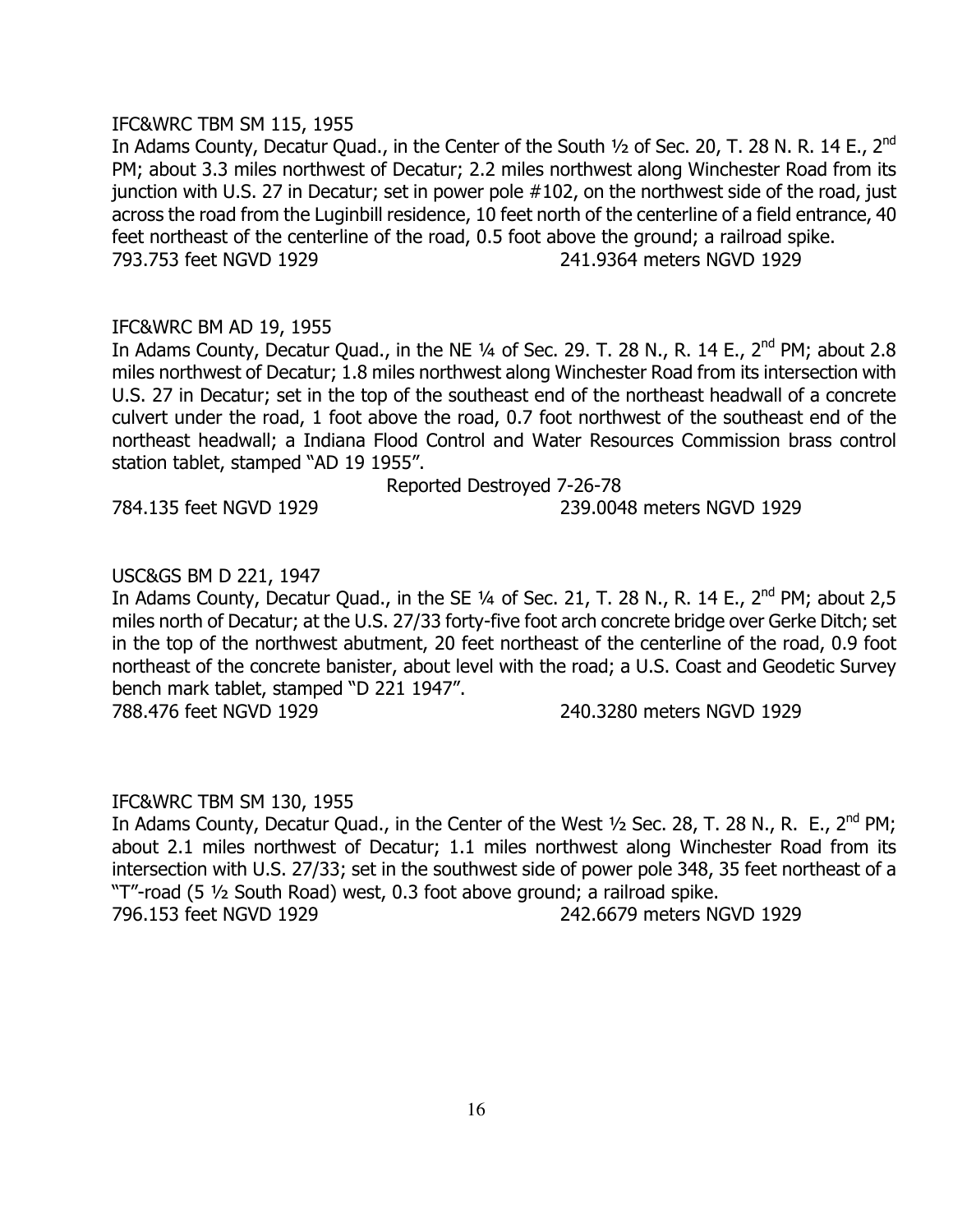#### IFC&WRC TBM SM 20, 1955

In Adams County, Decatur Quad., in the SE  $\frac{1}{4}$  of Sec. 28, T. 28 N., R. 14 E., 2<sup>nd</sup> PM; about 1.5 miles north of Decatur; 1.5 miles north along U.S. 27/33 from its intersection with U.S. 224; set in the top of the northwest end of the northwest abutment of a small bridge, 17.2 feet northeast of the centerline of the road, 1.8 feet northeast of the northeast face of the northeast handrail, 0.6 foot above the road; a chiseled square.

791.920 feet NGVD 1929 241.3777 meters NGVD 1929

#### IFC&WRC TBM SM 19, 1955

In Adams County, Decatur Quad., on the Section line between Sec. 28 and Sec. 29, T. 28 N., R. 14 E.,  $2^{nd}$  PM; about 1.4 miles north of Decatur; at the Winchester Road bridge over Holthouse Ditch; set I n the top of the northwest wingwall, 14 feet north of the centerline of the road, 12.7 feet west of the west end of the bridge, 0.4 foot below the road; a chiseled cross. 781.409 feet NGVD 1929 238.1739 meters NGVD 1929

# ISHC BM E 221, 1947

In Adams County, Decatur Quad., in the SW  $1/4$  of Sec. 27, T. 28 N., R. 14 E., 2<sup>nd</sup> PM; 1.2 miles north of Decatur; at the U.S. 27/33 bridge over St. Mary's River; set in the top of the northeast corner of the concrete pier, 18 feet east of the centerline of the highway, 0.7 foot northeast of the northeast corner of the steel plate fastening the steel girder to the concrete pier, 5.5 feet below the highway; a Indiana State Highway Commission brass control station, stamped "E 221 1947". DESTROYED

785.842 feet NGVD 1929 239.5251 meters NGVD 1929

#### USGS DECATUR RM 1

In Adams County, Decatur Quad., in the SW 1/4 of Sec. 27, T. 28 N., R. 14 E., 2<sup>nd</sup> PM; 1.2 miles north of Decatur; at the U.S. 27/33 bridge over the St. Mary's River; set in the top of the east handrail, 17.5 feet east of the centerline of the road, 3.6 feet above the roadway, at the northwest corner of the north end post of the east handrail; a chiseled square.

DESTROYED

794.814 feet NGVD 1929 242.2598 meters NGVD 1929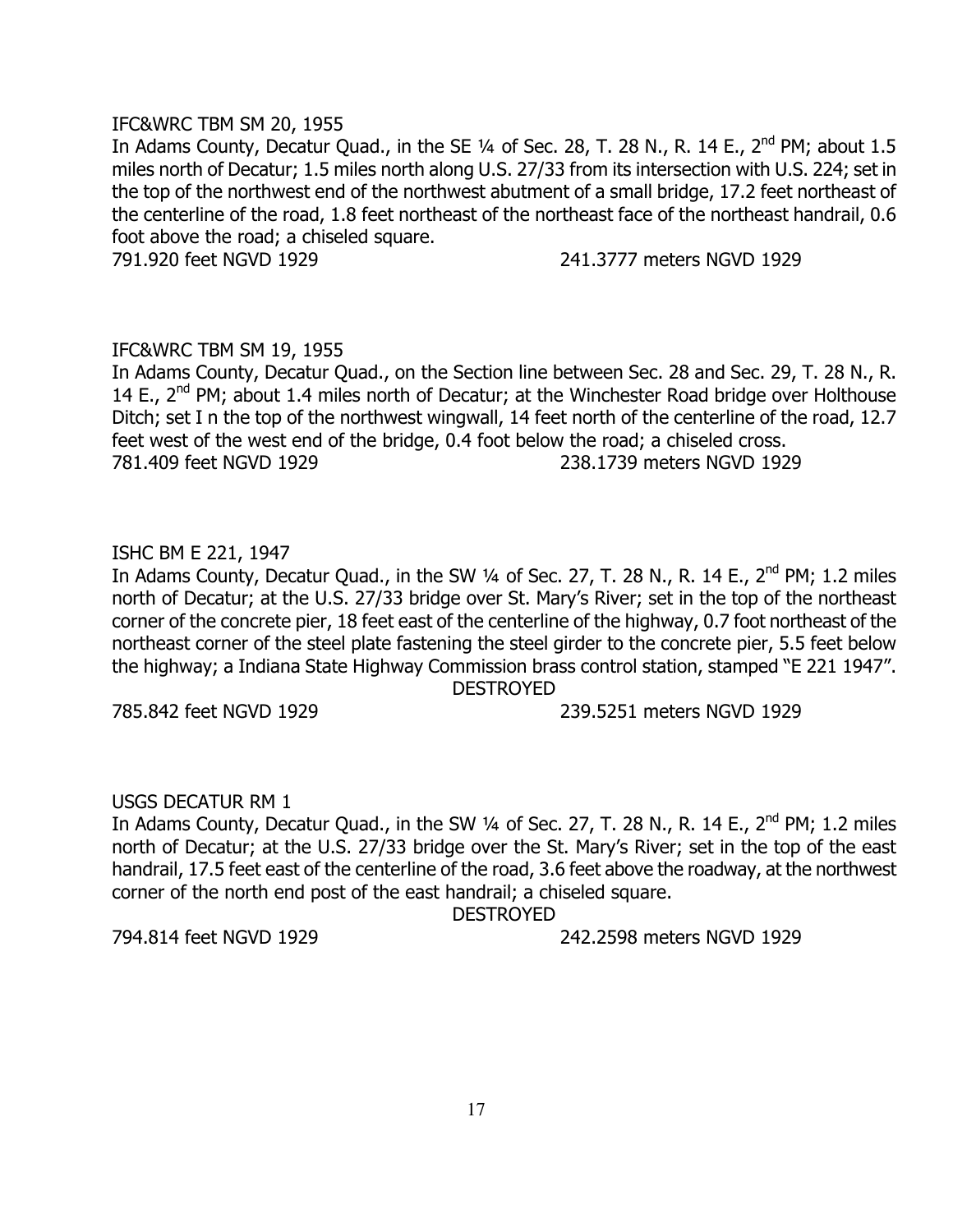#### USGS DECATUR RM 2

In Adams County, Decatur Quad., in the SW  $\frac{1}{4}$  of Sec. 27, T. 28 N., R. 14 E., 2<sup>nd</sup> PM; 1.2 miles north of Decatur; at the U.S. 27/33 bridge over the St. Mary's River; set in the top of the west handrail, 17.5 feet west of the centerline of the road, 3.6 feet above the road, at the northeast corner of the north end post of the west handrail; a chiseled square.

DESTROYED

794.810 feet NGVD 1929 242.2586 meters NGVD 1929

# IFC&WRC BM AD 20, 1955

In Adams County, Decatur Quad., in the NE  $\frac{1}{4}$  of Sec. 34, T. 28 N., R. 14 E., 2<sup>nd</sup> PM; at Decatur; at the Monmouth Road bridge over the St. Mary's River; set in the top of the west end of the south bridge sear, 12.3 feet west of the centerline of the road, 2.2 feet below the road, 1 foot south of the north face of the south abutment; a Indiana Flood Control and Water Resources Commission brass control station tablet, stamped "AD 20 1955".

DESTROYED

787.594 feet NGVD 1929 240.0591 metes NGVD 1929

# IFC&WRC TBM SM 21, 1955

In Adams County, Decatur Quad., in the SE 1/4 of Sec. 34, T. 28 N., R. 14 E., 2<sup>nd</sup> PM; at Decatur; about 0.2 mile southeast along North 2<sup>nd</sup> Street from its junction with Monmouth Road in Decatur; set in the top of the curbing, at a driveway between the houses #820 and #816, 20 feet northeast of the centerline of the road, 5 feet southwest of a lamp post, 0.3 foot above the road, at the northwest side of the drive; a chiseled triangle.

788.713 feet NGVD 1929 240.4002 meters NGVD 1929

# IFC&WRC BM AD 21, 1955

In Adams County, Decatur Quad., in the NE  $\frac{1}{4}$  of Sec. 3, T. 28 N., R. 14 E., 2<sup>nd</sup> PM; at Decatur; at the U.S. 224 (West Monroe Street) Bridge over the St. Mary's River, set in the top of the west end of the south handrail, 17.3 feet south of the centerline of the highway, 2.2 feet east of the west end of the south handrail, 1.3 feet northeast of the northeast corner of a lamp post, 0.5 foot north of the south face of the bridge, a Indiana Flood Control and Water Resources Commission bronze bench mark tablet, stamped "AD 21 1955".

DESTROYED see SHCOI BM "ADAMS"

793.839 feet NGVD 1929 241.9626 meters NGVD 1929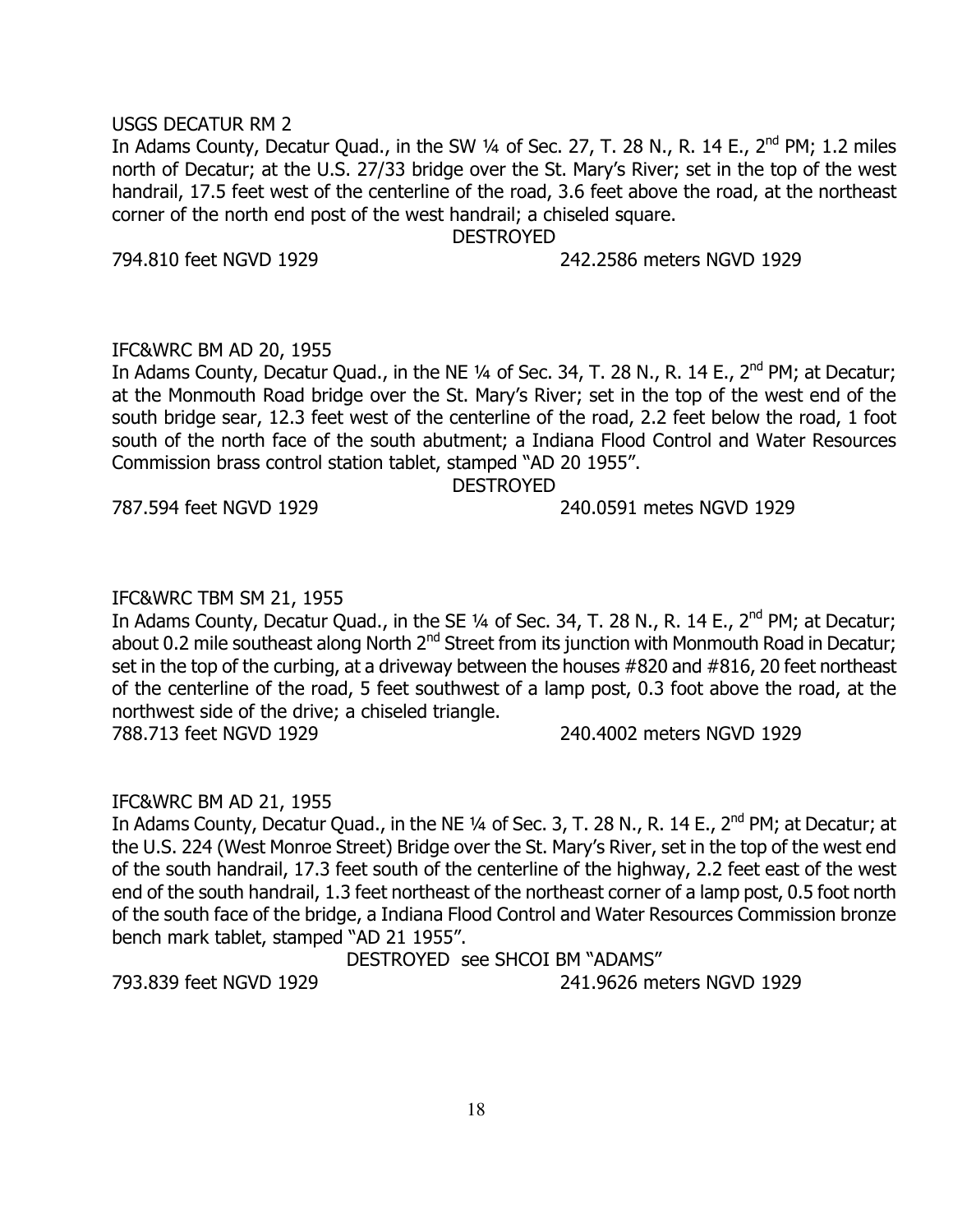#### IFC&WRC BM AD 22, 1955

In Adams County, Decatur Quad., in the SW ¼ of Sec. 2, T. 27 N., R. 14 E., 2<sup>nd</sup> PM; at Decatur; at the abandoned Erie-Lackawanna Railroad bridge #95-57 over the St. Mary's River; set in the top of the northwest end of the southwest bridge seat, 12.7 feet north of the north rail of the tracks, 4.5 feet southwest of the northeast face of the southwest abutment, 1.4 feet southeast of the northwest end of the southwest abutment; a Indiana Flood Control and Water Resources Commission brass control station tablet, stamped "AD 22 1955".

DESTROYED only stem found – disk is gone. 790.442 feet NGVD 1929 240.9272 meters NGVD 1929

#### IFC&WRC TBM SM 116, 1955

In Adams County, Decatur Quad., in the SW 1/4 of Sec. 2, T. 27 N., R. 14 E., 2<sup>nd</sup> PM; at Decatur; 0.35 mile south along U.S. 33 from its junction with the abandoned Erie-Lackawanna Railroad, 0.1 mile south of the Adams County Memorial Hospital; set in the west side of a 40 inch Cottonwood tree, 33 feet east of the centerline of the highway, at the east edge of the sidewalk, across the road from the house at 844 South Mercer Avenue, 17 feet south of a pole; a railroad spike. 792.179 feet NGVD 1929 241.4566 meters NGVD 1929

#### IFC&WRC BM AD 23, 1955

In Adams County, Decatur Quad., in the North  $\frac{1}{2}$  of Sec. 11, T. 27 N., R. 14 E., 2<sup>nd</sup> PM; 0.5 mile southeast of Decatur; at the U.S. 33 (Mercer Avenue) bridge over Borum Run; set in the top of the southwest headwall, 29 feet southwest of the centerline of the road; a Indiana Flood Control and Water Resources Commission brass control station tablet, stamped "AD 23 1955". 787.544 feet NGVD 1929 240.0439 meters NGVD 1929

#### IFC&WRC BM AD 24, 1955

In Adams County, Decatur Quad., in the East  $\frac{1}{2}$  of Sec. 11, T. 27 N., R. 14 E., 2<sup>nd</sup> PM; 1 mile southeast of Decatur; at the U.S. 33 bridge over Ayers Ditch; set in the top of the southwest headwall, 25 feet southwest of the centerline of the road, 1 foot below the road, 1 foot northwest of the southeast end of the southwest headwall; a Indiana Flood Control and Water Resources Commission brass control station tablet, stamped "AD 24 1955". 790.723 feet NGVD 1929 241.0129 meters NGVD 1929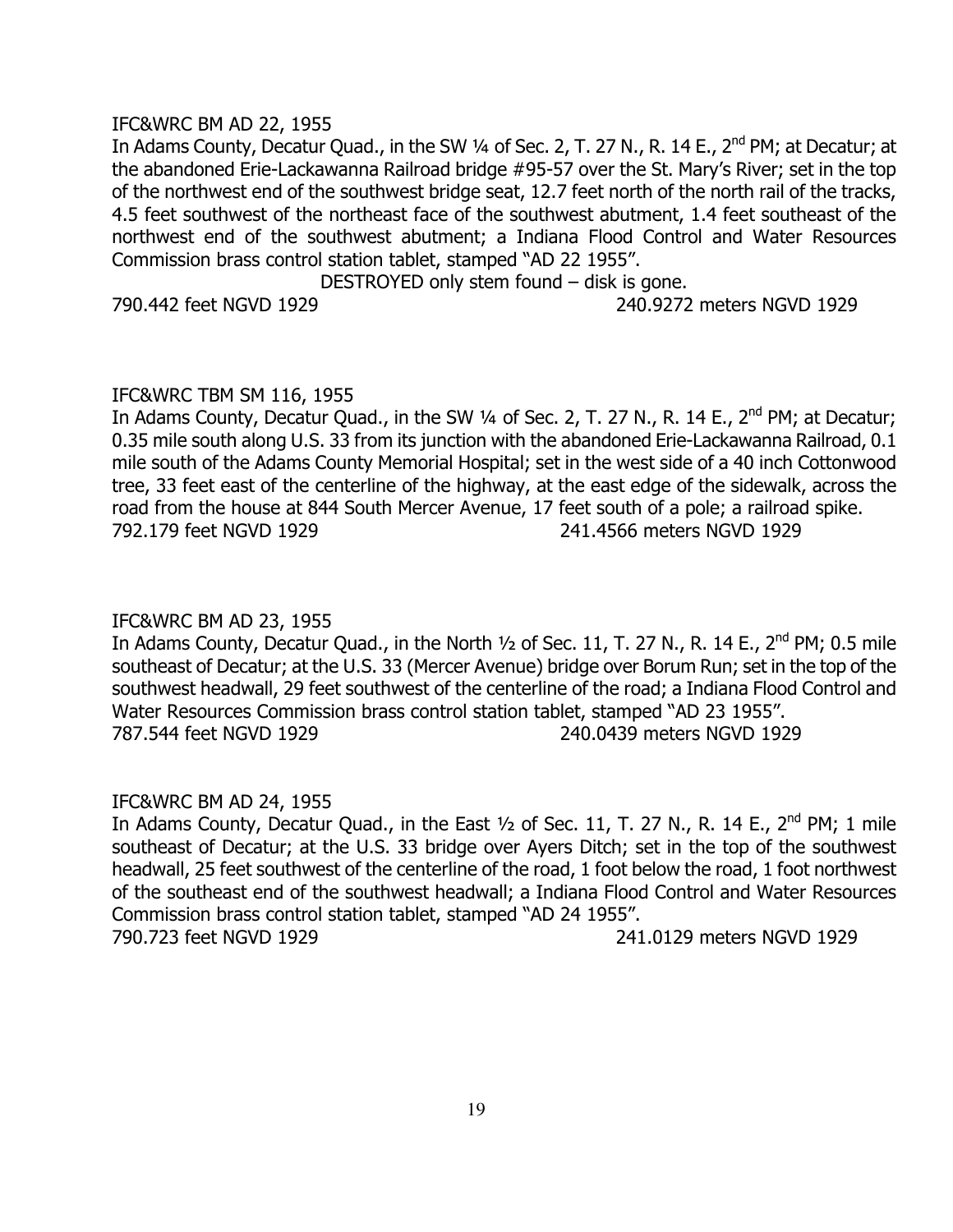#### IFC&WRC TBM SM 117, 1955

In Adams County, Decatur Quad., in the Center of the South 1/2 of Sec. 12, T. 27 N., R. 14 E., 2<sup>nd</sup> PM; 1,7 miles southeast of Decatur; 2.15 miles southeast along U.S. 33 from its junction with the abandoned Erie-Lackawanna Railroad in Decatur to the H.G. Caudill residence; set in the east side of a power pole with a transformer on top, 55 feet west of the centerline of the highway, 30 feet south of a Indiana State Highway Commission right-of-way marker; a railroad spike. 795.872 feet NGVD 1929 242.5823 meters NGVD1929

#### IFC&WRC BM AD 25, 1955

In Adams County, Decatur Quad., in the NE 1/4 of Sec. 13, T. 27 N., R. 14 E., 2<sup>nd</sup> PM; about 2.2 miles southeast of Decatur; at the U.S. 33 bridge over Yellow Creek; set in the top of the southwest headwall; a Indiana Flood Control and Water Resources Commission brass control station tablet, stamped "AD 25 1955".

788.647 feet NGVD 1929 240.3801 meters NGVD 1929

# IFC&WRC BM AD 26 1955 Reset 1959

In Adams County, Wren Quad., in the SE 1/4 of Sec. 18, T .27 N., R. 15 E., 2<sup>nd</sup> PM; about 3.1 miles southeast of Decatur; 3.55 miles southeast along U.S. 33 from its intersection with the abandoned Erie-Lackawanna Railroad in Decatur; set in the top of a concrete post, 39 feet northeast of the centerline of the road, 5 feet southeast of an Indiana State Highway Commission right-of-way marker, 7 feet northwest of the northwest post (has a horizontal log between it and the next post), 1.4 feet and southwest of a fence line; a Indiana Flood Control and Water Resources Commission brass control station tablet, stamped "AD 26 1955 RESET 1959". 796.199 feet NGVD 1929 242.6819 meters NGVD 1929

#### USC&GS PLEASANT No. 2, 1955

In Adams County, Wren Quad., in the NW  $\frac{1}{4}$  of Sec. 20, T. 27 N., R. 15 E., 2<sup>nd</sup> PM; about 1.1 miles northwest of Pleasant Mills; 1.1 miles northwest along U.S. 33 from its intersection with State Road 101 in Pleasant Mills; set in the top of a concrete post, 47 feet northwest of the center of the center of the entrance drive to the Harold J. Shoaf residence, 39 feet northwest of the northwest end of the 10 inch culvert under the drive, 31 feet southwest of the centerline of the road, about level with the road; a U.S. Coast and Geodetic Survey Reference Mark tablet, stamped "PLEASANT NO 2 1955".

797.536 feet NGVD 1929 243.0895 meters NGVD 1929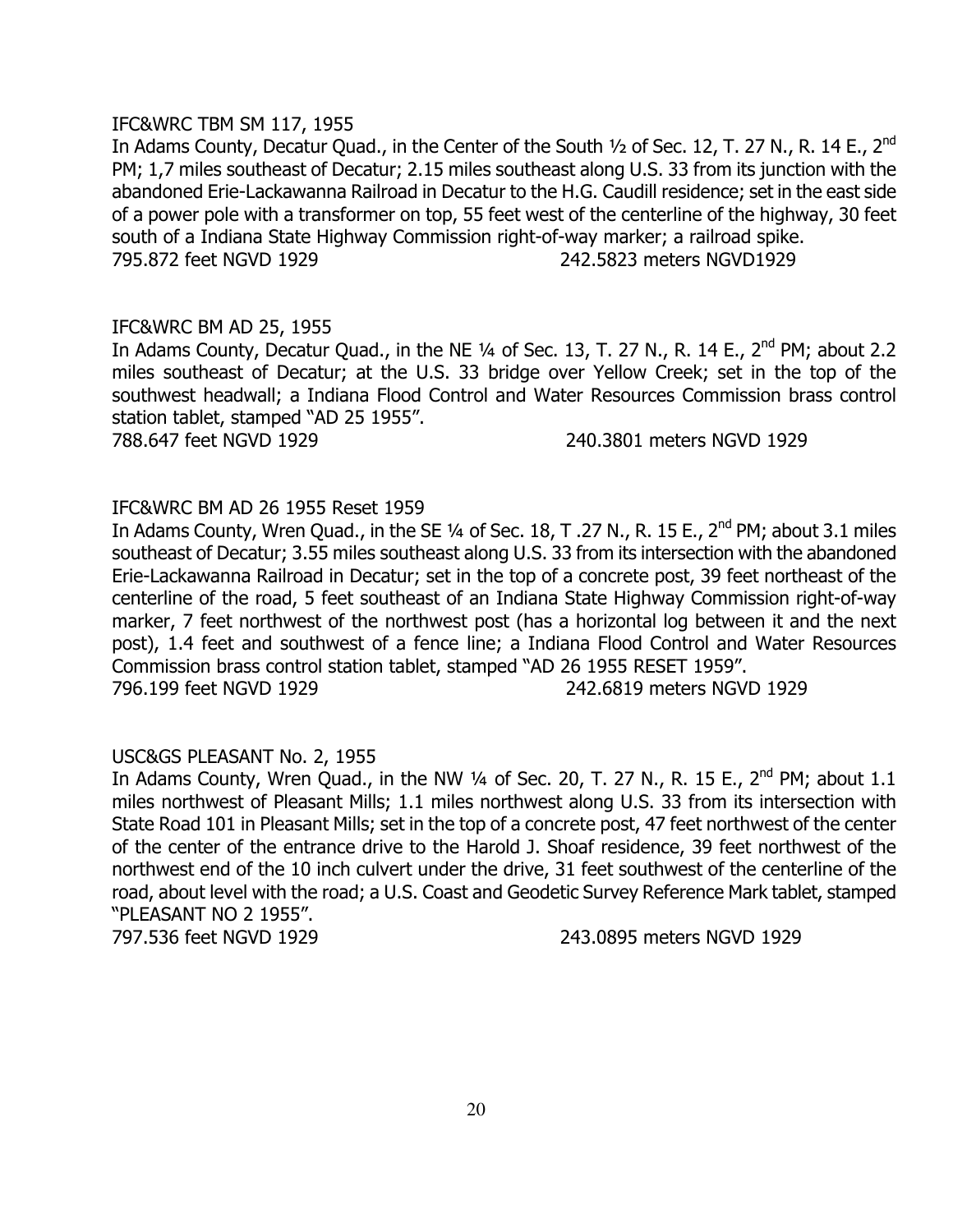#### USC&GS PLEASANT No. 1, 1955

In Adams County, Wren Quad., in the NW  $\frac{1}{4}$  of Sec. 20, T. 27 N., R. 15 E., 2<sup>nd</sup> PM; about 1.1 miles northwest of Pleasant Mills; 1.1 miles northwest along U.S. 33 from its intersection with State Road 101 in Pleasant Mills; set in the top of a concrete post, 90 feet southeast of the southeast end of a 10 inch culvert under the entrance drive to the Harold J. Shoaf residence, 41 feet southwest of the centerline of the road, 22.5 feet southwest of a mailbox, 4.5 feet above the road, 2.3 feet northwest of a white wooden witness post, 0.4 foot above the ground; a U.S. Coast and Geodetic Survey Reference Mark tablet, stamped "PLEASANT NO 1 1955". 801.732 feet NGVD 1929 244.3684 meters NGVD 1929

#### USC&GS PLEASANT 1955

In Adams County, Wren Quad., in the NW  $\frac{1}{4}$  of Sec. 20, T. 27 N., R. 15 E., 2<sup>nd</sup> PM; about 1.1 miles northwest of Pleasant Mills; 1.1 miles northwest along U.S. 33 from its intersection with State Road 101 in Pleasant Mills; set in the top of a concrete post,62 feet southwest of the centerline of the road, 43.5 feet southwest of a mailbox, 39 feet south of the southeast end of a 10 inch culvert under the entrance drive of the Harold J. Shoaf residence, 1.1 feet below the ground; a U.S. Coast and Geodetic Survey Triangulation tablet, stamped "PLEASANT 1955". 797.838 feet NGVD 1929 243.1815 meters NGVD 1929

## IFC&WRC TBM SM 118, 1955

In Adams County, Wren Quad., in the North  $1/2$  of Sec. 20, T. 27 N., R. 15 E., 2<sup>nd</sup> PM; about 0.65 miles northwest of Pleasant Mills; 0.68 miles northwest along U.S. 33 from its intersection with State Road 101, 0.1 mile northwest of a "T"-road (10 ½ South Road) west; set in a power pole with a transformer on the top, 40 feet southwest of the centerline of the road, directly southeast of the residence of L.B. Noll; a railroad spike. 802.479 feet NGVD1929 244.5961 meters NGVD 1929

#### IFC&WRC BM AD 27, 1955

In Adams County, Wren Quad., in the SE  $\frac{1}{4}$  of Sec. 20, T. 27 N., R. 15 E., 2<sup>nd</sup> PM; at Pleasant Mills; at the State Road 101 bridge over the St. Mary's River; set in the top of the south wingwall, 17 feet southeast of the centerline of the road, 4 feet below the road, 2.5 feet southwest of the southwest end of the bridge, 1 foot north of the south end of the south wingwall; a Indiana Flood Control and Water Resources Commission brass control station tablet, stamped "AD 27 1955".

DESTROYED

787.986 feet NGVD 1929 240.1786 meters NGVD 1929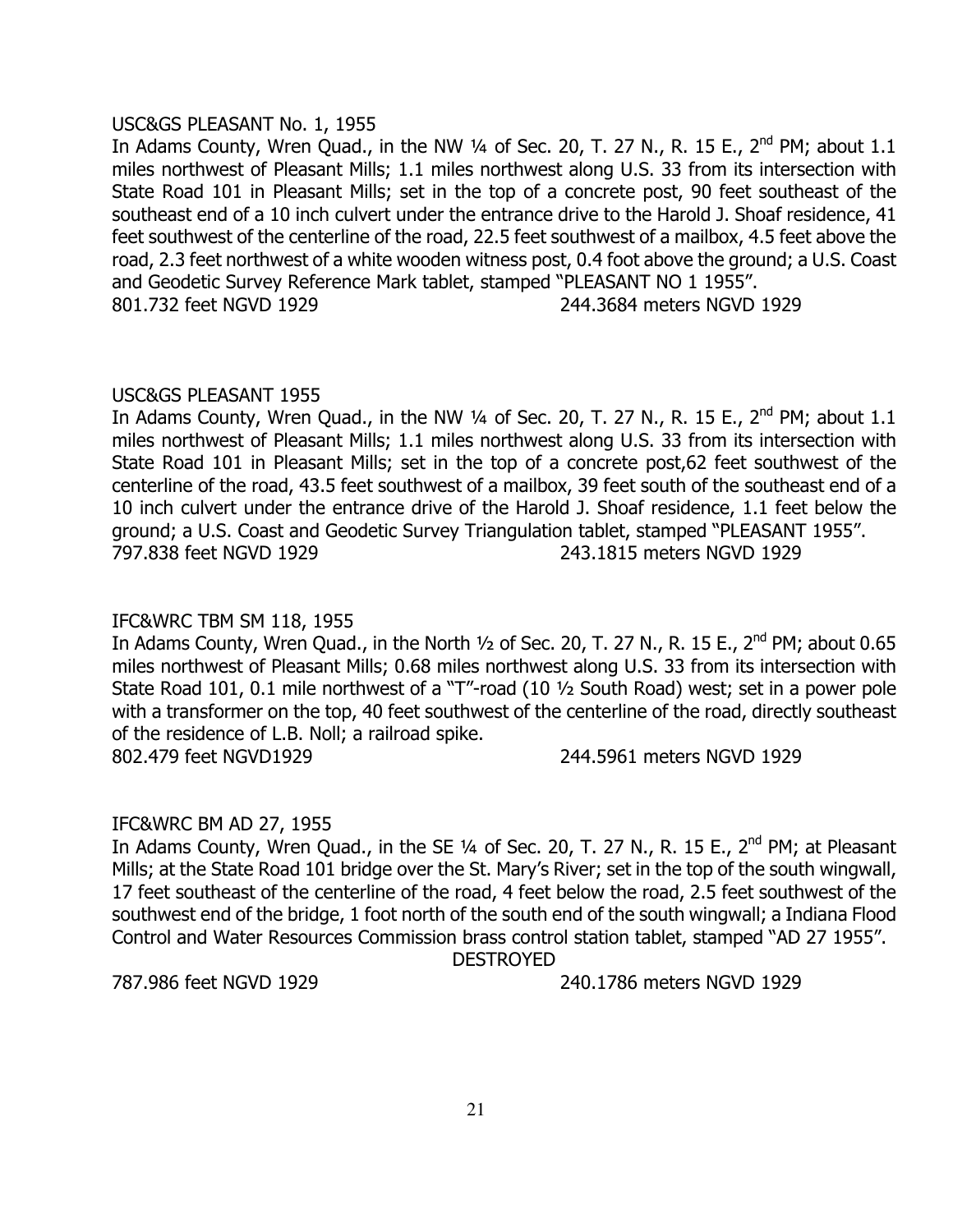#### IFC&WRC TBM SM 22, 1955

In Adams County, Wren Quad., in the NW  $\frac{1}{4}$  of Sec. 28, T. 27 N., R. 15 E., 2<sup>nd</sup> PM; about 0.2 mile southeast of Pleasant Mills, about 0.2 mile southeast along U.S. 33 from the junction of State Road 101 leading south at Pleasant Mills; set in the top of an Indiana right-of-way marker post, 40 feet southwest of the centerline of the road, 22.5 feet northwest of a pole number 40298, 3 feet northeast of a fence line, projecting 2.3 feet above the ground; a chiseled triangle. 793.269 feet NGVD 1929 241.7889 meters NGVD 1929

# IFC&WRC TBM SM 23 A 1955

In Adams County, Wren Quad., in the NE 1/4 of Sec. 28, T. 27 N., R. 15 E., 2<sup>nd</sup> PM; about 0.7 miles southeast of Pleasant Mills, about 0.7 mile southeast along U.S. 33 from its junction with State Road 101 leading south at Pleasant Mills, about 0.15 mile northwest of an abandoned road leading east; set in the southwest side of a 6-inch Sycamore tree, about 36 feet northeast of the centerline of the highway, about 40 feet southeast of a gate leading to a white barn with a tin roof, about 6 feet southwest of a wooden fence, about 0.5 foot above the ground; a railroad spike.

802.379 feet NGVD 1929 244.5656 meters NGVD 1929

# IFC&WRC TBM SM 23

In Adams County, Wren quad., in the East  $\frac{1}{2}$  of Sec. 28, T. 27 N., R. 15 E., 2<sup>nd</sup> PM; about 1.05 miles southeast of Pleasant Mills; 0.85 miles southeast along U.S. 33 from its intersection with State Road 101 leading south of Pleasant Mills, thence 0.2 mile east along an abandoned road to an abandoned bridge over Blue Creek; set in the top of the west abutment, 7.5 feet south of the centerline of the road, 1.2 feet west of the east face of the west abutment, 0.9 foot south of the south edge of the south truss, 0.5 foot below the road; a chiseled triangle. 789.625 feet NGVD 1929 240.6782 meters NGVD 1929

#### IFC&WRC BM AD 28, 1955

In Adams County, Wren quad., in the SE  $\frac{1}{4}$  of Sec. 28, T. 27 N., R. 15 E., 2<sup>nd</sup> PM; about 1.2 miles southeast of Pleasant Mills; at the U.S. 33 bridge over Blue Creek; set in the top of the north headwall, 26 feet north of the centerline of the road, 1 foot below the road, 1 foot east of the west end of the north headwall; a Indiana Flood Control and Water Resources Commission brass control station tablet, stamped "AD 28 1955".

793.728 feet NGVD 1929 241.9288 meters NGVD 1929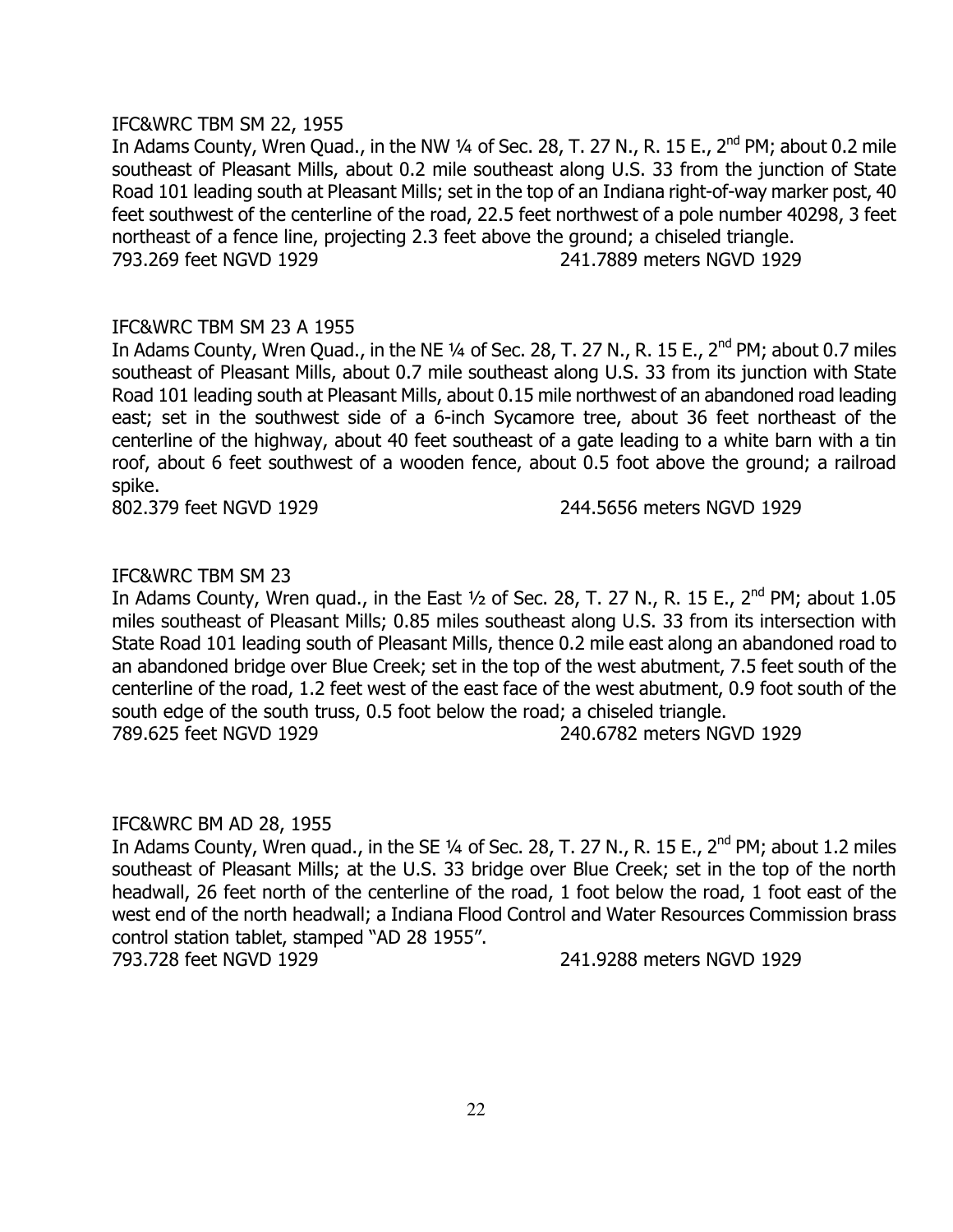#### IFC&WRC TBM SM 24, 1955

In Adams County, Wren Quad., in the SW  $\frac{1}{4}$  of Sec. 27, T. 27 N., R. 15 E., 2<sup>nd</sup> PM; about 1.3 miles southeast of Pleasant Mills 1.35 miles southeast along U.S. 33 from its intersection with State Road 101 leading south at Pleasant Mills, at an abandoned road entrance; set in the northwest side of a 6 inch tree, 60 feet northwest of the center of the abandoned road entrance, 40 feet northeast of the centerline of U.S. 33, 21 feet southwest of the centerline of the abandoned road, 3 feet below the road, 0.5 foot above the ground; a railroad spike driven through a brass plate, stamped "TBM SM 24 1955".

794.012 feet NGVD 1929 242.0153 meters NGVD 1929

### IFC&WRC BM AD 29, 1955

In Adams County, Wren Quad., in the SE  $\frac{1}{4}$  of Sec. 27, T. 27 N., R. 15 E., 2<sup>nd</sup> PM; about 2 miles southeast of Pleasant Mills; about 2 miles southeast along U.S. 33 from its intersection with State Road 101 leading south at Pleasant Mills, and about 0.35 mile northwest of a T-road (dirt) leading south; set in the top of a concrete post, 84 feet northwest of power pole #40340, 32 feet southwest of the centerline of the road, 0.4 foot above the ground; a Indiana Flood Control and Water Resources Commission brass control station tablet, stamped "AD 29 1955". 795.700 feet NGVD 1929 242.5298 meters NGVD 1929

#### IFC&WRC TBM SM 119, 1955

In Adams County, Wren Quad., in the NE  $\frac{1}{4}$  of Sec. 34, T. 27 N., R. 15 E., 2<sup>nd</sup> PM; about 2.5 miles southeast of Pleasant Mills; about 2.5 miles southeast along U.S. 33 from its intersection with State Road 101 leading south at pleasant Mills, and about 0.11 mile northwest along U.S. 33 from the Indiana-Ohio State Line; set in the top of culvert #141, 220 feet southeast of a large Indiana speed limit sign post, 180 feet southeast of the Morin residence, 35 feet southwest of the centerline of the highway, on the southwest corner of the culvert; a chiseled square. 796.319 feet NGVD 1929 242.7185 meters NGVD 1929

#### USC&GS BM S 224, 1947

In Adams County, Willshire Quad., in the SE corner of Sec. 34, T. 27 N., R. 15 E., 2<sup>nd</sup> PM; about 0.25 miles west of Willshire, Ohio; at the State Road 124 ten-foot concrete bridge over a unnamed stream, about 300 feet west of the Indiana-Ohio State Line; set in the railing, in the north end of the west abutment; a U.S. Coast and Geodetic Survey bench mark tablet, stamped "S 224 1947". 796.124 feet NGVD 1929 242.6591 meters NGVD 1929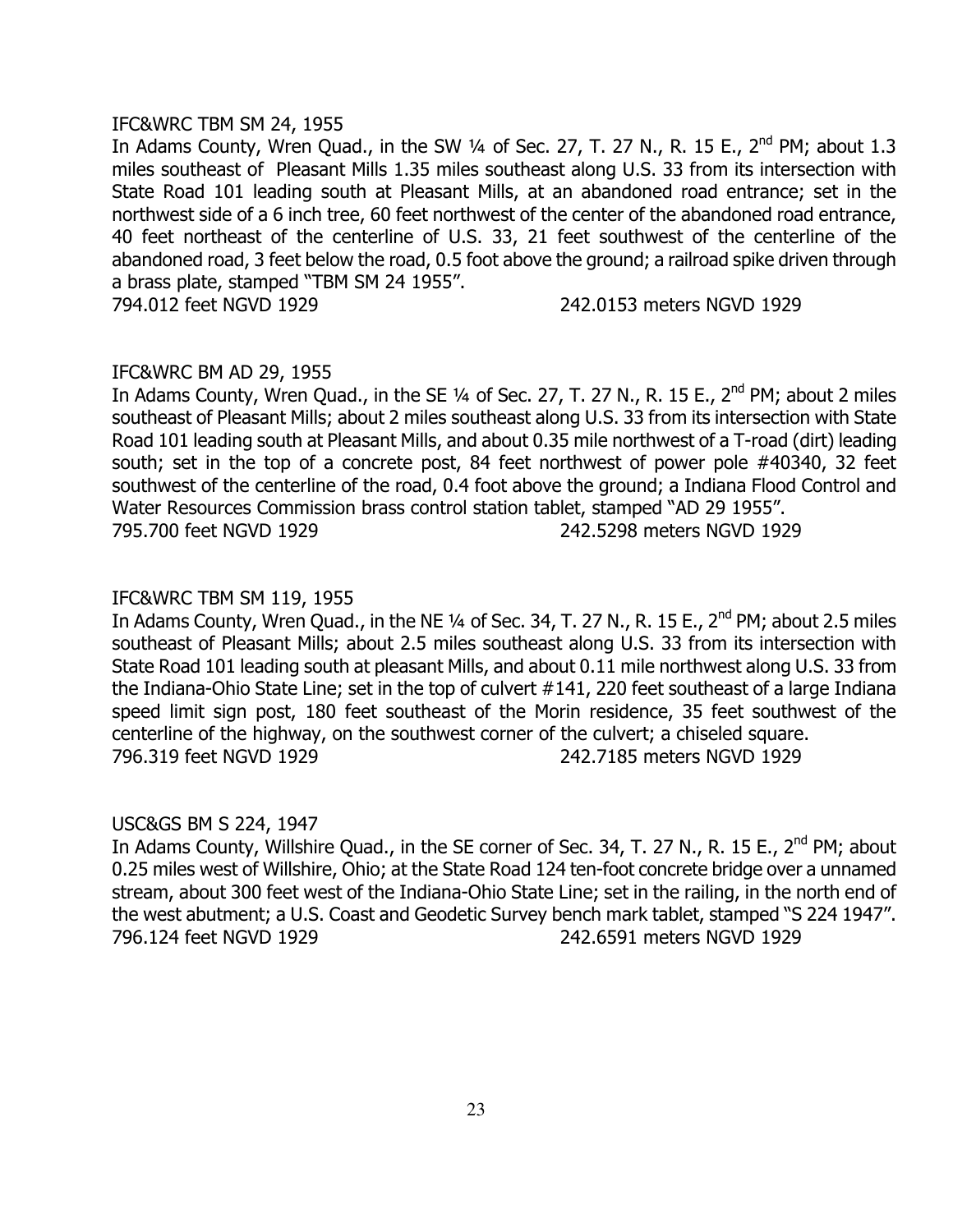#### IFC&WRC TBM SM 25, 1955

In Van Wert County, Ohio, Wren Quad., in the N  $1/2$  of Sec. 30, T. 3 S., R. 1 E., 1<sup>st</sup> PM; at Willshire, Ohio; at the NY and St. Louis Railroad bridge #99/34 over the St. Mary's River; set in the top of the southwest abutment, 7 feet southeast of the southeast rail, 1.4 feet below the top of the rail, 0.9 foot southwest of the northeast face of the southwest abutment; an railroad spike. 795.812 feet NGVD 1929 242.5640 meters NGVD 1929

#### IFC&WRC TBM SM 26, 1955

In Van Wert County, Ohio, Wren Quad., in the N.  $1/2$  of Sec. 30, T. 3 S., R. 1 E.,  $1<sup>st</sup> PM$ ; at Willshire, Ohio; at the New York Chicago and St. Louis Railroad bridge #99/34 over the St. Mary's River; set in the top of the southwest pier, 9 feet southeast of the southeast rail, 4.8 feet below the top of the rail, 1.5 feet northwest of the southeast end of the first pier northeast of the southwest end of the bridge; a railroad spike.

792.486 feet NGVD 1929 241.5502 meters NGVD 1929

## IFC&WRC TBM SM 27, 1955

In Van Wert County, Ohio, Wren Quad., in the N.  $1/2$  of Sec. 30, T. 3 S., R. 1 E.,  $1<sup>st</sup>$  PM; at Willshire, Ohio; at the New York Chicago and St. Louis Railroad bridge #99/34 over the St. Mary's River; set in the top of the second pier northeast, 9 feet southeast of the southeast rail, 4.8 feet below the top of the rail, 1.5 feet northwest of the southeast end of the second pier northeast of the southwest end of the bridge; a railroad spike 792.522 feet NGVD 1929 241.5612 meters NGVD 1929

#### IFC&WRC TBM SM 28, 1955

In Van Wert County, Ohio, Wren Quad., in the N.  $\frac{1}{2}$  of Sec. 30, T. 3 S., R. 1 E., 1<sup>st</sup> PM; at Willshire, Ohio; at the New York Chicago and St. Louis Railroad bridge #99/34 over the St. Mary's River; set in the top of the northeast abutment, 6.4 feet southeast of the southeast rail, 1.4 feet below the top of the rail, 0.4 foot northeast of the southwest face of the northeast abutment; a railroad spike.

795.838 feet NGVD 1929 242.5719 meters NGVD 1929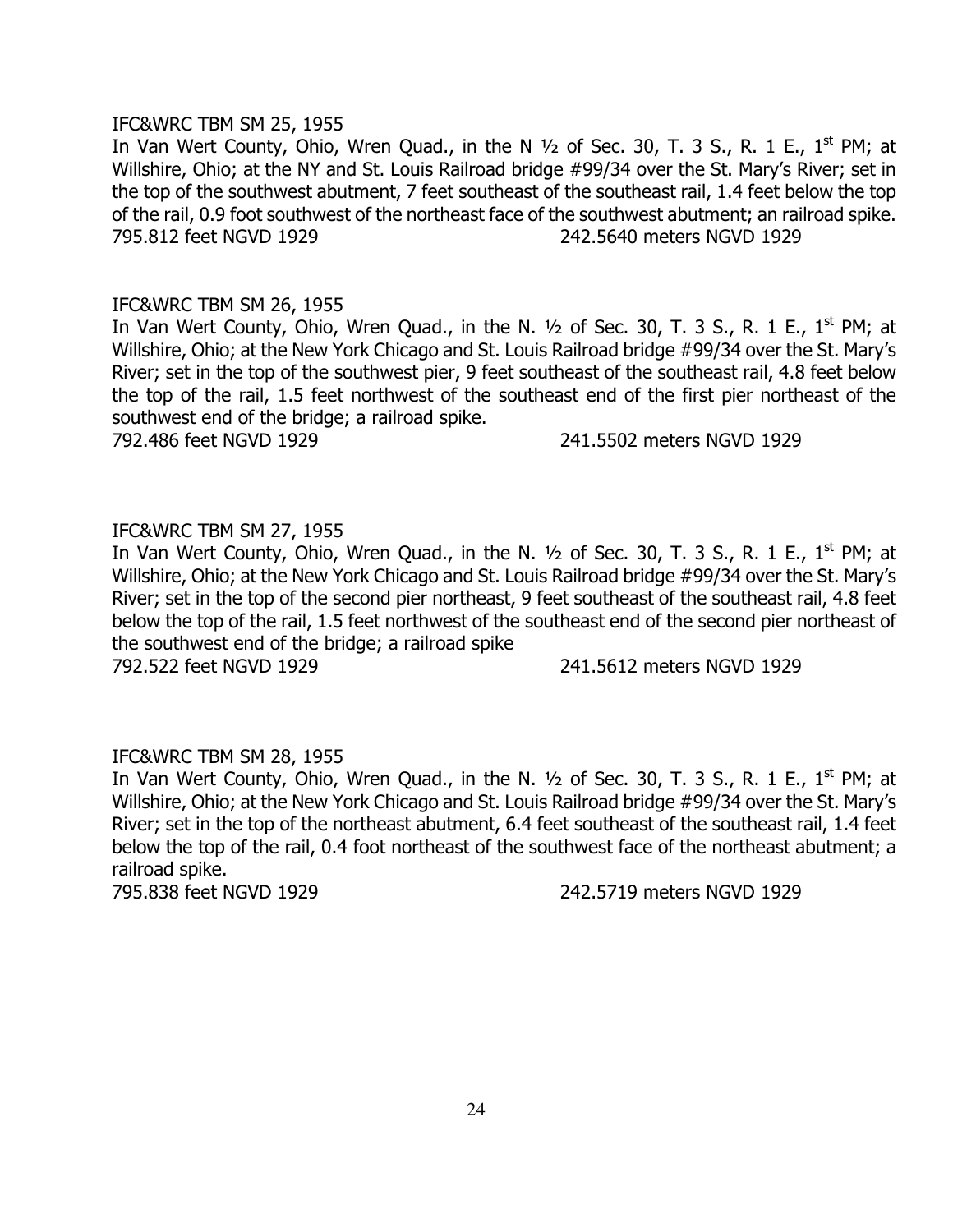# USC&GS BM M 126, 1947

In Van Wert County, Ohio, Willshire Quad., in the East 1/2 of Sec. 30, T. 3 S., R. 1 E., 1<sup>st</sup> PM; at Willshire; at the State Highway 81 bridge over the St. Mary's River; set in the top of the west abutment, 20 feet south of the centerline of the highway, 1.7 feet south of the west end rail post, 0.5 foot above the bridge floor; a U.S. Coast and Geodetic Survey bench mark tablet, stamped "M 126 1947".<br>797.607 feet NGVD 1929

243.1111 meters NGVD 1929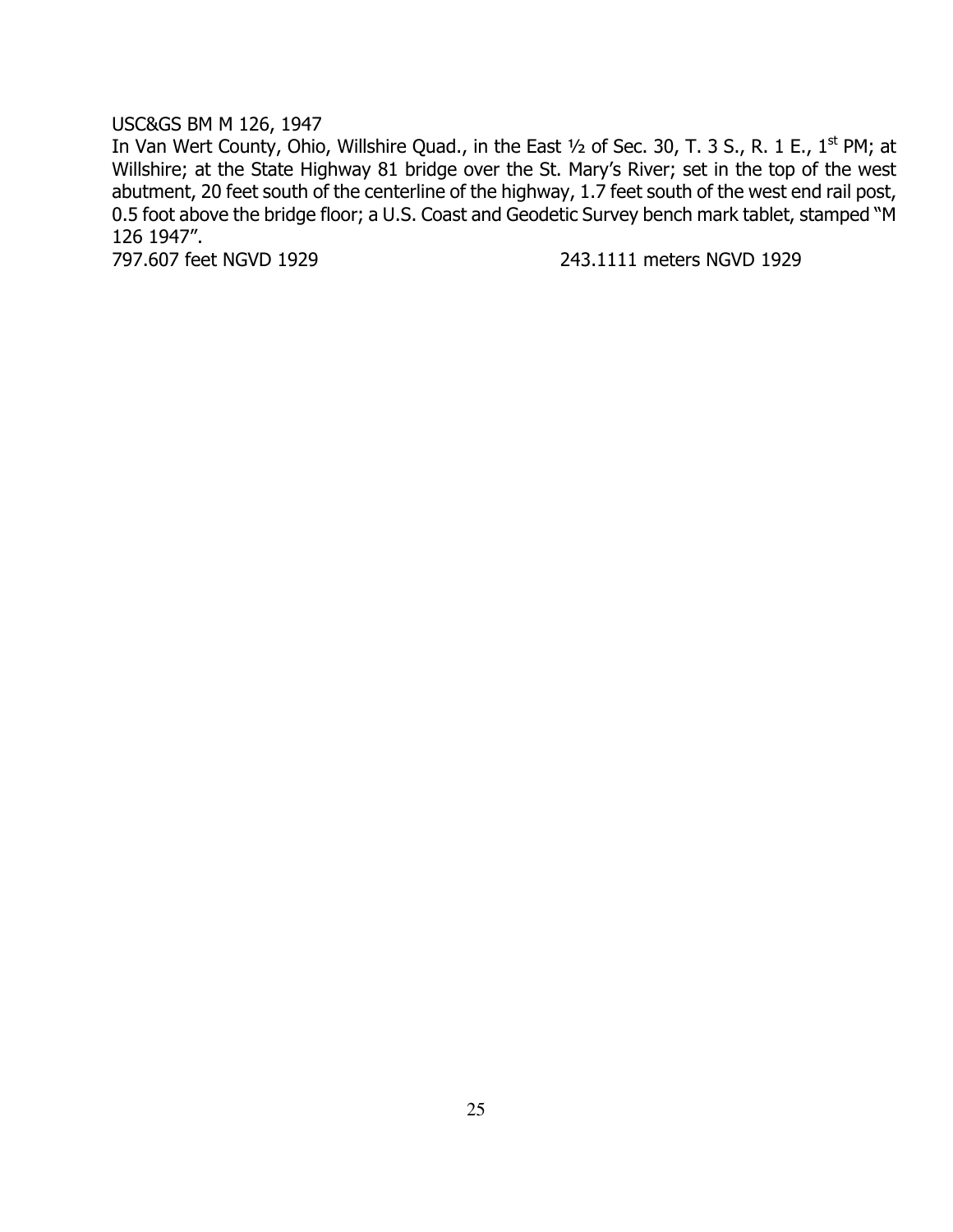# INDIANA DEPARTMENT OF NATURL RESOURCES DIVISION OF WATER SURVEYING AND MAPPING SECTION

# BENCH MARK AND CONTROL STATION DESCRIPTIONS IN ADAMS COUNTY INDIANA

Brady Land Surveying of Elkhart, Indiana, for the Indiana Department of Natural Resources, did the fieldwork for the following benchmarks.

Elevations were determined by three wire levels with invar scale rods to Second Order Class II standards. Elevations are on the National Geodetic Vertical Datum of 1929.

Horizontal positions were determined by Theodolite/EDM traverse to Third Order standards. State Grid Coordinates are give on the Indiana Coordinate System, East Zone. Geodetic positions are given on the North American Datum of 1927 (NAD'27).

> Publication Revised June 1986 June-1999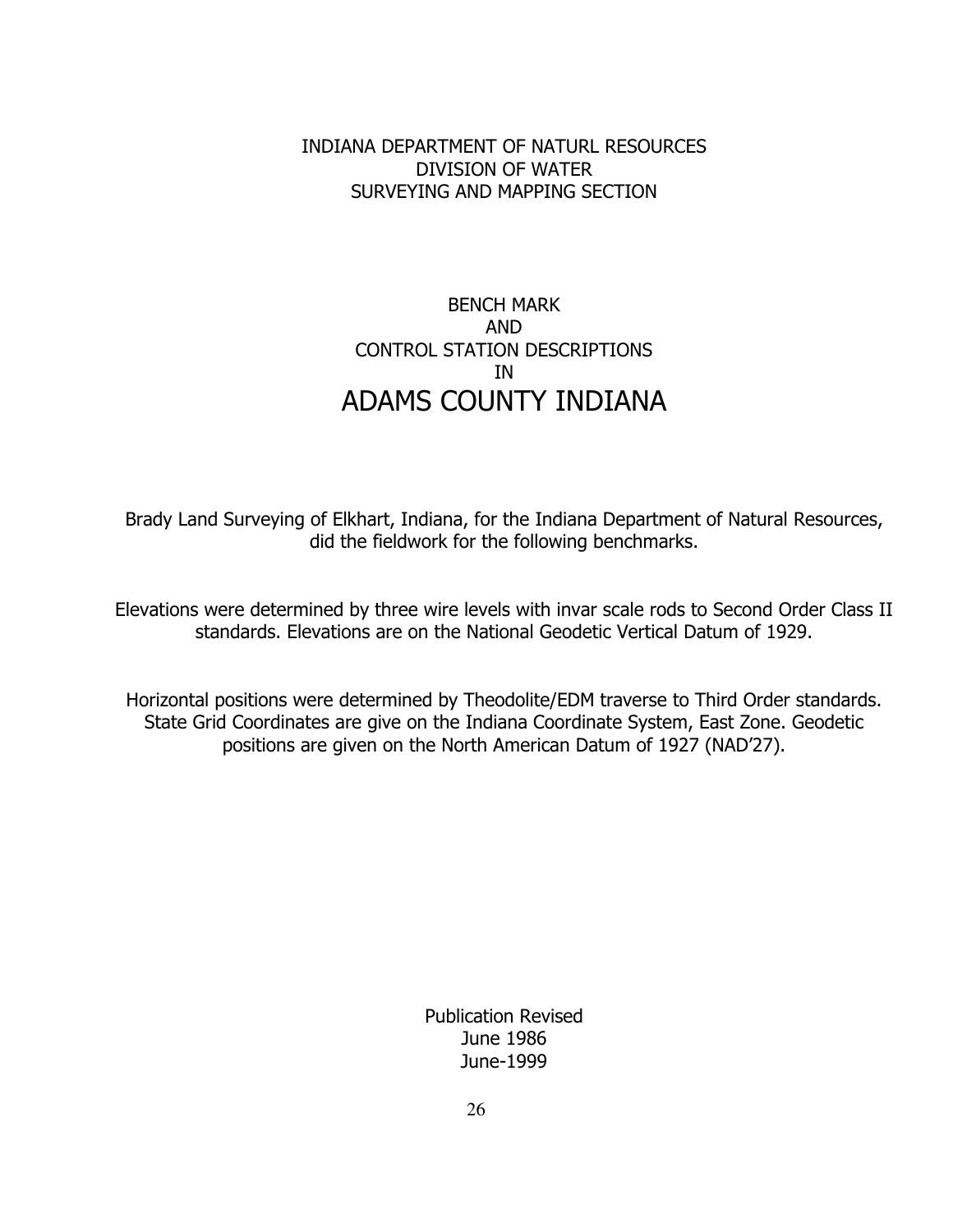#### DNR BM SMD A 1, 1974

In Adams County, Decatur Quad., near the Sec. line between Sec. 12 and Sec. 13, T. 27 N., R. 14 E., 2<sup>nd</sup> P.M.; abut 2 miles southeast of Decatur; at the U.S. 33 intersection with Salem Road; set in the top of a concrete post, 179 feet southeast of the north tip of the traffic island, 131.5 feet northwest of the centerline of centerline of U.S. 33 and Salem Road on the south side of the traffic island, 124 feet northwest of the centerline of centerline of U.S. 33 and private drive east, 36.4 feet northeast of the centerline of U.S. 33, 4 feet west of and in line with an east-west fence line, 1 foot west of a green witness post, 0.2 foot below the ground; a Department of Natural Resources brass control station tablet, stamped "SMD A 1". 801.293 feet NGVD 1929 244.2346 meters NGVD 1929 Lat.  $40^{\circ}$  48' 14.232" – NAD27 Long. 84 $^{\circ}$ Long.  $84^{\circ}$  53' 11.786" – NAD27 X 715,958.896 EAST ZONE Y 1,204,306.267 EAST ZONE

#### DNR BM SMD A 2, 1974

In Adams County, Decatur Quad., in the NE  $\frac{1}{4}$  of Sec. 14, T. 27 N., R. 14 E., 2<sup>nd</sup> PM; about 1.6 miles southeast of Decatur; at the intersection of 31 West Road (200 East Road) and 9 South Road (400 North Road) and the New York Central & St. Louis Railroad; set in the top of a pre-cast reinforced concrete monument, 22.8 feet southwest of the centerline of 31 West Road (200 East Road), 6 feet north of a fence corner, 1.2 feet north of a green witness post, level with the ground; a Department of Natural Resources brass control station tablet, stamped "SMD A 2". 805.706 feet NGVD 1929 245.5797 meters NGVD 1929  $\textsf{Lat.}\;40^\circ\;48'\;12.037'' - \textsf{NAD27} \hspace{25mm}\textsf{Long.}\;84^\circ$ Long,  $84^\circ$  53' 57.982" – NAD27 X 712,408.197 EAST ZONE Y 1,204,052.716 EAST ZONE

#### DNR BM SMD A 2 AZI 1974

In Adams County, Decatur Quad., in the SE  $\frac{1}{4}$  of Sec. 12, T. 27 N., R. 14 E., 2<sup>nd</sup> PM; about two miles southeast of Decatur; about 0.4 mile south along 31 West Road (200 East Road) from its intersection with U.S. Highway 33 to the mark on the left; set in the top of a concrete post, 35.6 feet south of the centerline of a drive to the east, 17 feet east of the centerline of 31West Road, 3.6 feet south of a telephone pole, one foot west of a green witness post, 2.8 feet west of a fence, level with the ground; a Department of Natural Resources control station tablet, stamped "SMD A 2 AZI".

798.122 feet NGVD 1929 243.2681 meters NGVD 1929 Lat.  $40^{\circ}48'$  25.442" – NAD27 Long. 84 $^{\circ}$ 

Long.  $84^{\circ}$  53' 57.551" – NAD27 X 712,429.427 EAST ZONE Y 1,205,409. 599 EAST ZONE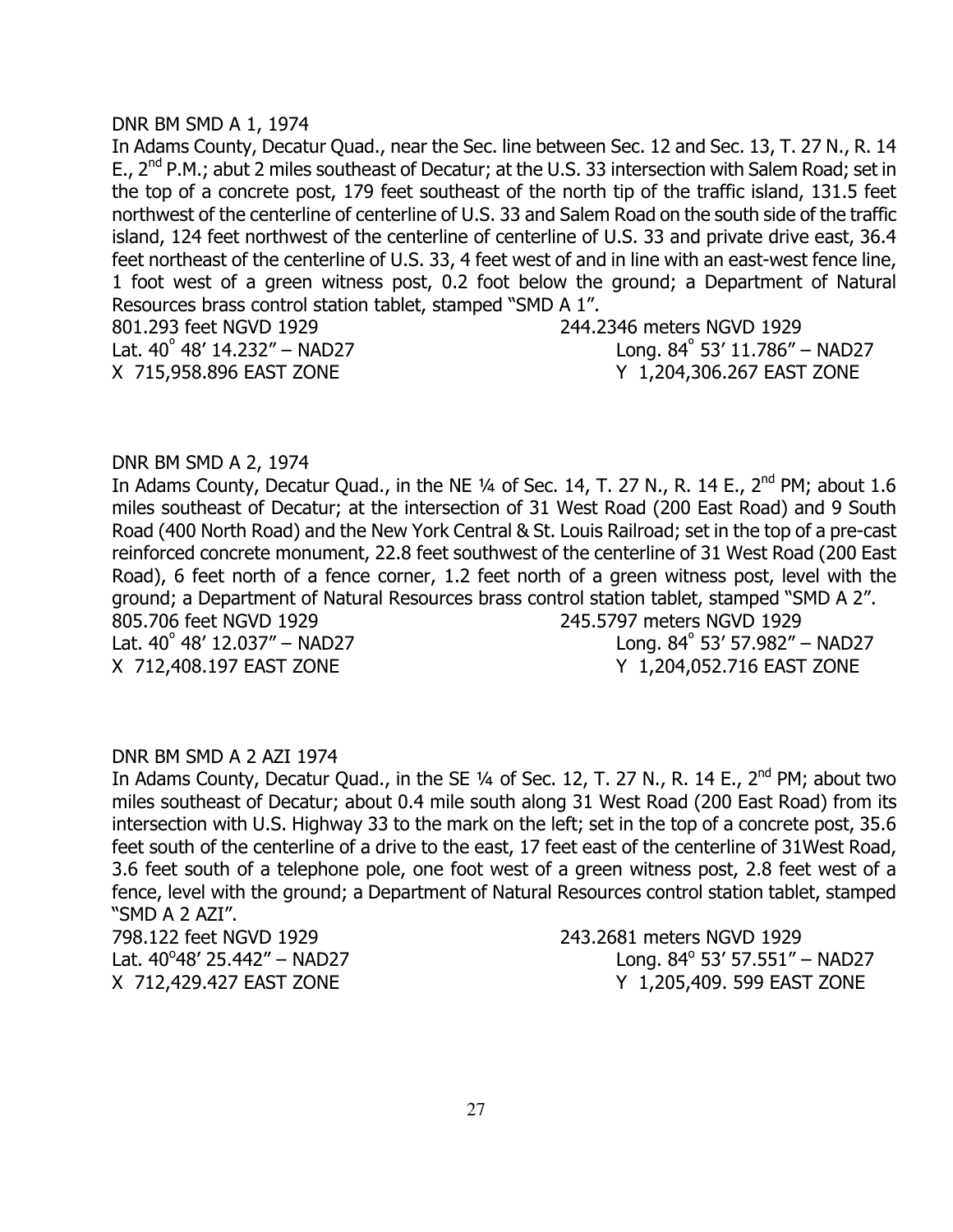#### DNR BM SMD A3, 1974

In Adams County, Decatur Quad., in the SE  $\frac{1}{4}$  of Sec. 10, T. 27 N., R. 14 E., 2<sup>nd</sup> PM; about one mile south of Decatur; about 1.1 miles south of the intersection of U.S. 33 and County Road 32 West along County Road 32 West, in line with a fence to the west; about 0.25 mile north of County Road 9 south; set in the top of a concrete post, South  $0^{\circ}$  East 81.65 feet of a "PK" nail in a power pole, North 45<sup>o</sup> West 78.06 feet of a "PK" nail in I&M power pole #AD 214-36, North 0<sup>o</sup> East 48.91 feet of a "PK" nail in I&M power pole #AD 213-9, 17 feet west of the centerline, 3.06 feet east of a "PK" nail in a fence end post, one foot east of a green witness post, level with the ground; a Department of Natural Resources control station tablet, stamped "SMD A 3". 801.244 feet N.V.G.D. 1929 244.2197 meters N.V.G.D. 1929 Lat.  $40^{\circ}$  48' 25.170" – NAD27 Long. 84 $^{\circ}$ Long.  $84^{\circ}$  55' 06.144" – NAD27 X 707,154.937 EAST ZONE Y 1,205,336.472 EAST ZONE

#### DNR BM SMD B 1, 1974

In Adams County, Decatur Quad., in the section line between Sec.35, T. 28 N., and Sec. 2, T. 27 N., R. 14 E., 2nd PM; about 0.5 miles east of Decatur; at the intersection of 7 South Road (Monroe Street) and Adams Drive, in the northwest quarter of the intersection; set in the top of a pre-cast reinforced concrete monument, 112.8 feet southwest of the concrete base of a light pole, 48.5 feet west of the centerline of the drive, 44.3 feet northwest of power pole #AD 199-68, 19 feet north of the centerline of the road, 1 foot south of a green witness post, level with the ground; a Department of Natural Resources brass control station tablet, stamped "SMD B 1". 804.094 feet NGVD 1929 245.0883 meters NGVD 1929 Lat.  $40^{\circ}$  49' 58.772" – NAD27 Long. 84 $^{\circ}$ Long,  $84^{\circ}$  54' 27.554" – NAD27 X 710,040.483 EAST ZONE Y 1,214,834.635 EAST ZONE

#### DNR BM SMD B 2, 1974

In Adams County, Decatur Quad., in the section line between Sec.36, T.28N., and Sec. 1, T.27N., R.14E.,  $2^{nd}$  PM; abut 1.8 miles east of Decatur 1.8 miles east along South Road (Monroe Street) from its intersection with U.S. 224; set in the top of a pre-cast reinforced concrete monument, 100 feet southwest of a telephone pole, 55.4 feet of power pole # AD 185-114, 33 feet west of the centerline of the private drive south to the Elmo Lengeric residence, 17.5 feet south of the centerline of the road, 8.8 feet north of the end of a fence line, 1 foot north of a green witness post, level with the ground; a Department of Natural Resources brass control station tablet, stamped "SMD B 2 1974".

811.569 feet NGVD 1929 247.3667 meters NGVD 1929 Lat.  $40^{\circ}$  49' 59.368" - NAD27

Long.  $84^{\circ}$  53' 03.508" – NAD27 X 716,500.456 EAST ZONE Y 1,214,951.847 EAST ZONE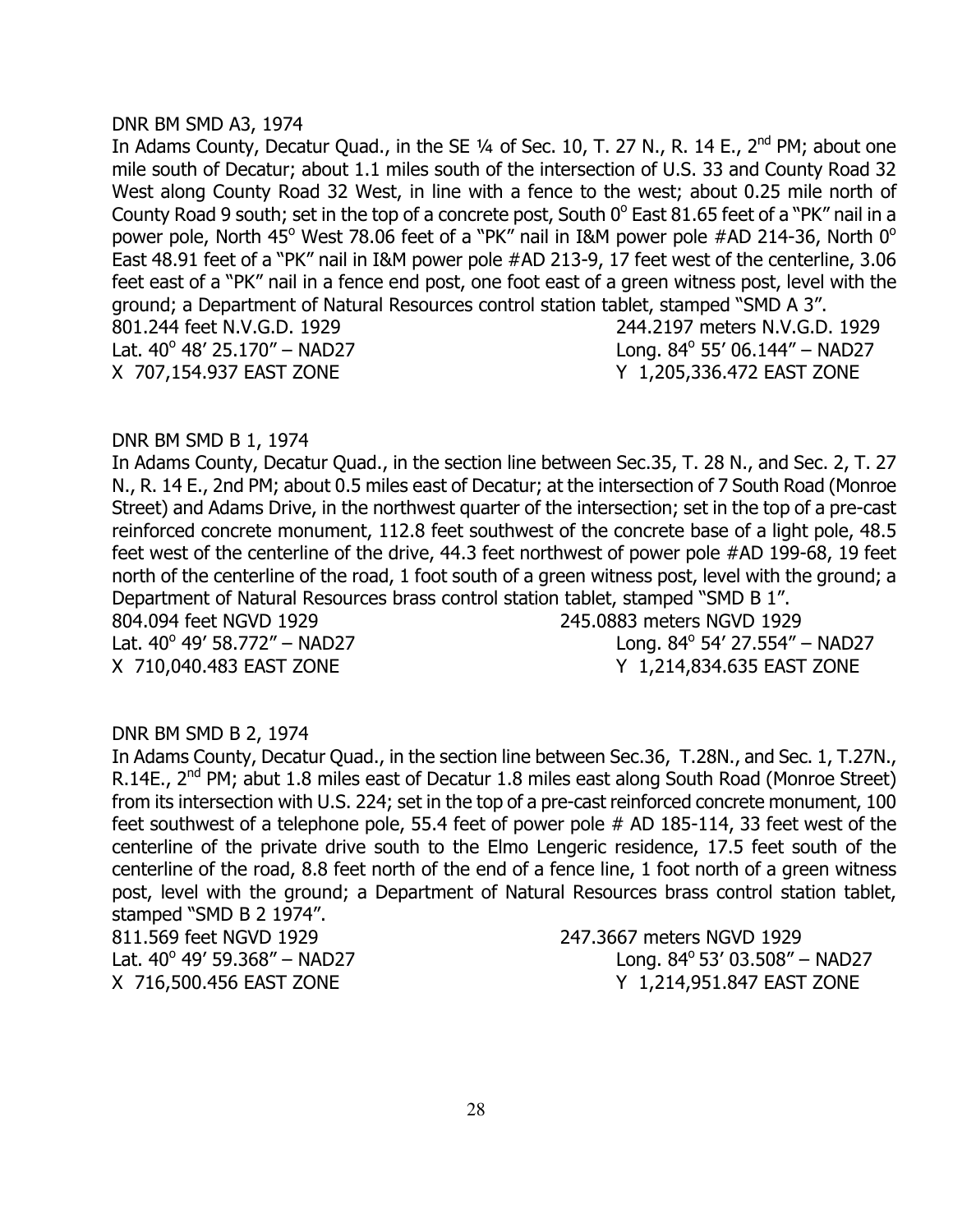#### DNR BM SMD C 1, 1974

In Adams County, Decatur Quad., in the NW  $\frac{1}{4}$  of Sec. 35, T. 28 N., R. 14 E., 2<sup>nd</sup> PM; about one mile northeast of Decatur; about 0.4 miles northwest of the intersection of Piqua Road and U.S. 224 on the southwest side of Piqua Road, in the southwest angle of the intersection with a dirt drive to the southwest to "Buckeye Pipeline Co." property; set in top of a concrete post, North 48<sup>o</sup> East 36.12 feet of I&M power pole #AD 184-244, 31.7 feet southwest of Piqua Road, 15 feet southeast of the centerline of the drive, 2.7 feet south of I&M power pole #AD 184-243, 1 foot south of a green witness post, level with the ground; a Department of Natural Resources control station tablet, flush with ground stamped "SMD C 1".

794.148 feet NGVD 1929 242.0568 meters NGVD 1929 Lat.  $40^{\circ}$  50' 34.285" – NAD27 Long. 84 $^{\circ}$ 

Long.  $84^{\circ}$  54' 56.416" – NAD27 X 707,790.993 EAST ZONE Y 1,218,409.552 EAST ZONE

#### DNR BM SMD C 2, 1974

In Adams County, Decatur Quad., in the SE  $\frac{1}{4}$  of Sec. 21, T. 28 N., R. 14 E., 2<sup>nd</sup> PM; about 1.5 miles north of Decatur; at the intersection of Piqua Road, and 33 West Road, set in the top of a concrete post, about 56 feet south of the intersection of Piqua and 33 West Road, South 5° West 55.71 feet of an iron mark in the intersection of the centerlines, 42 feet southwest of the centerline of Piqua Road, South 45° East 37.79 of a center punch mark on the south corner of an underground valve box, North 70° East 3.48 feet of a "PK" nail in a power pole, 1 foot northeast of a green witness post, 0.1 foot below the ground; a Department of Natural Resources control station tablet, stamped "SMD C 2".

802.798 feet NGVD 1929 244.6933 meters NGVD 1929 Lat.  $40^{\circ}$  51' 44.356" – NAD27 Long. 84 $^{\circ}$ 

Long. 84° 56' 17.424- NAD27 X 701,505.922 EAST ZONE Y 1,225,448.255 EAST ZONE

#### DNR BM SMD C 3, 1974

In Adams County, Decatur Quad., in NW  $\frac{1}{4}$  of Sec. 21, T. 28 N., R. 14 E., 2<sup>nd</sup> PM; about 2.5 miles north of Decatur; about 3.1 miles north on U.S. 27/33 from its intersection with U.S. 224; set in the top of a concrete post, 54 feet northwest of the centerline of the drive to Alpine Acres, 44.2 feet northeast of the centerline of the highway, 18.2 feet south of the center of a R/W marker, 7.0 feet west of a fence corner, and in line with a fence to the east, 1 foot west of a green witness post, level with the ground; a Department of Natural Resources control station tablet, stamped "SMDC 3".

Lat.  $40^{\circ}$  52' 20.149" – NAD27 Long. 84 $^{\circ}$ 

809.348 feet NGVD 1929 246.6898 meters NGVD 1929 Long.  $84^{\circ}$  57 00.482" – NAD27 X 698,167.892 EAST ZONE Y 1,229,043.314 EAST ZONE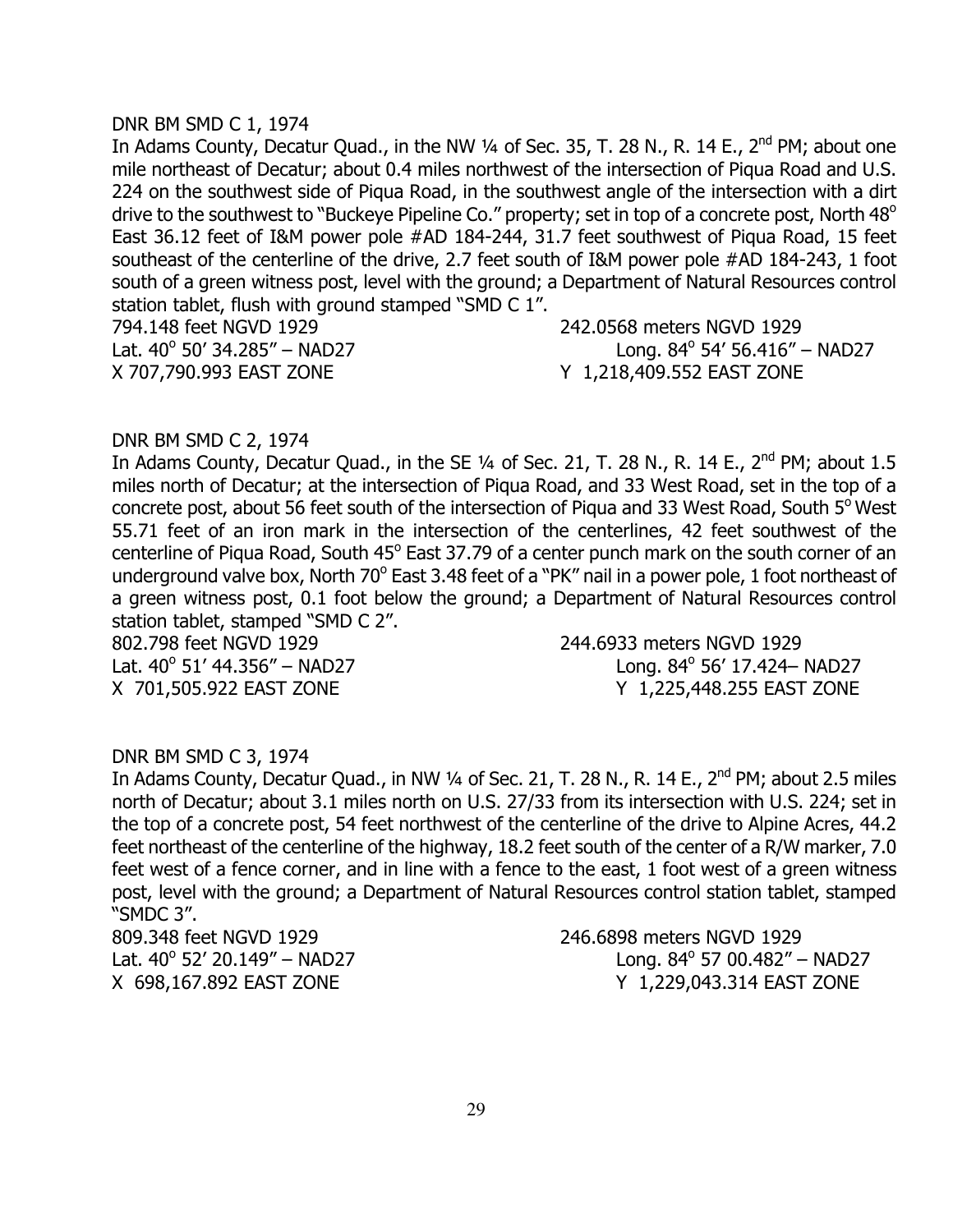#### DNR BM SMD D 1, 1974

In Adams County, Decatur Quad., near the center of Section 34. T.28N., R.14E., 2<sup>nd</sup> PM; at Decatur; at the intersection of Washington Street and Harrison Street; set in the top of a concrete post, 109.3 feet east of a telephone pole, 70.2 feet east of the southeast corner of the east most of two underground valve boxes, 19 feet north of a "PK" nail in the centerline intersection of the streets, 4.5 feet north of the curb, 1 foot south of a green witness post; a Department of Natural Resources control station tablet, stamped "SMD D 1".

Lat.  $40^{\circ}$  50' 23.368" – NAD27 Long. 84 $^{\circ}$ 

793.918 feet NGVD 1929 241.9867 meters NGVD 1929 Long.  $84^{\circ}$  55' 55.946" – NAD27 X 703,224.942 EAST ZONE Y 1,217,265.948 EAST ZONE

#### DNR BM SMD D 1 AZI 1974

In Adams County, Decatur Quad., near the center of the Section 33 and 34 line T.28N., R.14E.,  $2<sup>nd</sup>$  PM; at Decatur; at the intersection f Washington Street and U.S. 33; set in the top of a precast reinforced concrete monument, 75.0 feet northeast of a power pole, 34.2 feet east of U.S. 33, 26.3 feet south of Washington Street, 9.6 feet northwest of a Texaco sign pole, 1.0 foot west of a green witness post, level with the ground; a Department of Natural Resources control station tablet, stamped "SMD D 1 AZI."

801.355 feet N.G.V.D. 1929 244.2535 meters N.G.V.D 1929 Lat.  $40^{\circ}$  50' 22.604" – NAD27 Long. 84 $^{\circ}$ X 701,720.134 EAST ZONE Y 1,217,175.971 EAST ZONE

Long.  $84^{\circ}$  56' 15.532" – NAD27

## DNR BM SMD D 2, 1974

In Adams County, Decatur Quad., in the center of the W 1/2 of Sec. 33, T. 28 N., R.14E., 2<sup>nd</sup> PM; 0.5 mile west of Decatur; 0.8 mile west along 6 ½ South Road from its intersection with U.S. 33; set in the top of a pre-cast reinforced concrete monument, 64 feet west of the center of the north headwall of a concrete culvert, 44.1 feet northwest of centerline of the centerline of the road and the field entrance to the south, 21 feet north of the centerline of the road, 14.5 feet southeast of power pole #AD 182-193, 1 foot south of a green witness post; a Department of Natural Resources brass control station tablet, stamped "SMD D 2".

Lat.  $40^{\circ}$  50' 22.479" – NAD 27 Long. 84 $^{\circ}$ 

792.178 feet NGVD 1929 241.4563 meters NGVD 1929 Long.  $84^{\circ}$  57' 09.404" – NAD 27 X 697,579.563 EAST ZONE Y 1,217,129.309 EAST ZONE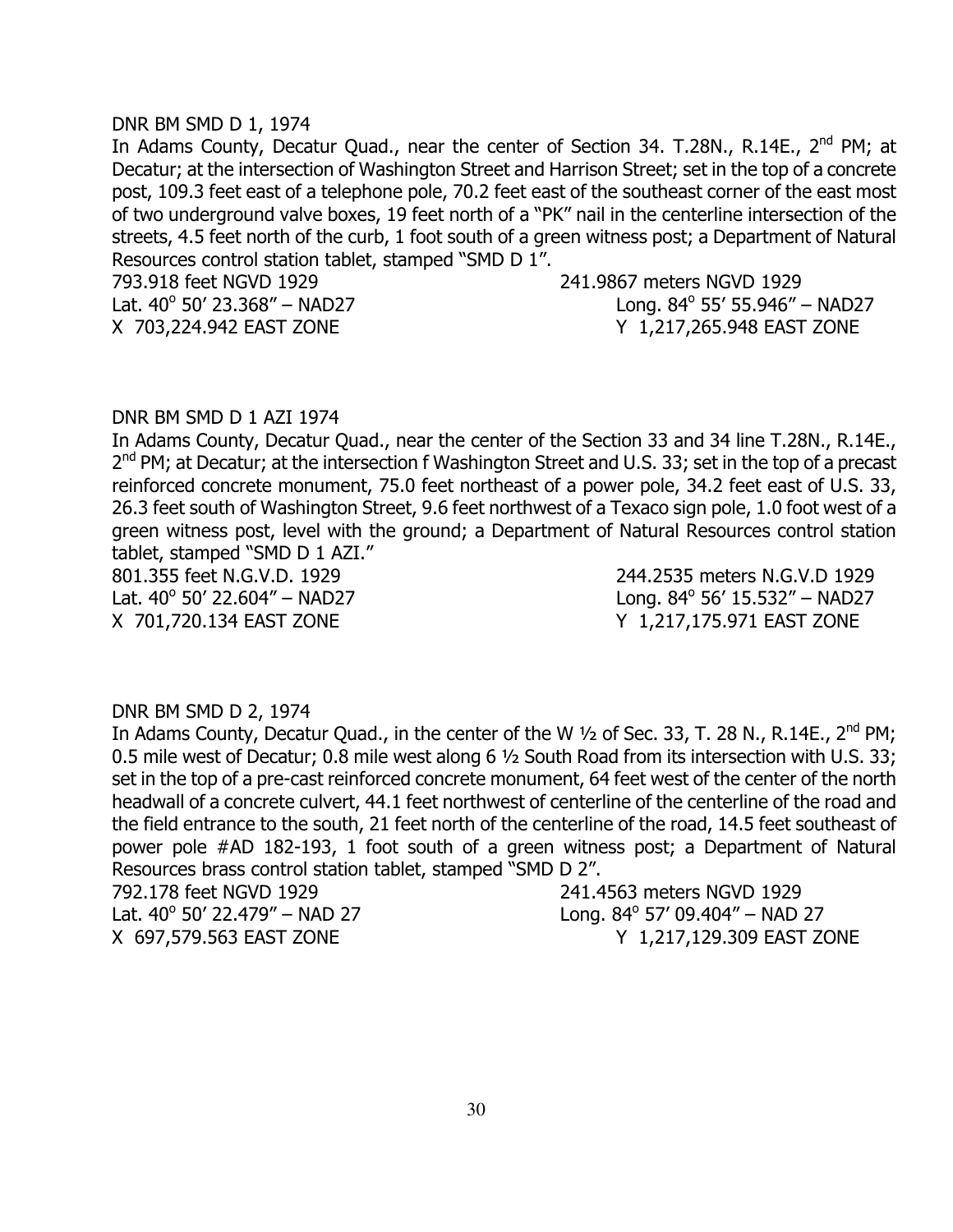#### DNR BM SMD D 3, 1974

In Adams County, Decatur Quad., and on the South line of the North ½, SW ¼ of Sec. 20, T. 28 N., R. 14 E., 2<sup>nd</sup> PM; about 2.7 miles northwest of Decatur; 2.3 miles north along 35 West Road (200 West Road) from its intersection with U.S. 224; set in the top of a pre-cast reinforced concrete monument, 114.9 feet north of the centerline of a private drive east, 110 feet south of the centerline of a private drive east, 19.6 feet east of the centerline of the road, 3 feet west of the west end of a east-west fence line, 1 foot west of a green witness post; level with the ground; a Department of Natural Resources brass control station tablet, stamped "SMDD 3". 803.360 feet NGVD 1929 244.8646 meters NGVD 1929 Lat.  $40^{\circ}$  51' 53.433" – NAD27 Long. 84 $^{\circ}$ Long.  $84^{\circ}$  58' 34.817" – NAD27 X 690,941.960 EAST ZONE Y 1,226,281.389 EAST ZONE

#### DNR BM SMD D 3 AZI 1974

In Adams County, Decatur Quad., in the corner of Sec. 19, 20, 29, and 30, T. 28 N., R. 14 E., 2<sup>nd</sup> PM; about 2.5 miles northwest of Decatur; 2 miles north along 35 West Road (200 West Road) from its intersection with U.S. 224; set in the top of a pre-cast reinforced concrete monument, 86.6 feet southwest of centerline of centerline of the road and a private drive east, 17.5 feet west of the centerline of the road 1 foot east of a green witness post, in line with an east-west fence line, 0.2 foot above the ground; a Department of Natural Resources control station tablet, stamped "SMDD 3 AZI".

799.148 feet NGVD 1929 243.5808 meters NGVD 1929 Lat.  $40^{\circ}$  51' 40.333" – NAD27 Long. 84 $^{\circ}$ 

Long.  $84^{\circ}$  58' 35.369" – NAD27 X 690,910.032 EAST ZONE Y 1,224,955.310 EAST ZONE

#### USC&GS DECATUR AZI 1974

In Adams County, Decatur Quad., in the SE 1/4 of Sec. 3, T. 27 N., R. 14 E., 2<sup>nd</sup> PM; at Decatur; at a city park at the intersection of Grant Street and Winchester Street; set in the top of a pre-cast reinforced concrete monument, 124.5 feet northwest of the centerline of centerline of Grant Street and Winchester Street, 47.7 feet southwest of a light pole, 22 feet northwest of the centerline of Winchester Street, 12 feet southeast of a 28 inch tree, 0.1 foot below the ground; a U.S. Coast and Geodetic brass Azimuth tablet, stamped "DECATUR AZI".

800.602 feet NGVD 1929 244.0240 meters NGVD 1929 Lat.  $40^{\circ}$  49' 17.989" – NAD27 Long. 84 $^{\circ}$ 

Long.  $84^{\circ}$  55' 31.233" – NAD27 X 705,180.340 EAST ZONE Y 1,210,665.467 EAST ZONE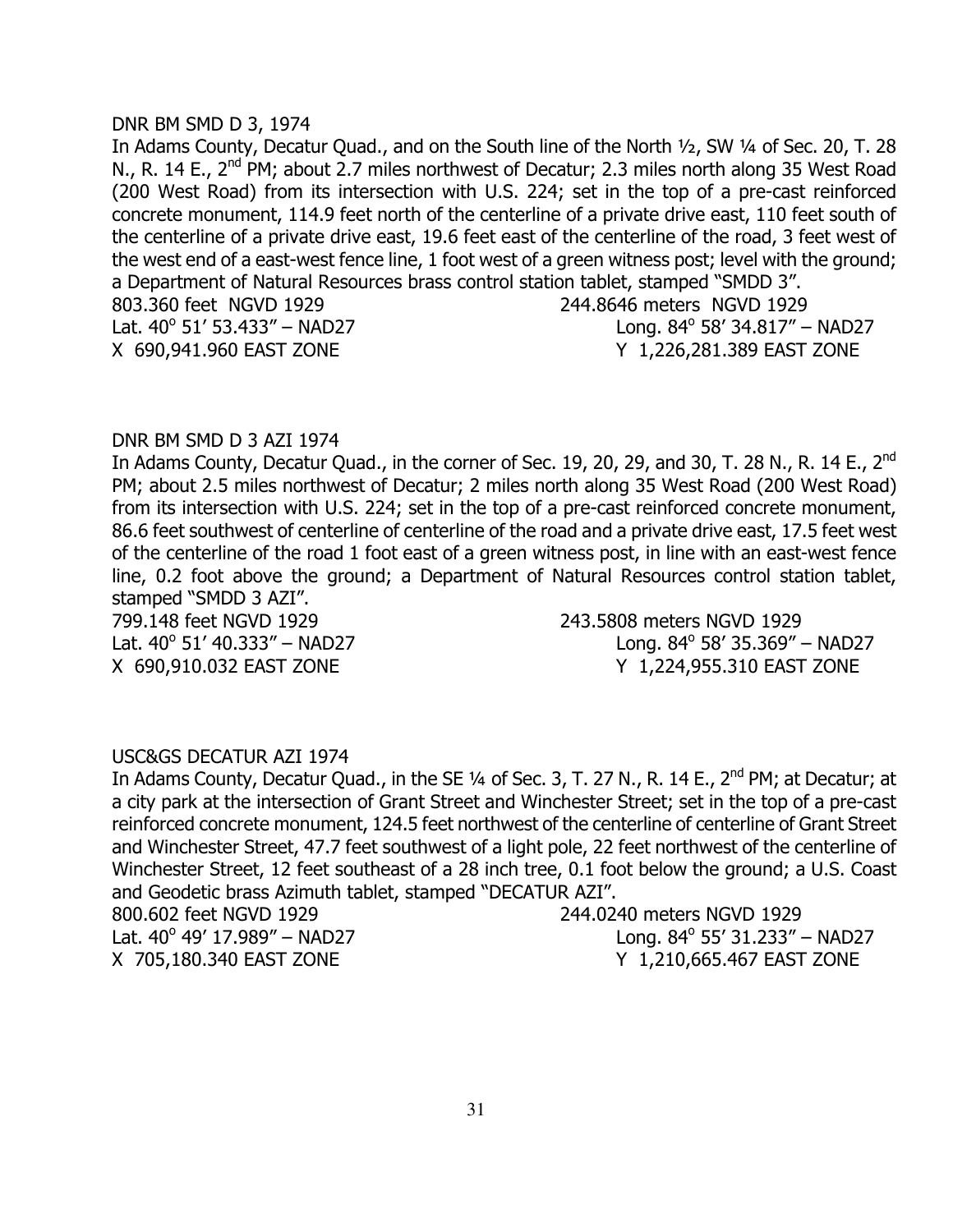#### USC&GS STA DECATUR 1955

In Adams County, Decatur Quad., in the SE 1/4 of Sec. 3, T. 27 N., R. 14 E., 2<sup>nd</sup> PM; at Decatur; at Memorial Park, at the intersection of Winchester Street and the New York Central & St. Louis Railroad; set in the top of a concrete post, 79 feet east of the centerline of Winchester Street, 53.3 feet east of a power pole, level with the ground; a U.S. Coast & Geodetic Survey tablet, stamped "DECATUR 1955."

Lat.  $40^{\circ}$  49' 23.6482" – NAD27 Long. 84 $^{\circ}$ X 705,622.59 EAST ZONE Y 1,211,241.96 EAST ZONE

Long. 84° 55' 25.4181" - NAD27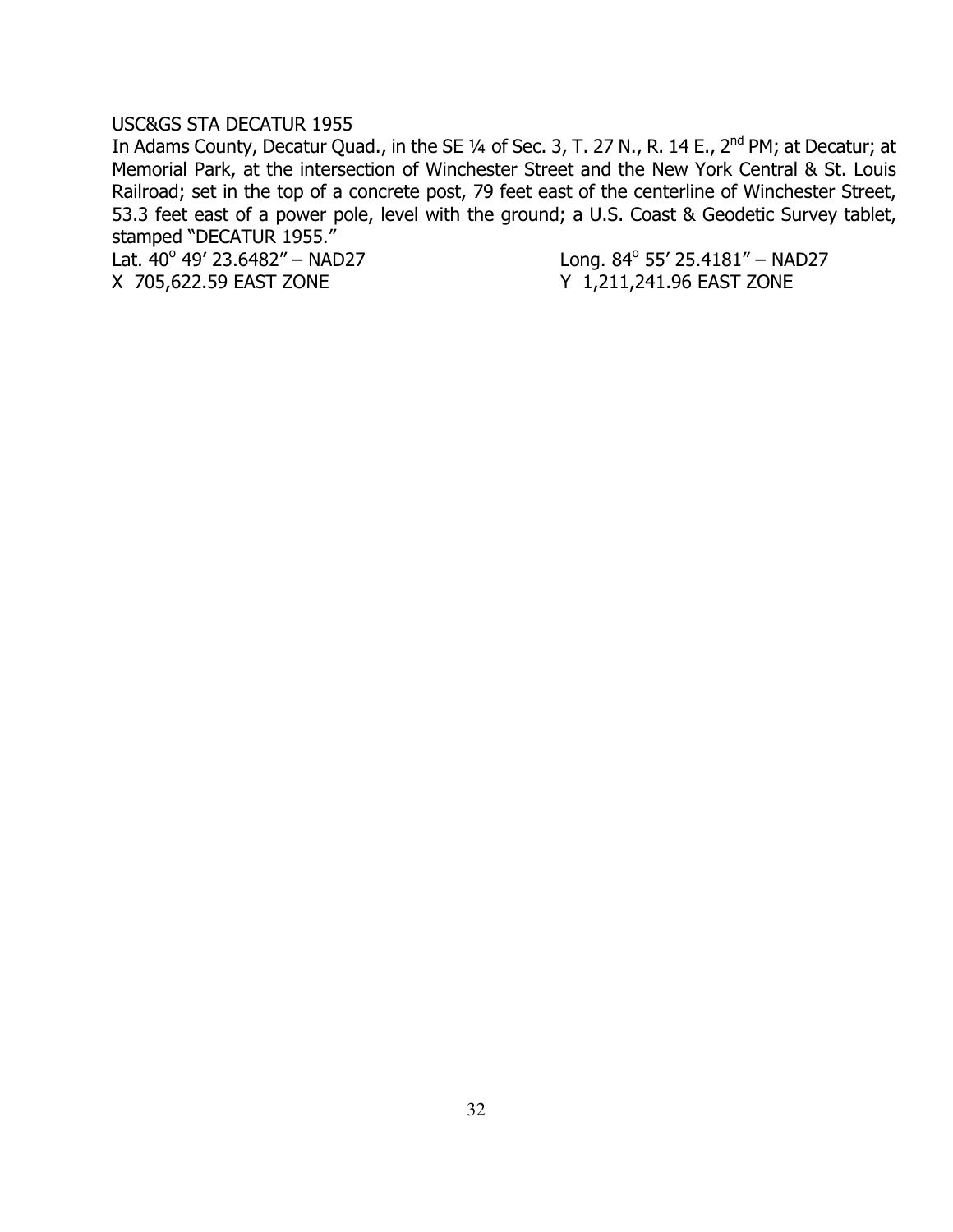#### DNR TBM BLUE 1, 1992

In Adams County, Wren Quad., in the SE  $\frac{1}{4}$  of Sec. 28, T. 27 N., R. 15 E., 2<sup>nd</sup>. PM.; approximately 1.4 miles southeast of Pleasant Mills; at the intersection of 600 East Road and the New York Chicago and St. Louis Railroad; set in the east side of riser pole #R1 301/44, 62 feet west of the centerline of the road, 16 feet south of the southwest rail, 22 feet north of the north end of the west guardrail; a railroad spike driven through an aluminum tag, stamped "BLUE 1 1992". 794.032 feet NGVD 1929 3rd ORDER 242.0214 meters NGVD 1929

# DNR TBM BLUE 2, 1992

In Adams County, Wren Quad., in the NW  $\frac{1}{4}$  of Sec. 34, T. 27 N., R. 15 E., 2<sup>nd</sup>. PM; approximately 1.8 miles southeast of Pleasant Mills; at the New York Chicago and St. Louis Railroad bridge over Blue Creek; set in the southwest end of the wooden retaining wall of the bridge, 8.5 feet southwest of the southwest rail, 1.2 feet below the rails, 0.6 foot below the top of the wooden retaining wall; an railroad spike driven through an aluminum tag, stamped "BLUE 2 1992". 796.252 feet NGVD 1929 3<sup>rd</sup> ORDER 242.6981 meters NGVD 1929

# DNR TBM BLUE 3, 1992

In Adams County, Wren Quad., in the SW 1/4 of Sec. 34, T. 27 N., R. 15 E., 2<sup>nd</sup> PM.; approximately 1.9 miles southeast of Pleasant Mills; at the 25 North Road bridge over Blue Creek; set in the top of the northwest concrete wingwall of the bridge, 12 feet west of the southwest end of the bridge, 1.4 feet west of the southwest end of the bridge, 0.3 foot below the road; a chiseled triangle. 791.964 feet NGVD 1929 3<sup>rd</sup> ORDER 241.3911 meters NGVD 1929

#### DNR TBM BLUE 4, 1992

In Adams County, Willshire Quad., in the SE  $1/4$  of Sec. 33, T. 27 N., R. 15 E., 2<sup>nd</sup> PM.; approximately 1 mile west of Willshire; approximately 0.35 miles north-northeast along 600 East Road from its intersection with State Road 124 to a bend to the north; set in the northwest side of powerpole #88, 57 feet south of the centerline of 600 East Road, before it bends back north, 1.7 feet above the ground; a railroad spike driven through an aluminum tag, stamped "BLUE 4 1992". 808.698 feet NGVD 1929 3<sup>rd</sup> ORDER 246.4916 meters NGVD 1929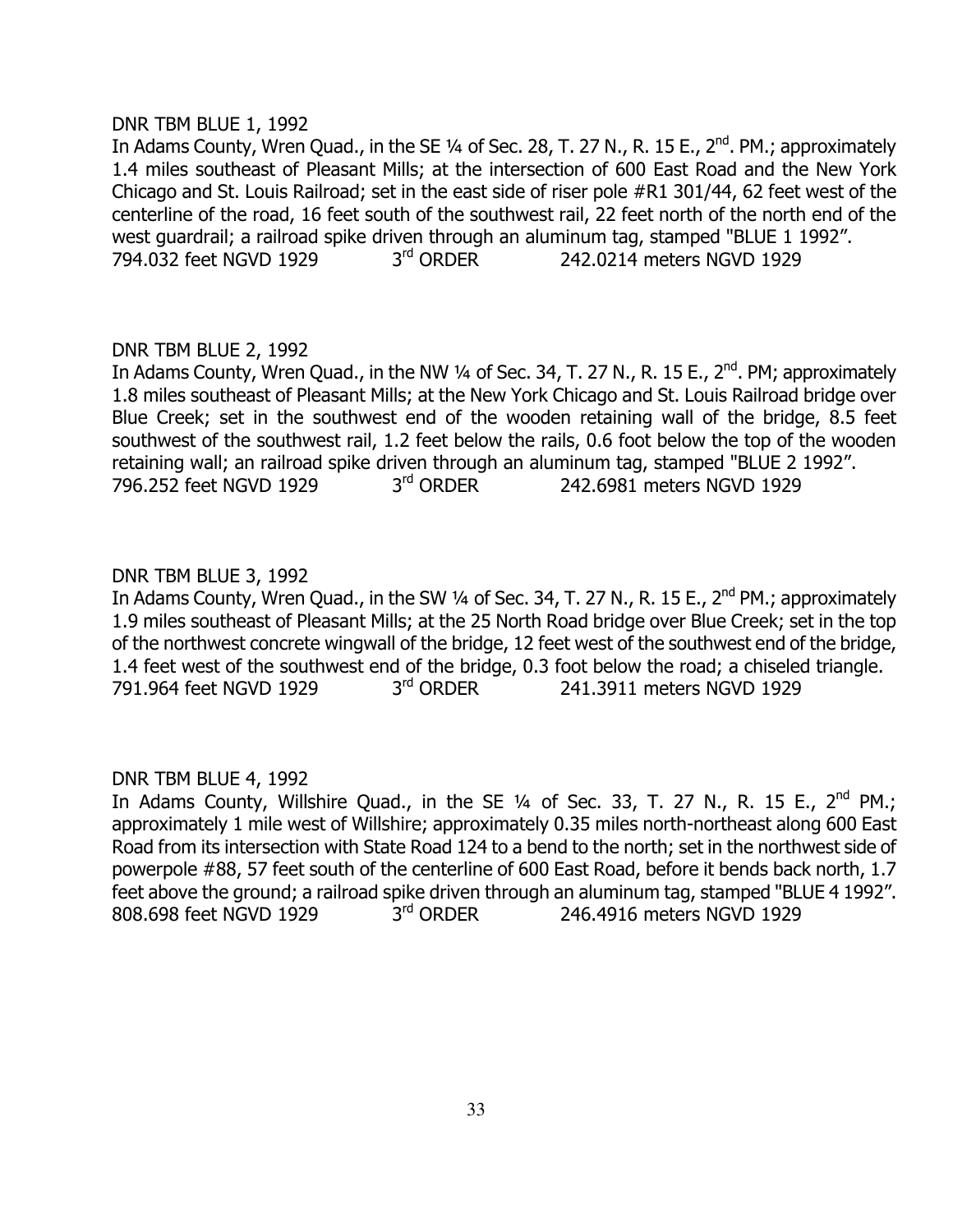#### IDOH BM F 25 AD 7

In Adams County, Willshire Quad., in the SE  $\frac{1}{4}$  of Sec. 33, T. 27 N., R. 15 E., 2<sup>nd</sup> PM.; approximately 1 mile west of Willshire; at the State Road 124 bridge over Blue Creek; set in the northwest concrete retaining wall of the bridge, 23 feet north of centerline of State Road 124, 8.8 feet west of the east end of the retaining wall, 0.6 foot south of the north face of the retaining wall; a Indiana Department of Highways brass bench mark tablet, stamped "F25 AD 7".<br>799.742 feet NGVD 1929 3<sup>rd</sup> ORDER 243.7619 meters NGVD 1929 799.742 feet NGVD 1929 3<sup>rd</sup> ORDER 243.7619 meters NGVD 1929

# DNR TBM BLUE 5, 1992

In Adams County, Willshire Quad., in the SW  $\frac{1}{4}$  of Sec. 4, T. 26 N., R. 15 E.,  $2^{nd}$  PM; approximately 1.8 miles southwest of Willshire; at the Quarry Road bridge over Blue Creek; set in the top of the northeast concrete guardrail anchor, 17 feet northeast of the centerline of the bridge, 1.2 feet above the road, 0.3 foot northwest of the southeast face of the concrete guardrail anchor; a chiseled triangle.

800.784 feet NGVD 1929 3<sup>rd</sup> ORDER 244.0795 meters NGVD 1929

# DNR TBM BLUE 6, 1992

In Adams County, Willshire Quad., in the SW 1/4 of Sec. 4, T. 26 N., R. 15 E., 2<sup>nd</sup> PM.; approximately 2 miles southwest of Willshire; at the 14 South Road (100 South Road) bridge over Blue Creek; set in the top of the northeast concrete guardrail, 13 feet northwest of the centerline of the road, 3 feet northeast of the southwest end of the guardrail, 2 feet above the ground; a chiseled triangle.

801.183 feet NGVD 1929 3<sup>rd</sup> ORDER 244.2011 meters NGVD 1929

#### DNR TBM BLUE 7, 1992

In Adams County, Willshire Quad., in the SW  $1/4$  of Sec. 10, T. 26 N., R. 15 E., 2<sup>nd</sup> PM.; approximately 1.8 miles southwest of Willshire; approximately 1 mile east along 14 South Road (100 South Road) from its intersection with 28 West Road (500 East Road) to 600 East Road., thence 0.5 mile south to where 600 East Road turns to the east and becomes 150 South Road; set in the north side of a powerpole, south of the David's Residence - Box #208, about 175 feet east of where 600 East Road becomes 150 South Road, 17 feet north of the centerline of the gravel drive, 0.8 foot above the ground; a railroad spike driven through an aluminum tag, stamped "BLUE 7 1992".

814.960 feet NGVD 1929 3<sup>rd</sup> ORDER 248.4003 meters NGVD 1929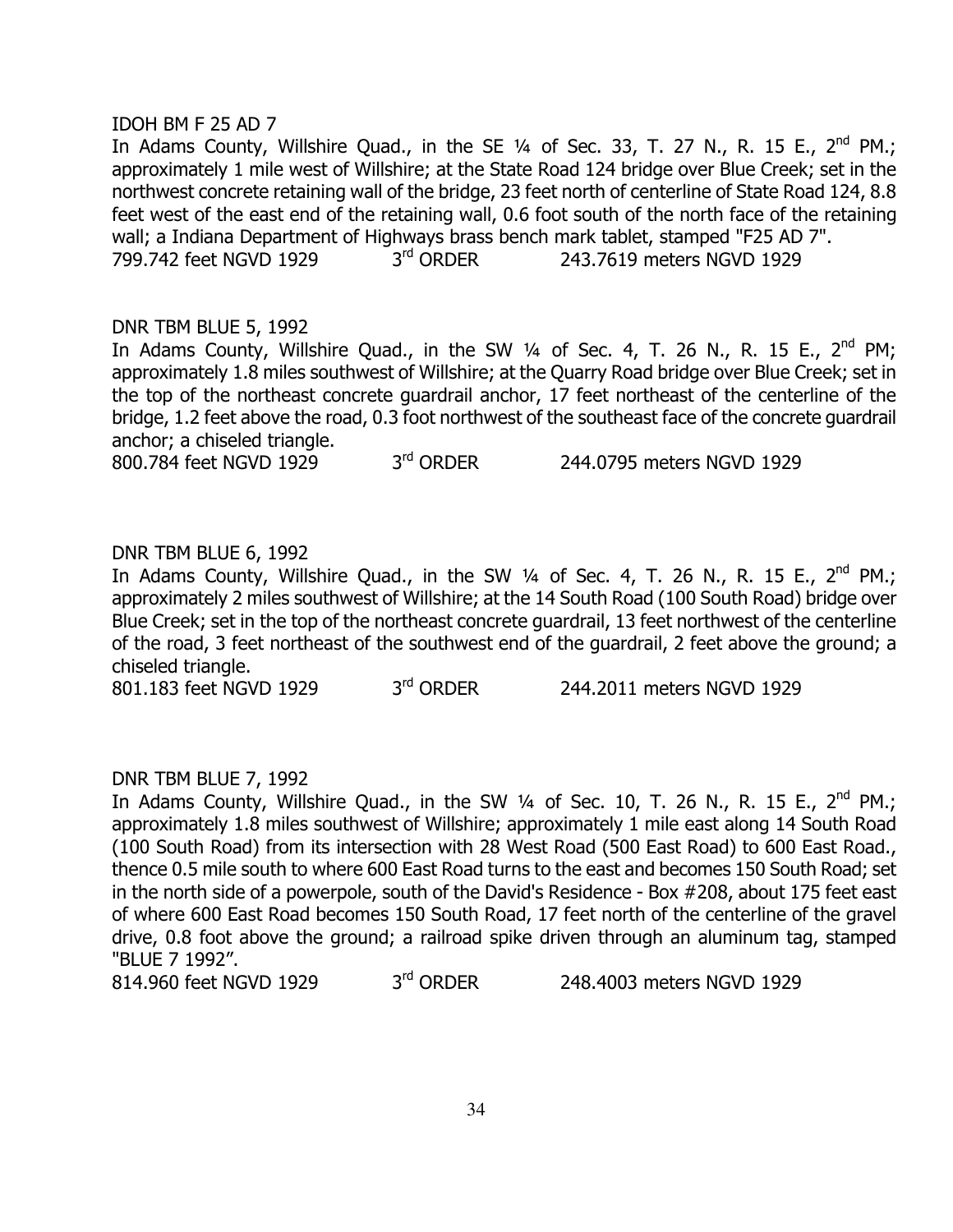#### DNR TBM BLUE 8, 1992

In Adams County, Willshire Quad., in the SE 1/4 of Sec. 26 N., R. 15 E., 2<sup>nd</sup> PM.; approximately 2.4 miles southwest of Willshire; at the 200 South Road (15 South Road) bridge over Blue Creek; set on the top of southwest concrete guardrail, 15 feet south of the centerline of the road, 3.3 feet southwest of the northeast corner of the concrete guardrail, 1.5 feet above the ground; a chiseled triangle.

807.790 feet NGVD 1929 3<sup>rd</sup> ORDER 246.2149 meters NGVD 1929

#### DNR TBM BLUE 9, 1992

In Adams County, Willshire Quad., in the NW  $\frac{1}{4}$  of Sec. 16, T. 26 N., R. 15 E., 2<sup>nd</sup> PM.; approximately 2.7 miles southwest of Willshire; approximately 0.35 mile east along 15 South Road (200 South Road) to a gravel driveway south to a residence, thence about 0.25 mile south to the last powerpole on the west side of the private drive; set in the west side of powerpole  $#$ 26/15/16/1.5, 15 feet west of the centerline of the drive, 0.9 foot above the ground; a railroad spike driven through an aluminum tag, stamped "BLUE 9 1992".

820.164 feet NGVD 1929 3rd ORDER 249.9865 meters NGVD 1929

#### DNR TBM BLUE 10, 1992

In Adams County, Willshire Quad., in the SW  $\frac{1}{4}$  of Sec. 16, T. 26 N., R. 15 E., 2<sup>nd</sup> PM.; approximately 3.5 miles southwest of Willshire; at the Tricker Cemetery (Blue Creek Cemetery); set in the east side of powerpole #AD321/22, 24 feet south of the centerline of the cemetery drive, 20 feet east of the centerline of 500 East Road (28 West Road), about 1 foot above the ground; a railroad spike driven through an aluminum tag, stamped "BLUE 10 1992". 813.854 feet NGVD 1929 3<sup>rd</sup> ORDER 248.0632 meters NGVD 1929

#### DNR TBM BLUE 11, 1992

In Adams County, Willshire Quad, in the NW  $\frac{1}{4}$  of Sec. 21, T. 26 N., R. 15 E., 2<sup>nd</sup> PM.; approximately 3.5 miles southwest of Willshire; at the "T" road intersection of 28 West Road (500 East Road) and 16 South Road (300 South Road); set in the north side of powerpole #211/89, 23 feet south of the centerline of 16 South Road (300 South Road), 21 feet east of centerline 28 West Road (500 East Road), 1 foot above the ground; a railroad spike driven through an aluminum tag, stamped "IDNR TBM BLUE 11 1992".

816.460 feet NGVD 1929 3rd ORDER 248.8575 meters NGVD 1929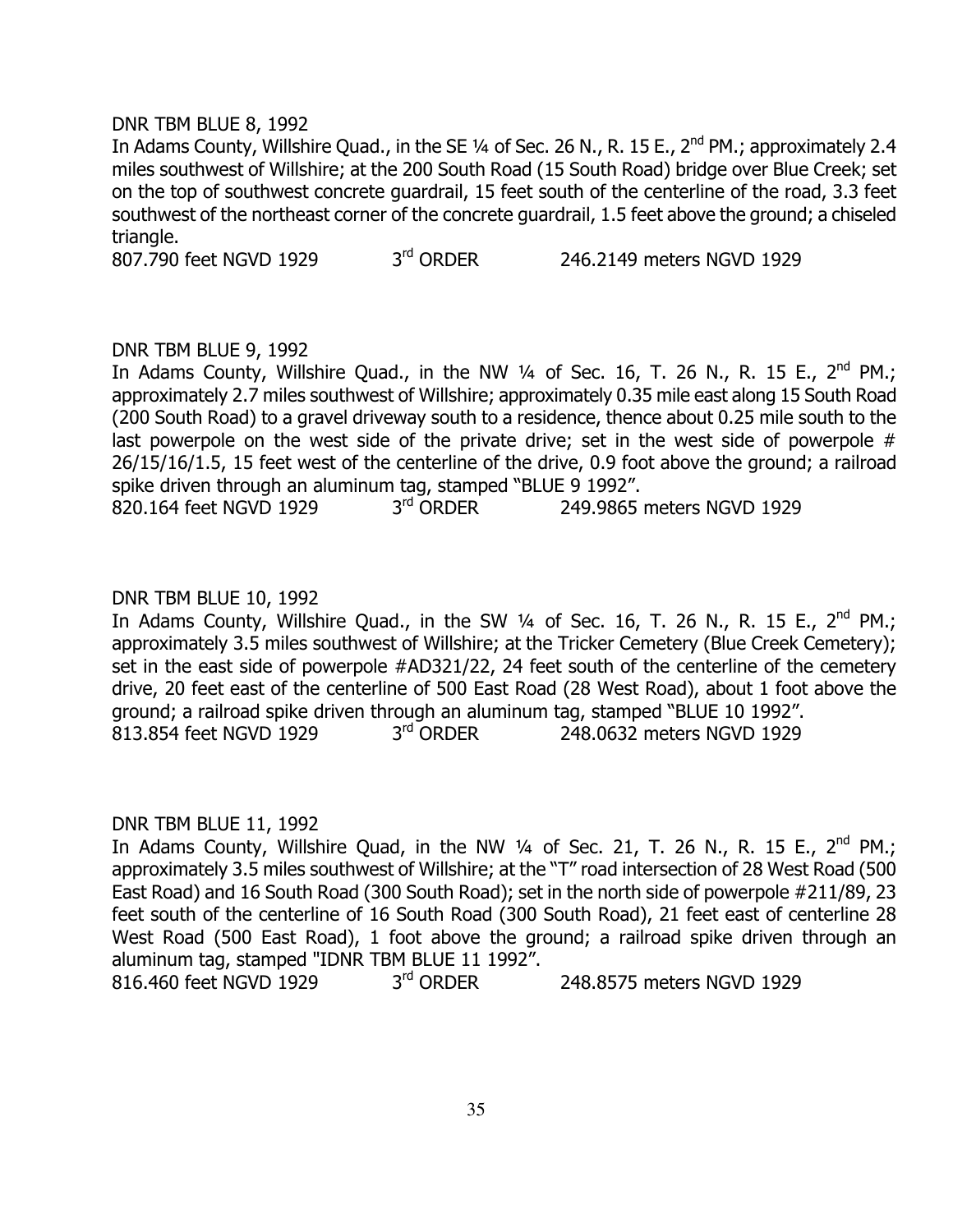#### DNR TBM BLUE 12, 1992

In Adams County, Willshire Quad., in the NW  $\frac{1}{4}$  of Sec. 12, T. 26 N., R. 15 E., 2<sup>nd</sup> PM.; approximately 2.7 miles southeast of Willshire; at the 300 South Road bridge over Blue Creek; set in the top of the southeast retaining wall, 14.3 feet south of the centerline of the road, 0.5 foot west of the east end of the retaining wall, flush with road; a chiseled triangle.<br>808.141 feet NGVD 1929  $3<sup>rd</sup>$  ORDER 246.3219 meters NGVD 808.141 feet NGVD 1929 3rd ORDER 246.3219 meters NGVD 1929

#### DNR TBM BLUE 13, 1992

In Adams County, Willshire Quad., in the NW  $1/4$  of Sec. 21, T. 26 N., R. 15 E., 2<sup>nd</sup> PM.; approximately 3.2 miles southwest of Willshire; at the 500 East Road bridge over Blue Creek; set in top of the northeast wingwall (guardrail base), 21 feet east of the centerline of the road, 0.5 foot southwest of the northeast end of the wingwall, level with the road; a chiseled triangle. 809.894 feet NGVD 1929 3<sup>rd</sup> ORDER 246.8562 meters NGVD 1929

# DNR TBM BLUE 14, 1992

In Adams County, Willshire Quad., in the NW  $\frac{1}{4}$  of Sec. 20, T. 26 N., R.15 E., 2<sup>nd</sup> PM.; at the Salem Road bridge over Blue Creek; set in top of the northwest wingwall of the bridge, 21 feet west of the centerline of the bridge, 1 foot south of the north end of the concrete wingwall, level with the road; a chiseled triangle.

818.599 feet NGVD 1929 3<sup>rd</sup> ORDER 249.5095 meters NGVD 1929

#### DNR TBM BLUE 15, 1992

In Adams County, Willshire Quad., in the NE 1/4 of Sec. 19, T. 26 N., R. 15 E., 2<sup>nd</sup> P.M.; at the "T" road intersection of 400 East Road (29 West Road) and 300 South Road (16 South Road); set in the north side of powerpole #26/15/10.1, 19 feet south of the centerline of 300 South Road, on the extended centerline of 400 East Road, 1 foot above the ground; a railroad spike driven through an aluminum tag, stamped "BLUE 15 1992".

824.992 feet NGVD 1929 3<sup>rd</sup> ORDER 251.4581 meters NGVD 1929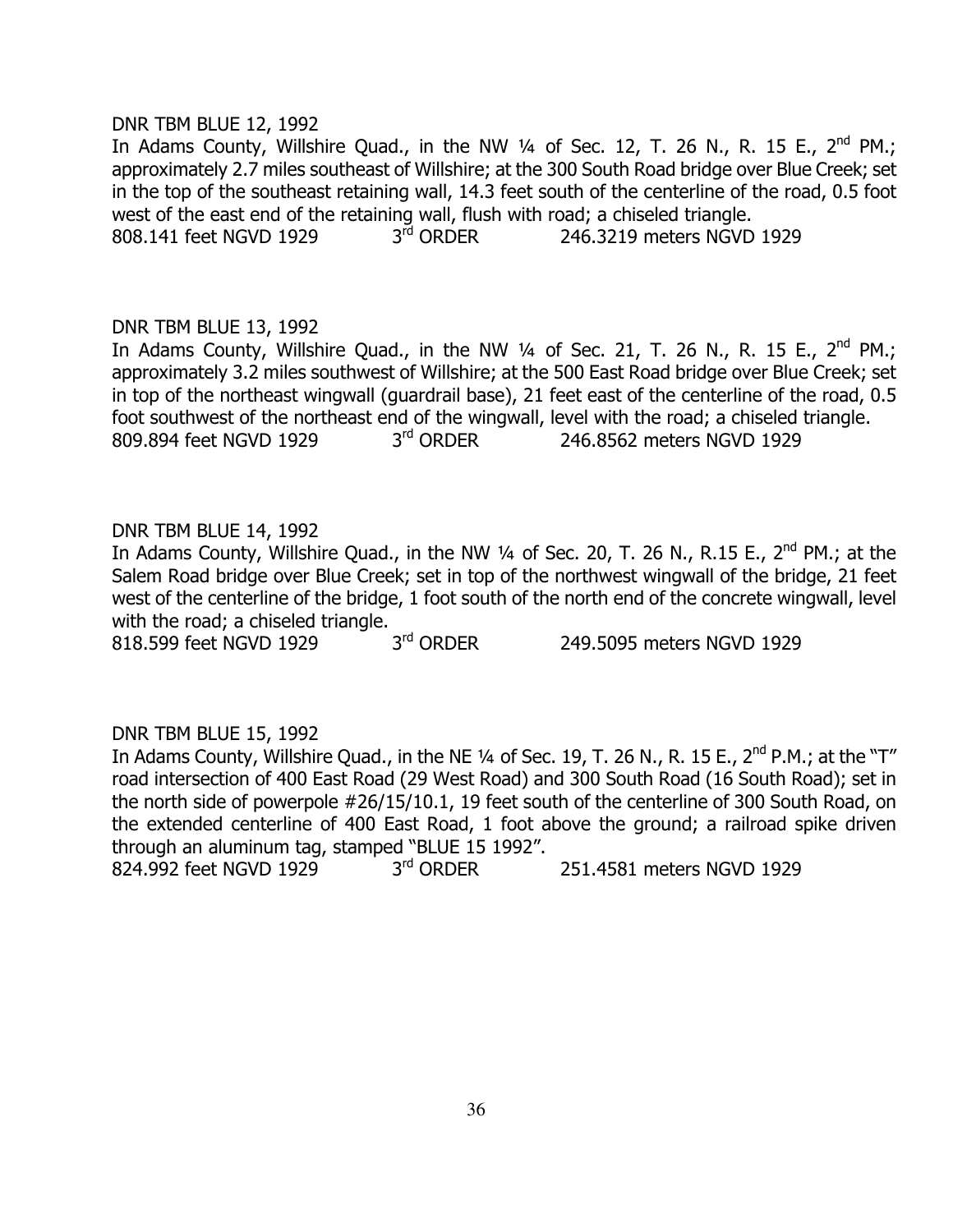#### DNR TBM BLUE 16, 1992

In Adams County, Willshire Quad., in the Center of Sec. 19, T. 26 N., R. 15 E.,  $2^{nd}$  PM.; approximately 5 miles southwest of Willshire; approximately 0.5 mile south along 350 East Road to where the road turns west becoming 350 South Road; set in the north side of powerpole #26/15/19/38/8, 44 feet north of the centerline of 350 South Road, 20 feet west of the centerline of 350 East Road, 1 foot above the ground; a railroad spike driven through an aluminum tag, stamped "BLUE 16 1992".

823.835 feet NGVD 1929 3<sup>rd</sup> ORDER 251.1054 meters NGVD 1929

#### DNR TBM BLUE 17, 1992

In Adams County, Berne Quad., in the NE ¼ of Sec. 24, T. 26 N., R. 14 E., 2<sup>nd</sup> PM.; approximately 3.5 miles northeast of Berne; approximately 0.5 mile east along 350 South Road (16 ½ Road) from its intersection with 200 East Road (30 West Road) to the first farm barn on the south side of 350 South Road (16 ½ Road); set in the south side of powerpole #AD 332/17, 16 feet north of the centerline of the road, 1 foot above the ground; a railroad spike driven through an aluminum tag, stamped "BLUE 17 1992".

827.658 feet NGVD 1929 3<sup>rd</sup> ORDER 252.2707 meters NGVD 1929

#### DNR TBM BLUE 18, 1992

In Adams County, Berne Quad., in the SW  $\frac{1}{4}$  of Sec. 24, T. 26 N., R. 14 E., 2<sup>nd</sup> PM.; approximately 3 miles northeast of Berne; at the 200 East Road (31 West Road) bridge over Blue Creek; set in the top of the northeast retaining wall, 13 feet east of the centerline of the road, 1.9 feet south of the north end of the retaining wall, level with the road; a chiseled triangle.<br> $320.734$  feet NGVD 1929  $3<sup>rd</sup>$  ORDER 250.1602 meters NGVD 1929 820.734 feet NGVD 1929 3<sup>rd</sup> ORDER 250.1602 meters NGVD 1929

#### DNR TBM BLUE 19, 1992

In Adams County, Berne Quad., in the West  $1/2$  of Sec. 23, T. 26 N., R.14 E., 2<sup>nd</sup> PM.; approximately 2.7 miles northeast of Berne; at the 350 East Road (16 ½ Road) bridge over Blue Creek; set in the north side of powerpole #204/9, 50 feet west of the west end of the bridge, 18 feet south of the centerline of the road, 1.5 foot above the ground; a railroad spike driven through an aluminum tag, stamped "BLUE 19 1992".<br>822.272 feet NGVD 1929 3<sup>rd</sup> ORDER

822.272 feet NGVD 1929 3<sup>rd</sup> ORDER 250.6290 meters NGVD 1929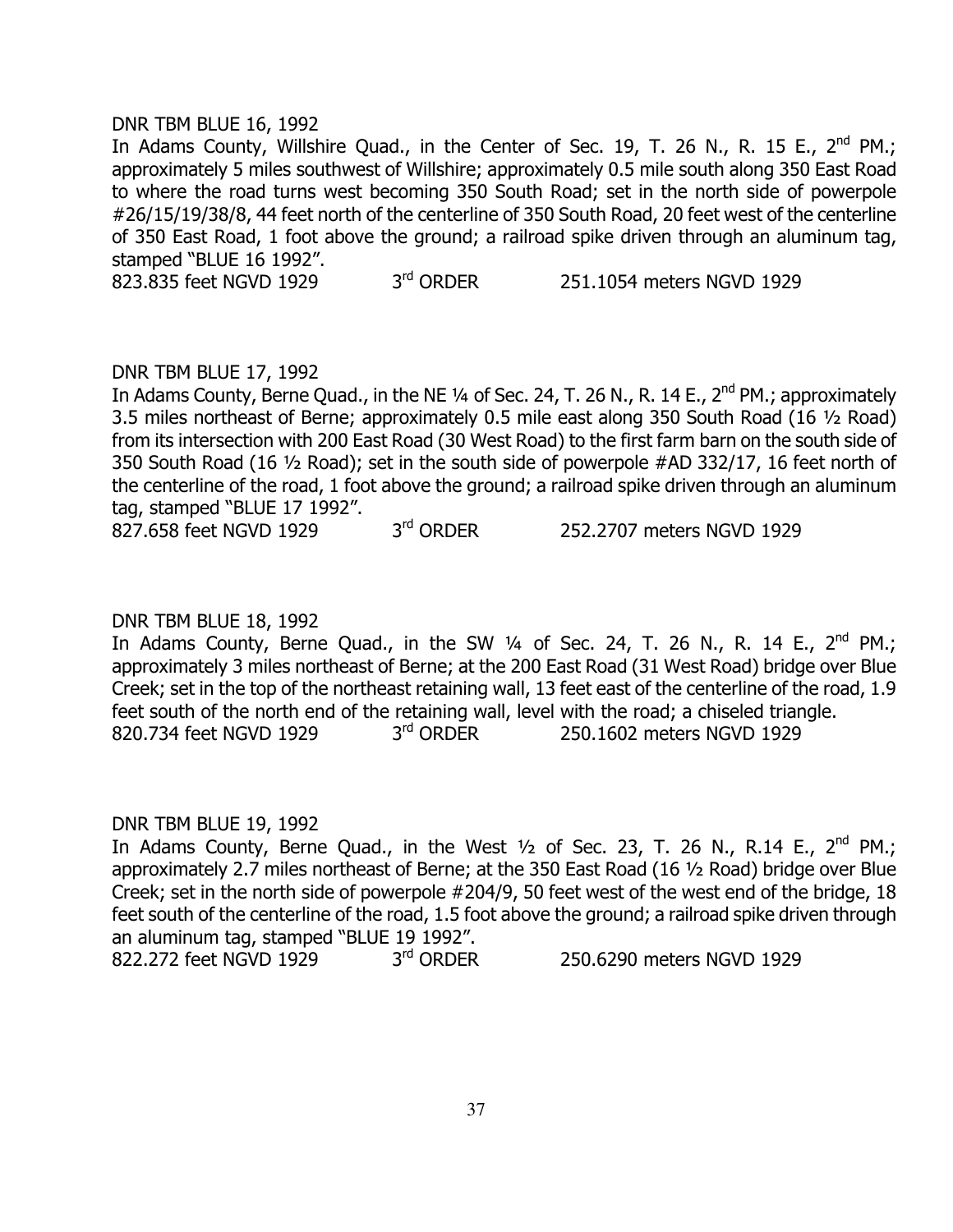#### DNR TBM BLUE 20, 1992

In Adams County, Berne Quad., in the NE  $\frac{1}{4}$  of Sec. 22, T. 26 N., R. 14 E., 2<sup>nd</sup>. PM.; approximately 2.2 miles northeast of Berne; approximately 1.6 miles east along 350 South Road (16 ½ Road) from its intersection with U.S.27 to a farm house on the south side of the road; set in the south side of powerpole #D330/71, 18 feet north of the centerline of the road, about 200 feet east of the driveway to a farm house, 1 foot above ground; a railroad spike driven through an aluminum tag, stamped "BLUE 20 1992".

837.533 feet NGVD 1929 3<sup>rd</sup> ORDER 255.2806 meters NGVD 1929

#### DNR TBM BLUE 21, 1992

In Adams County, Berne Quad., in the NE  $1/4$  of Sec. 22, T. 26 N., R. 14 E., 2<sup>nd</sup>. PM.; approximately 2.5 miles northeast of Berne; at the 100 East Road (32 West Road) bridge over Blue Creek; set in the top of the northwest corner of the west concrete guardrail base, 9 feet west of the centerline of the road, 0.5 foot south of the north end of the west guardrail base, 0.5 foot above the road; a chiseled triangle.<br>826.133 feet NGVD 1929  $3<sup>rd</sup>$  ORDER

826.133 feet NGVD 1929 3<sup>rd</sup> ORDER 251.8058 meters NGVD 1929

#### DNR TBM BLUE 22, 1992

In Adams County, Berne Quad., in the SE 1/4 of Sec. 15, T. 26 N., R. 14 E., 2<sup>nd</sup> PM.; approximately 2.6 miles northeast of Berne; approximately 1.6 miles east along 300 South Road (16 South Road) from its intersection with U.S. 27 to a farm on the south side of the road; set in the south side of powerpole #AD 316/23, 150 feet east of the farm driveway to the south, 18 feet north of the centerline of the road, 1 foot above the ground; a railroad spike driven through an aluminum tag, stamped "BLUE 22 1992".

842.024 feet NGVD 1929 3<sup>rd</sup> ORDER 256.6494 meters NGVD 1929

#### DNR TBM BLUE 23, 1992

In Adams County, Berne Quad., in the SW  $\frac{1}{4}$  of Sec. 15, T. 26 N., R. 14 E., 2<sup>nd</sup> PM.; approximately 2.4 miles northeast of Berne; at 300 South Road (16 South Road) bridge over Blue Creek; set in the top of the concrete guardrail at the northwest corner of the bridge, 13 feet north of the centerline of the road, 2.6 feet east of the west end of the bridge, 2.5 feet above the road; a chiseled triangle.

832.731 feet NGVD 1929 3<sup>rd</sup> ORDER 253.8169 meters NGVD 1929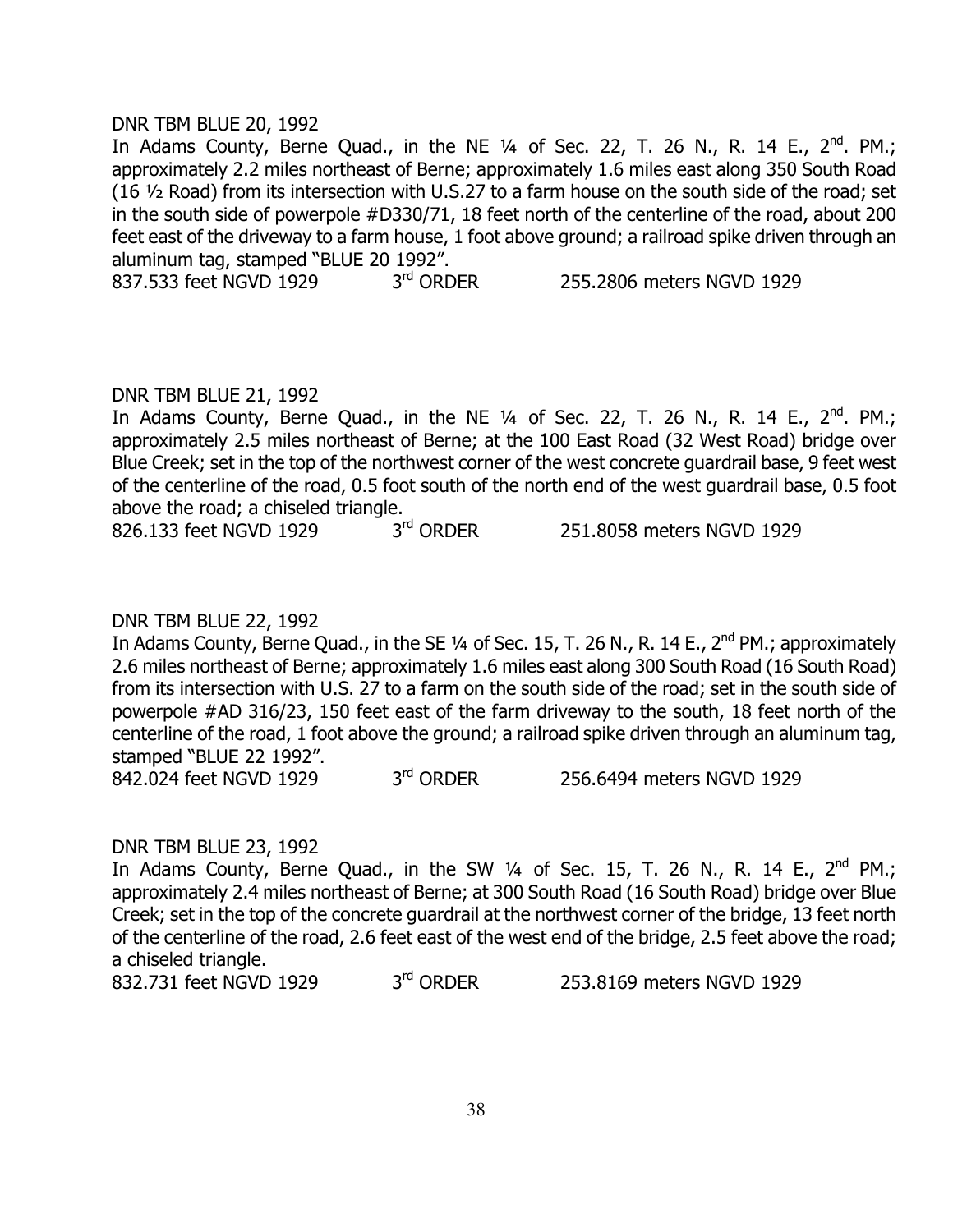#### DNR TBM BLUE 24, 1992

In Adams County, Berne Quad., in the SW  $1/4$  of Sec. 15, T. 26 N., R. 14 E., 2<sup>nd</sup> P.M.; approximately 2.5 miles north-northeast of Berne; at the 000 Road (33 West Road) bridge over Blue Creek; set in top of the concrete guardrail at the southwest corner of the bridge, 13 feet east of the centerline of the bridge, 3 feet north of the south end of bridge, 2.5 feet above the road; a chiseled triangle.

832.892 feet NGVD 1929 3<sup>rd</sup> ORDER 253.8660 meters NGVD 1929

#### DNR TBM BLUE 25, 1992

In Adams County, Berne Quad., in the SW  $\frac{1}{4}$  of Sec. 15, T. 26 N., R. 14 E., 2<sup>nd</sup> PM.; approximately 3 miles north of Berne; approximately 0.45 mile north along 000 Road (33 West Road) from its intersection with 300 South Road (16 South Road) to two residences on the east side of the road; set in the west side of power pole #AD316/13, on the fence line between the two residences, 29 feet east of the centerline of the road, 1 foot above the ground; a railroad spike driven through an aluminum tag, stamped "BLUE 25 1992".

841.267 feet NGVD 1929 3<sup>rd</sup> ORDER 256.4187 meters NGVD 1929

#### DNR TBM BLUE 26, 1992

In Adams County, Berne Quad., in the SE  $\frac{1}{4}$  of Sec. 16, T. 26 N., R. 14 E., 2<sup>nd</sup>. PM.; approximately 2.5 miles north of Berne; approximately 0.4 mile north along an abandoned railroad from its intersection with 300 South Road (16 South Road), to a concrete bridge over Blue Creek; set in the top of the concrete curbing of the center upstream face of the bridge, 29 feet south of the north end of bridge, 8 feet west of the centerline of the railroad bridge, flush with the bridge floor; a chiseled triangle.

836.605 feet NGVD 1929 3<sup>rd</sup> ORDER 254.9977 meters NGVD 1929

#### DNR TBM BLUE 27, 1992

In Adams County, Berne Quad., in the SE  $1/4$  of Sec. 16, T. 26 N., R. 14 E., 2<sup>nd</sup>. PM.; approximately 2 miles north of Berne; at the intersection 300 South Road (16 South Road) and an abandoned railroad; set in the northwest side of powerpole #AD315/15, 44 feet west of the centerline of the abandoned railroad grade, 28 feet north of the centerline of the road, 1 foot above the ground; a railroad spike driven through an aluminum tag, stamped "BLUE 27 1992".<br>841.050 feet NGVD 1929  $3<sup>rd</sup>$  ORDER 256.3526 meters N 841.050 feet NGVD 1929 3<sup>rd</sup> ORDER 256.3526 meters NGVD 1929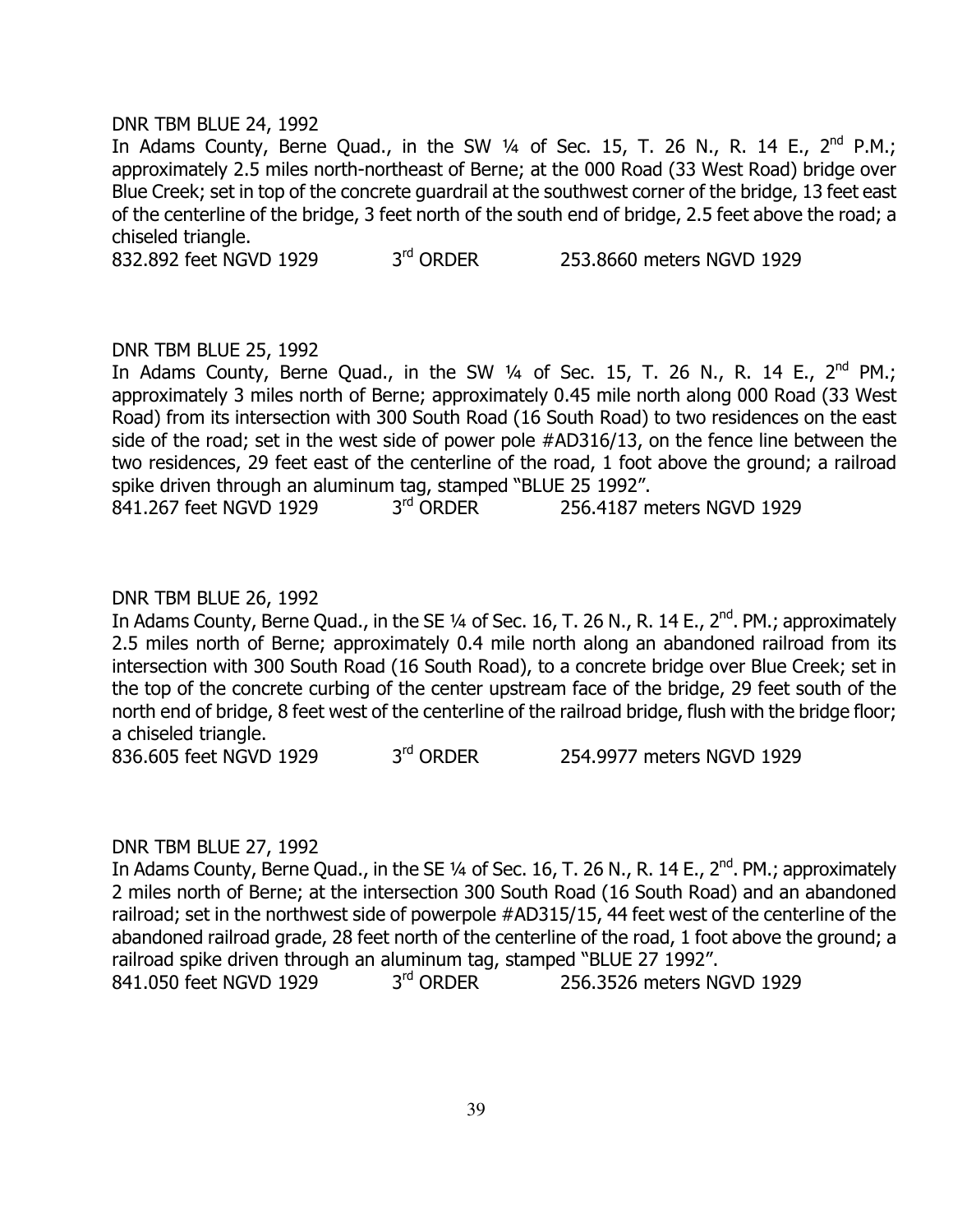### DNR TBM BLUE 28, 1992

In Adams County, Willshire Quad., in the SE  $\frac{1}{4}$  of Sec. 9, T. 26 N., R. 15 E., 2<sup>nd</sup> PM.; approximately 2.1 miles southwest of Willshire; approximately 0.5 mile east along 200 South Road (15 South Road) from its intersection with 500 East Road (28 West Road) to a driveway to the north, thence about 0.35 mile generally north and northeast along the drive to the second to the last powerpole on the driveway; set in the northwest side of power pole #26/15/9/12, 250 feet southwest of the end of the driveway, 13 feet southeast of the centerline of the driveway, 0.9 foot above the ground; a railroad spike driven through an aluminum tag, stamped "BLUE 28 1992". 813.527 feet NGVD 1929 3<sup>rd</sup> ORDER 247.9635 meters NGVD 1929

# DNR TBM BLUE 29, 1992

In Adams County, Willshire Quad., in the SE  $1/4$  of Sec. 5, T. 26 N., R. 15 E., 2<sup>nd</sup> PM.; approximately 2.0 miles west-southwest of Willshire; approximately 0.65 mile south along 500 East Road (28 West Road) from its intersection with State Road 124 to a drive east leading to a gravel pit operation; set in powerpole #AD 292/30, on the west side of 500 East Road (28 West Road), approximately 150 feet south of the gravel pit drive, 23 feet west of the centerline of the road, 1 foot above the ground; a railroad spike driven through an aluminum tag, stamped "BLUE 29 1992".

815.406 feet NGVD 1929 3rd ORDER 248.5362 meters NGVD 1929

# DNR TBM BLUE 30, 1992

In Adams County, Berne Quad., in the East  $\frac{1}{2}$  of Sec. 23, T. 26 N., R. 14 E., 2<sup>nd</sup> PM.; approximately 3 miles northeast of Berne; at the intersection of 200 East Road (31 West Road) and 350 South Road (16 ½ Road); set in the top of a county survey monument, 26 feet south of the centerline of 350 South Road, 20 feet west of the centerline of 200 East Road, 0.5 foot above the ground; an iron pin with a filed cross.

828.821 feet NGVD 1929 3<sup>rd</sup> ORDER 252.6251 meters NGVD 1929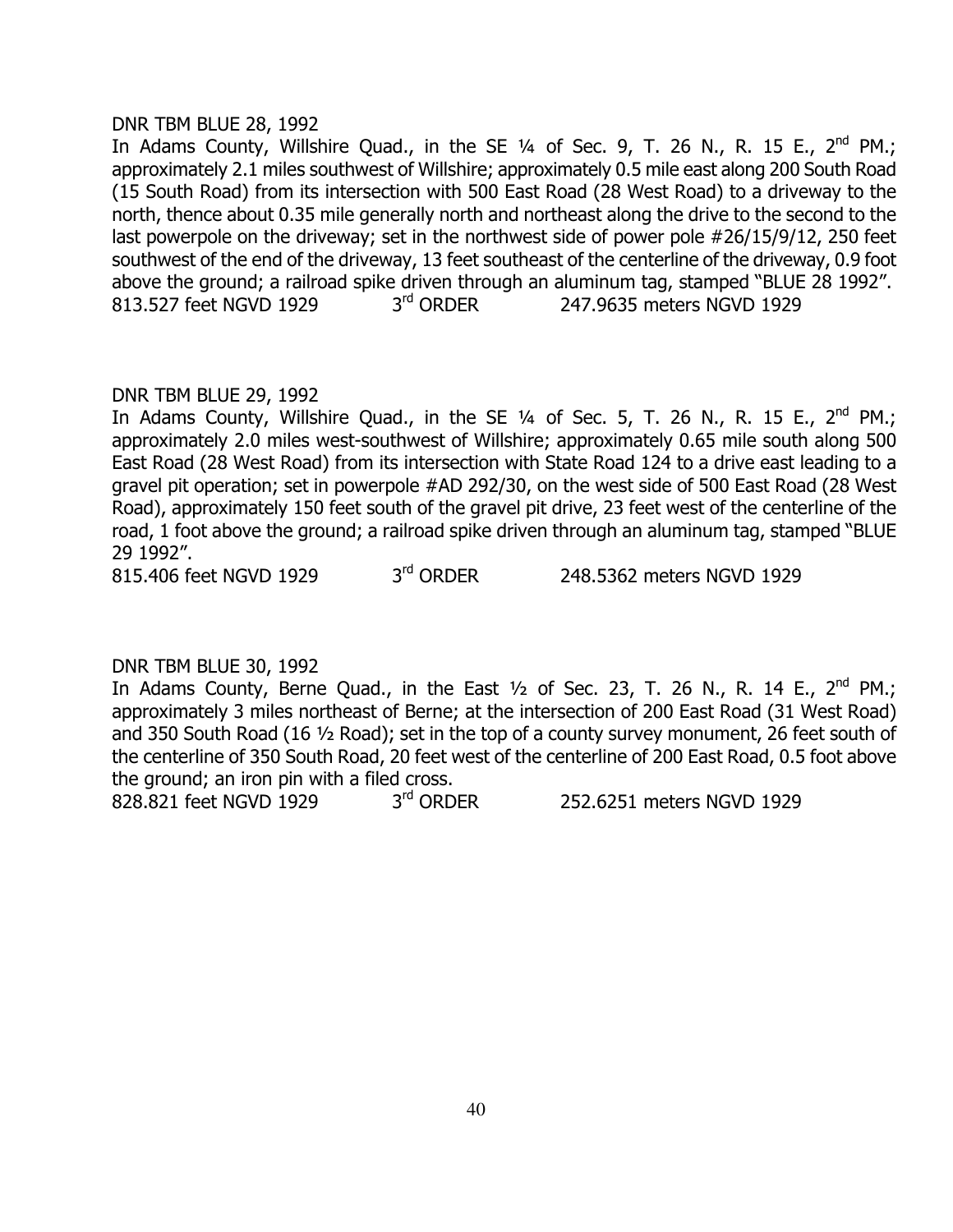#### DNR TBM BLUE 28, 1994

In Adams County, Berne Quad., in the NW  $\frac{1}{4}$  of Sec. 17, T. 26 N., R. 14 E., 2<sup>nd</sup>.PM.; approximately 3.5 miles north-northwest of Berne; at the intersection of 200 South Road (15 South Road) and 200 West Road (35 West Road), in the southeast 1/4 of the intersection; set in the northwest side of powerpole #AD 314/9, 22 feet east of the centerline of 200 West Road, 20.6 feet south of the centerline of 200 South Road, 6 feet west of a Adams County survey marker witness post, 1.5 feet northwest of a white fence corner post, 1.3 feet above the ground; a railroad spike driven through an aluminum tag, stamped "BLUE 28, 1994". 841.949 feet NGVD 1929 3<sup>rd</sup> ORDER 256.6266 meters NGVD 1929

#### DNR TBM BLUE 30, 1993

In Adams County, Berne Quad., in the NW  $1/4$  of Sec. 17, T. 26 N., R. 14 E., 2<sup>nd</sup> PM.; approximately 2.5 miles north-northwest of Berne; at the intersection of 300 South Road (16 South Road) and 200 West Road (35 West Road), in the northeast 1/4 of the intersection; set in the top of a 1 inch iron rod driven into the ground, 23.5 feet north of the centerline of 300 South Road, 20.4 feet east of the centerline of 200 West Road, 5.6 feet southwest of a Adams County survey marker witness post, 1.5 feet north of powerpole # AD 314 / 49, 0.4 foot above the ground; a filed cross.

844.775 feet NGVD 1929 3<sup>rd</sup> ORDER 257.4879 meters NGVD 1929

#### DNR TBM BLUE 31, 1994

In Adams County, Berne Quad., in the SE 1/4 of Sec. 12, T. 26 N., R. 13 E., 2<sup>nd</sup> PM.; approximately 3 miles northwest of Berne; at the 36 West Road bridge over Blue Creek; set in the top of the southwest concrete wingwall of the bridge, 12.5 feet west of the centerline of the road, 1 foot north of the south face of the wingwall, 0.6 foot east of the west face of the wingwall; a chiseled triangle.

842.350 feet NGVD 1929 3<sup>rd</sup> ORDER 256.7488 meters NGVD 1929

#### DNR TBM YELLOW 1, 1992

In Adams County, Decatur Quad., in the SW  $\frac{1}{4}$  of Sec. 12, T. 27 N., R. 14 E., 2<sup>nd</sup> PM.; approximately 1.4 miles southeast of Decatur; at the intersection of U.S. 33 and Salem Road, about 700 feet northeast of the intersection; set in the south side of powerpole # AD 215/64 with 2 guy wires, about 300 feet northwest of the centerline of a gravel drive to the northeast, about 250 feet east of the centerline of Salem Road, 1 foot above the ground; a railroad spike.<br> $796.825$  feet NGVD 1929  $3<sup>rd</sup>$  ORDER 242.8727 meters NGVD 1929 796.825 feet NGVD 1929 3rd ORDER 242.8727 meters NGVD 1929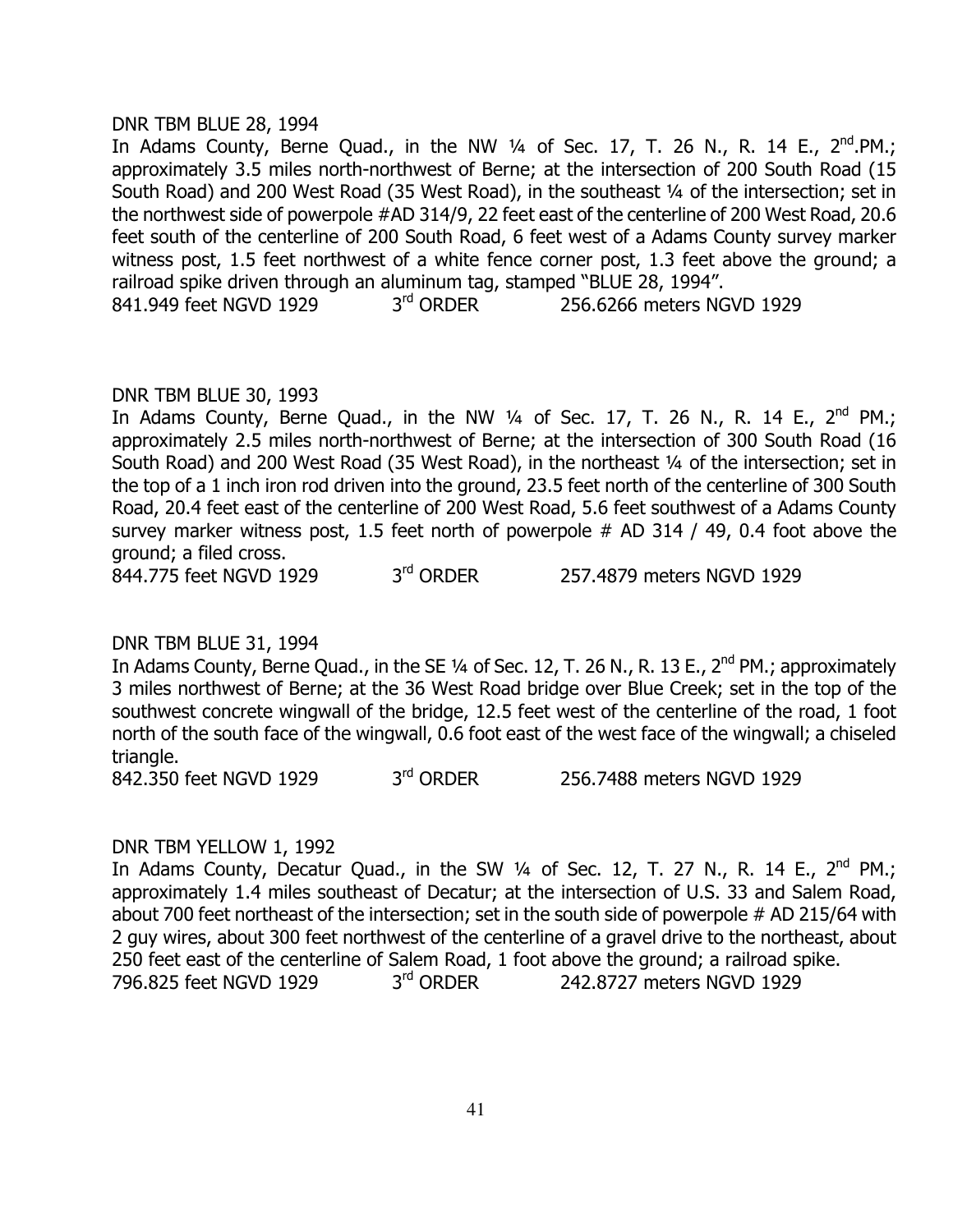# DOT BM F 28 ADA

In Adams County, Decatur Quad., in the NE  $\frac{1}{4}$  of Sec. 13, T. 27 N., R. 15 E., 2<sup>nd</sup> PM.; approximately 2 miles southeast of Decatur; at the U.S. 33 concrete arch bridge over Yellow Creek; set in the top of the concrete headwall of the bridge, 30 feet south of the centerline of the road, 1.2 feet west of the southeast corner of the south headwall, about 2 feet below the level of the road, 0.4 foot north of the south face of the headwall; a Department of Transportation tablet, stamped "F 28 ADA".

790.960 feet NGVD 1929 3<sup>rd</sup> ORDER 241.0851 meters NGVD 1929

# DNR TBM YELLOW 2, 1992

In Adams County, Decatur Quad., in the NW  $\frac{1}{4}$  of Sec. 18, T. 27 N., R. 15 E., 2<sup>nd</sup> PM.; approximately 2.3 miles southeast of Decatur; approximately 1.5 miles southeast along U.S. 33 from its "T" intersection with 200 East Road (31 West Road) to a white frame house on the south side of the road; set in the south side of power pole #AD 231/3, 40 feet south of the centerline of the road, 36 feet east of the centerline of a gravel drive, 2 feet above the ground; a railroad spike driven through an aluminum tag, stamped "YELLOW 2 1992".

# 801.744 feet NGVD 1929 3<sup>rd</sup> ORDER 244.3721 meters NGVD 1929

# DNR TBM YELLOW 3, 1992

In Adams County, Decatur Quad., in the SW  $\frac{1}{4}$  of Sec. 18, T. 27 N., R. 14 E., 2<sup>nd</sup> PM.; approximately 2.5 miles southeast of Decatur; approximately 1.1 miles southeast along Salem Road (old U.S. 33) from its intersection with U.S. 33 to powerpole #AD 231/40 on the north side of the road; set in the northeast side of the powerpole, 64 feet northwest of the centerline of a private drive leading to a brown vinyl sided frame house, 34 feet northeast of the centerline of the road; a railroad spike driven through an aluminum tag, stamped "YELLOW 3". 802.120 feet NGVD 1929 3rd ORDER 244.4867 meters NGVD 1929

#### DNR TBM YELLOW 4, 1992

In Adams County, Wren Quad., in the NE 1/4 of Sec. 19, T. 27 N., R. 15 E., 2<sup>nd</sup> PM.; approximately 1.2 miles northwest of Pleasant Mills; approximately 0.9 mile west along 250 North Road (10 ½ South Road) from its intersection with U.S. 33 to Salem Road (old U.S. 33), thence about 0.1 mile northwest to the second powerpole on the northeast side of the road; set in the southwest side of a powerpole with a transformer, 23 feet northeast of the centerline of the road, 18.5 feet southeast of a fence corner, about 2 feet above the ground; a railroad spike.<br>800.403 feet NGVD 1929  $3<sup>rd</sup>$  ORDER 243.9633 meters NGVI 800.403 feet NGVD 1929 3<sup>rd</sup> ORDER 243.9633 meters NGVD 1929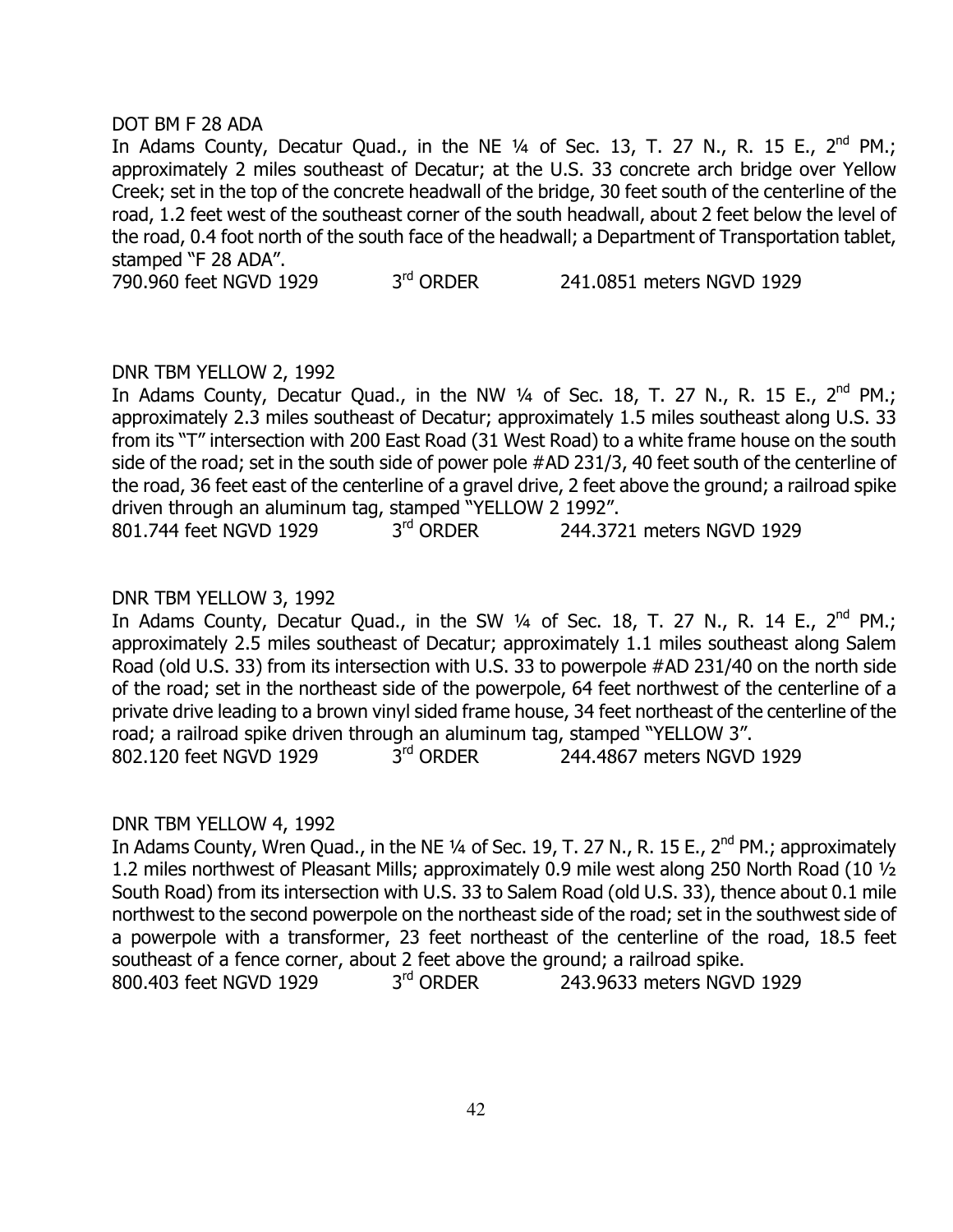#### DNR TBM YELLOW 5, 1992

In Adams County, Wren Quad., in the West  $\frac{1}{2}$  of Sec. 20, T. 27 N., R. 15 E., 2<sup>nd</sup> PM.; approximately 0.8 miles northwest of Pleasant Mills; at the intersection of 250 North Road (10 ½ South Road) and the New York Chicago and St. Louis railroad; set in the north side of powerpole #27/15/26/88 with a guy wire, 45.5 feet southwest of the centerline of the railroad tracks, 20 feet north of the centerline of the road, 1 foot above the ground; a railroad spike driven through an aluminum tag, stamped "YELLOW 5 1992".

801.422 feet NGVD 1929 3<sup>rd</sup> ORDER 244.2739 meters NGVD 1929

# DNR TBM YELLOW 6, 1992

In Adams County, Wren Quad., in the NE ¼ of Sec. 19, T. 27 N., R. 15 E., 2<sup>nd</sup> PM.; approximately 1.2 miles northwest of Pleasant Mills; at the New York Chicago and St. Louis railroad bridge over Yellow Creek; set in the north side of the wood piling for the northwest retaining wall, 10 feet northeast of the centerline of the tracks, 4.5 feet above the ground, 1 foot below the tracks; a railroad spike.

794.449 feet NGVD 1929 3<sup>rd</sup> ORDER 242.1485 meters NGVD 1929

# DNR TBM YELLOW 9, 1992

In Adams County, Wren Quad., in the East  $1/2$  of Sec. 19, T. 27 N., R. 15 E., 2<sup>nd</sup> PM.; approximately 1 mile northwest of Pleasant Mills; at the intersection of 250 North Road (10 ½ South Road) and Salem Road (old U.S. 33); set in the west side of powerpole #27/15/19/7 with a transformer, 300 feet north of the intersection of Salem Road and 250 North Road, 110 feet south of the centerline of a gravel drive to the east (#2565), 22 feet east of the centerline of Salem Road, 19.5 feet south of a wood fence corner post, 1 foot above the ground; a railroad spike driven through an aluminum tag, stamped "YELLOW 9 1992".

800.447 feet NGVD 1929 3<sup>rd</sup> ORDER 243.9767 meters NGVD 1929

#### DNR TBM YELLOW 10, 1992

In Adams County, Wren Quad., in the SE ¼ of Sec. 19, T. 27 N., R. 15 E., 2<sup>nd</sup> PM.; approximately 1.0 mile west of Pleasant Mills; at the Salem Road (old U.S. 33) bridge over Yellow Creek; set in the north end of the west concrete guardrail, 10.5 feet west of the centerline of the road, 4.6 feet above the road, 2.8 feet south of the north end of west concrete guardrail; a chiseled triangle.<br>802.094 feet NGVD 1929  $3<sup>rd</sup>$  ORDER 244.4787 meters NGVD 1929 802.094 feet NGVD 1929 3rd ORDER 244.4787 meters NGVD 1929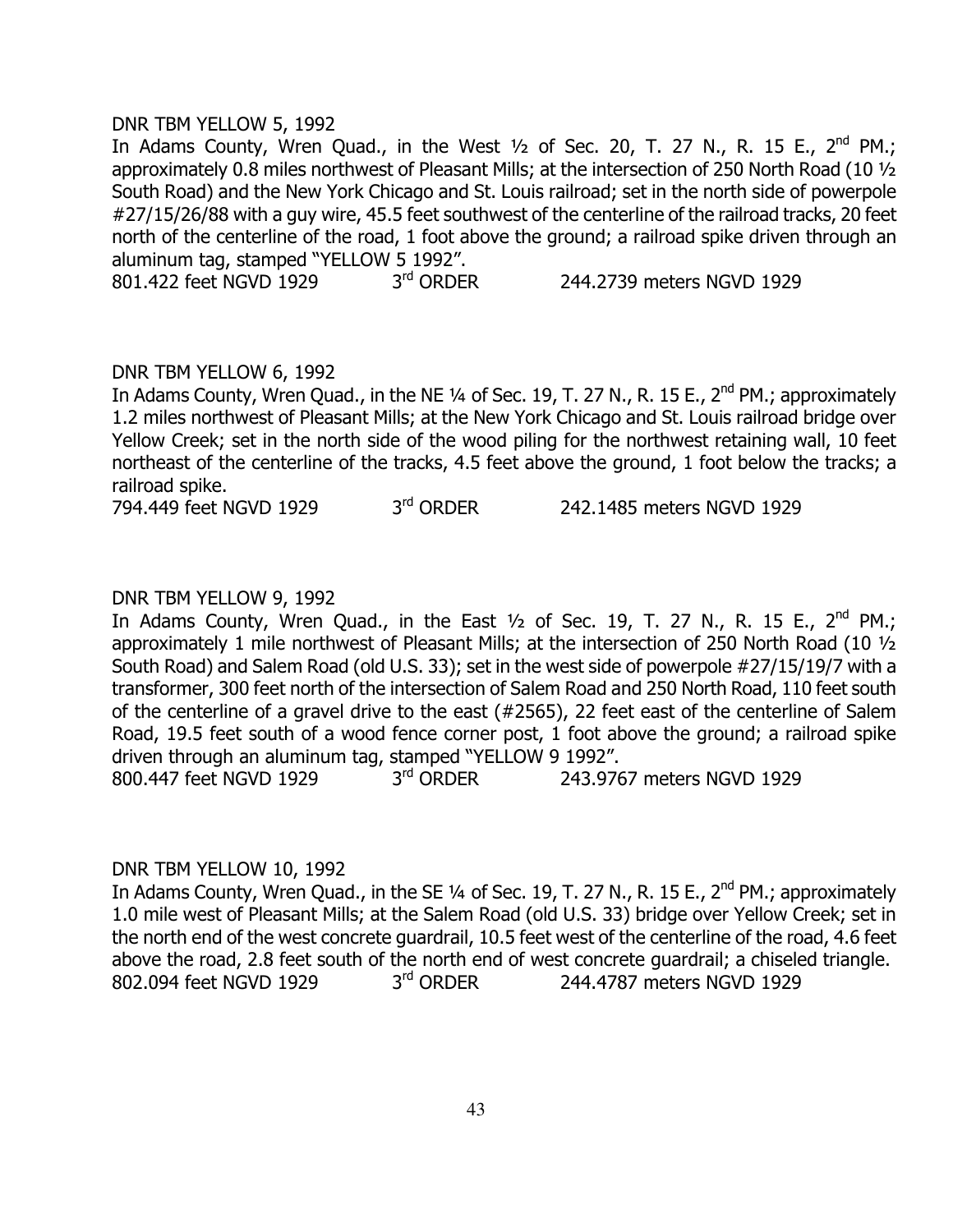#### DNR TBM YELLOW 11, 1992

In Adams County, Wren Quad., in the SE  $\frac{1}{4}$  of Sec. 19, T. 27 N., R. 15 E., 2<sup>nd</sup> PM.; approximately 1.4 miles west of Pleasant Mills; at the 200 North Road (11 South Road) bridge over Yellow Creek; set in the top of the northwest concrete wingwall, 13 feet north of the centerline of the road, 0.6 foot north of the north guardrail, level with the road; a chiseled triangle.

799.591 feet NGVD 1929 3<sup>rd</sup> ORDER 243.7158 meters NGVD 1929

#### DNR TBM YELLOW 12, 1992

In Adams County, Decatur Quad., in the NE  $\frac{1}{4}$  of Sec. 25, T. 27 N., R. 14 E., 2<sup>nd</sup> PM.; approximately 3.8 mile southeast of Decatur; at the 300 East Road (30 West Road) bridge over Yellow Creek; set in the north end of the east concrete guardrail, 10 feet east of the centerline of the road, 2.0 feet above the road, 0.5 foot south of the north end of the east concrete wingwall; a chiseled triangle.

803.996 feet NGVD 1929 3<sup>rd</sup> ORDER 245.0585 meters NGVD 1929

# DNR TBM YELLOW 13, 1992

In Adams County, Decatur Quad., in the NW  $\frac{1}{4}$  of Sec. 25, T. 27 N., R. 14 E., 2<sup>nd</sup> PM.; approximately 3.6 mile southeast of Decatur; at the 250 East Road bridge over Yellow Creek; set in the southwest concrete wingwall, 12 feet west of the centerline of the road, 1.6 feet west of the south end of the west guardrail of the bridge, level with the road; a chiseled triangle. 804.484 feet NGVD 1929 3<sup>rd</sup> ORDER 245.2072 meters NGVD 1929

#### DNR TBM YELLOW 14, 1992

In Adams County, Decatur Quad., in the SW 1/4 of Sec. 25, T. 27 N., R. 14 E., 2<sup>nd</sup> PM.; approximately 3.7 mile southeast of Decatur; at the 125 North Road bridge over Yellow Creek; set in the top of the southeast wingwall, 14 feet south of the centerline of the road, 1.3 feet south of the south guardrail, level with the road; a chiseled triangle. 807.622 feet NGVD 1929 3<sup>rd</sup> ORDER 246.1637 meters NGVD 1929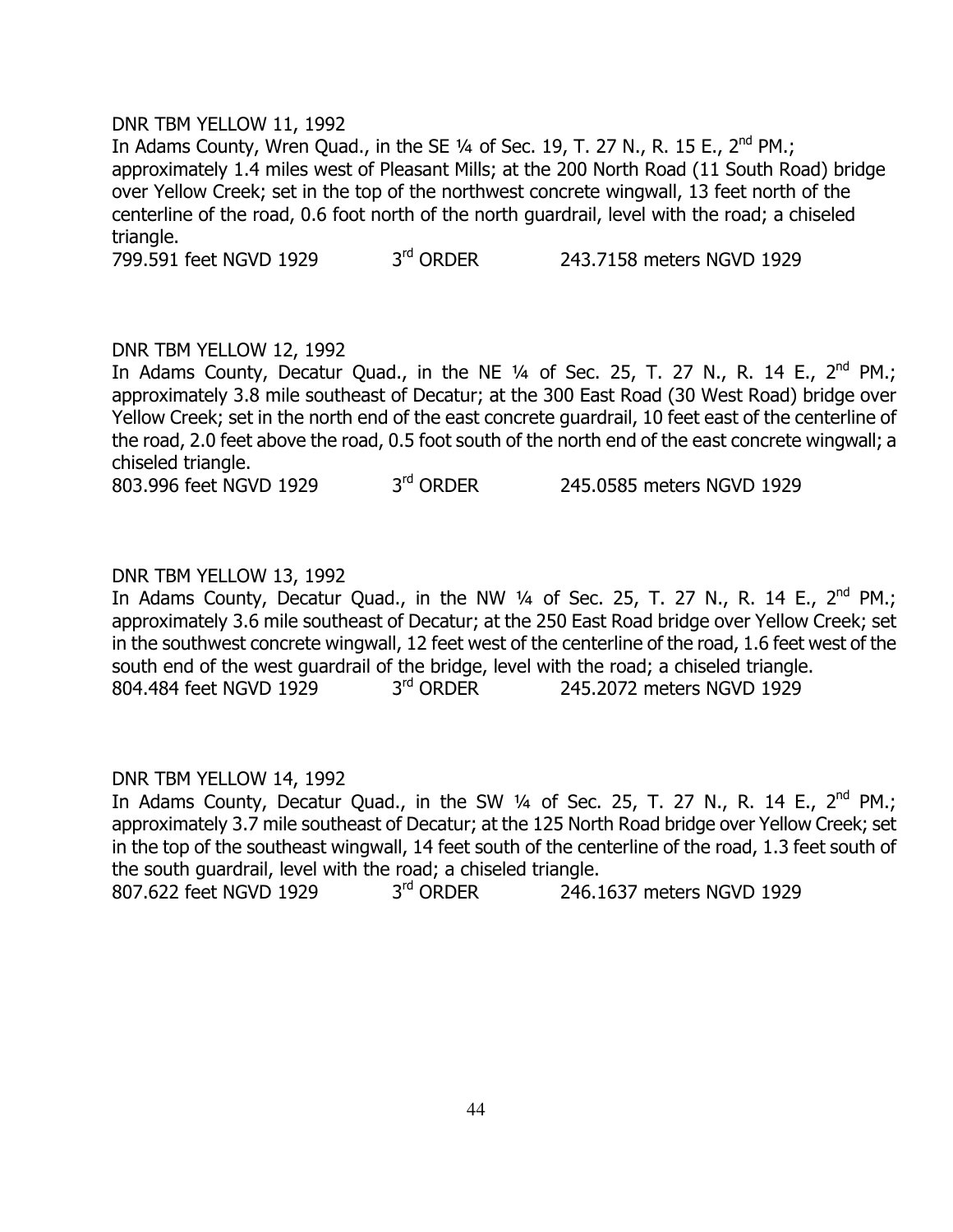#### DNR TBM YELLOW 15, 1992

In Adams County, Decatur Quad., in the SW  $\frac{1}{4}$  of Sec. 25, T. 27 N., R. 14 E., 2<sup>nd</sup> PM.; approximately 3.7 mile southeast of Decatur; at the 200 East Road (31 West Road) bridge over Yellow Creek; set in the top of the east concrete guardrail, 9.5 feet east of the centerline of the road, 1.5 feet above the level of the road, 0.6 foot east of the west edge of the guardrail, 0.6 foot south of the north edge of the guardrail; a chiseled triangle.<br>809.464 feet NGVD 1929  $3<sup>rd</sup>$  ORDER 246.7

809.464 feet NGVD 1929 3<sup>rd</sup> ORDER 246.7251 meters NGVD 1929

#### DNR TBM YELLOW 16, 1992

In Adams County, Decatur Quad., in the NE  $\frac{1}{4}$  of Sec. 35, T. 27 N., R. 14 E., 2<sup>nd</sup> PM.; approximately 3.7 mile southeast of Decatur; at the 100 North Road (12 South Road) bridge over Yellow Creek; set in the top of the south concrete guardrail, 10.7 feet south of the centerline of the road, 1.6 feet above the level of the road, 1.3 feet west of the east edge of the guardrail, 0.6 foot north of the south edge of the guardrail; a chiseled triangle.<br>810.326 feet NGVD 1929  $3<sup>rd</sup>$  ORDER 246.9879 r

810.326 feet NGVD 1929 3<sup>rd</sup> ORDER 246.9879 meters NGVD 1929

# DNR TBM YELLOW 17, 1992

In Adams County, Decatur Quad., in the NE  $\frac{1}{4}$  of Sec. 34, T. 27 N., R. 14 E., 2<sup>nd</sup> PM.; approximately 3.7 mile south of Decatur; at the 100 East Road (32 West Road) bridge over Yellow Creek; set in the top of the west concrete guardrail, 11 feet west of the centerline of the road, 1.7 feet above the level of the road, 1 feet north of the south edge of the guardrail, 0.6 foot east of the west edge of the guardrail; a chiseled triangle.

815.467 feet NGVD 1929 3<sup>rd</sup> ORDER 248.5548 meters NGVD 1929

# DNR TBM YELLOW 18, 1992

In Adams County, Decatur Quad., in the NE  $\frac{1}{4}$  of Sec. 34, T. 27 N., R. 14 E., 2<sup>nd</sup> PM.; approximately 3.7 mile south of Decatur; at the 100 North Road (12 South Road) bridge over Yellow Creek; set in the top of the southeast wingwall, 13 feet south of the centerline of the road, 0.2 foot south of the guardrail, level with the bridge floor; a chiseled triangle. 814.862 feet NGVD 1929 3<sup>rd</sup> ORDER 248.3704 meters NGVD 1929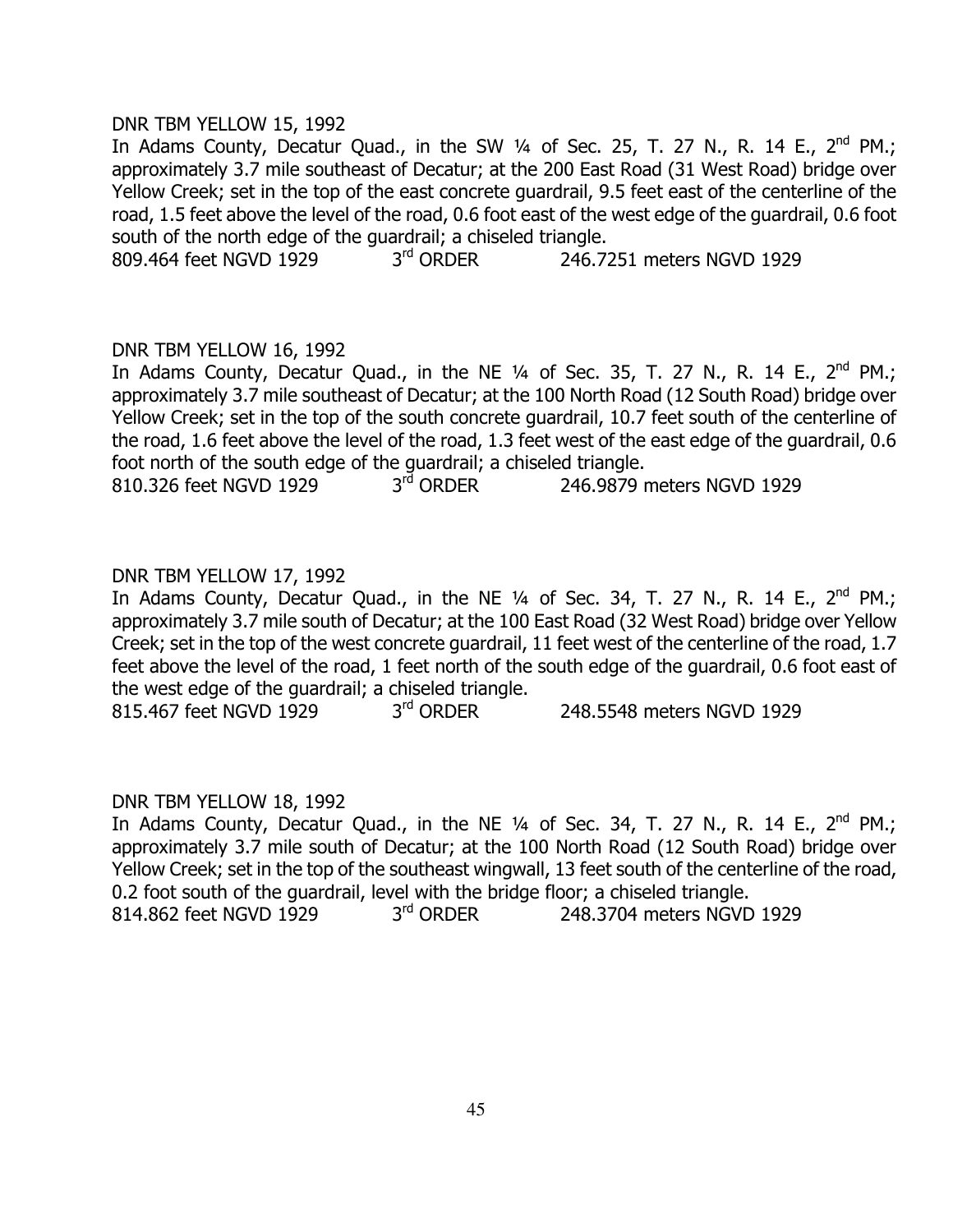## DNR TBM YELLOW 19, 1992

In Adams County, Decatur Quad., in the SW  $\frac{1}{4}$  of Sec. 27, T. 27 N., R. 14 E., 2<sup>nd</sup> PM.; approximately 3.7 mile south of Decatur; at the 100 North Road (12 South Road) bridge over Yellow Creek; set in the top of the northeast wingwall, 13 feet north of the centerline of the road, 0.2 foot north of the guardrail, level with the bridge floor; a chiseled triangle. 815.899 feet NGVD 1929 3<sup>rd</sup> ORDER 248.6865 meters NGVD 1929

# DNR TBM YELLOW 20, 1992

In Adams County, Decatur Quad., in the NW  $\frac{1}{4}$  of Sec. 34, T. 27 N., R. 14 E., 2<sup>nd</sup> PM.; approximately 3.7 mile south of Decatur; approximately 0.05 mile east along 100 North Road (12 South Road) from its intersection with U.S. 27 to Van Buren Street, thence 0.2 mile south to the Van Buren Street bridge over Yellow Creek; set in the top of the northwest wingwall, 13.5 feet west of the centerline of the road, 0.3 foot below the level of the bridge floor; a chiseled triangle. 818.345 feet NGVD 1929 3<sup>rd</sup> ORDER 249.4321 meters NGVD 1929

# DNR TBM YELLOW 21, 1992

In Adams County, Decatur Quad., in the SE 1/4 of Sec. 24, T. 27 N., R. 14 E., 2<sup>nd</sup> PM.; approximately 3.5 mile southeast of Decatur; at the intersection of 300 East Road (30 West Road) and 200 North Road (11 South Road); set in the south side of powerpole # A 245/2, 19.5 feet west of the centerline of 300 East Road, 18 feet north of the centerline of 200 North Road, 1 foot above the ground; a railroad spike.

805.268 feet NGVD 1929 3<sup>rd</sup> ORDER 245.4462 meters NGVD 1929

# DNR TBM YELLOW 50, 1992

In Adams County, Wren Quad., in the W 1/2 of Sec. 20, T. 27 N., R. 15 E., 2<sup>nd</sup> PM.; approximately 0.8 miles northwest of Pleasant Mills; approximately 250 feet west of the intersection of 250 North Road (10 ½ South Road) and the New York Chicago and St. Louis railroad; set in the south side of powerpole #27/15/20/27, the 2nd pole southwest of the railroad, 19 feet north of the centerline of the road, 1.5 feet above the ground; a railroad spike.

796.447 feet NGVD 1929 3<sup>rd</sup> ORDER 242.7575 meters NGVD 1929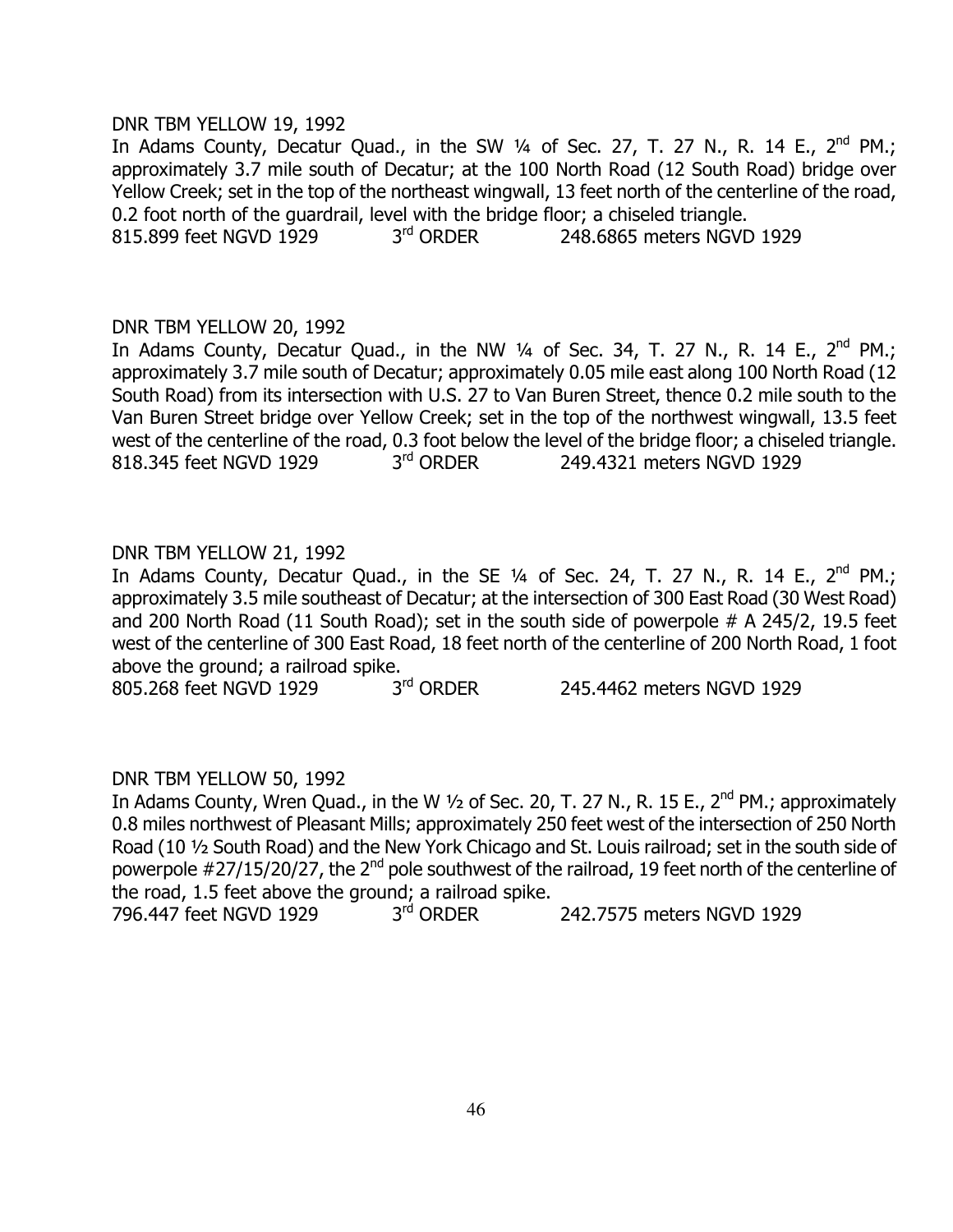#### DNR TBM HWSM 1, 1982

In Adams County, Poe Quad., in the NE  $\frac{1}{4}$  of Sec. 3, T. 28 N., R. 13 E., 2<sup>nd</sup> PM; approximately 2.5 miles southeast of Poe; at the "T" road intersection of 1200 North Road (Adams/Allen County Line Road) and 38 ½ West Road (550 West Road); set in the south side of utility pole No. 28F 3/18.0/10.6, 225 feet west of a private drive to the north, 200 feet east of the centerline of 38 ½ West Road (550 West Road), 19.5 feet south of 1200 North Road, 1.3 feet above the ground; a railroad spike driven through an aluminum tag, stamped "HWSM 1 1982". 797.110 feet NGVD 1929 242.9596 meters NGVD 1929

#### DNR TBM HWSM 4, 1982

In Adams County, Poe Quad., in the NE  $\frac{1}{4}$  of Sec. 13, T. 28 N., R. 13 E., 2<sup>nd</sup> PM; approximately 4.7 miles southeast of Poe; approximately 0.4 mile southeast along Winchester Road from its intersection with 350 West Road (36 ½ West Road) to the VanCamp residence on the southwest side of Winchester Road, 33.1 feet southwest of the centerline of Winchester Road, 1.2 feet above the ground; a railroad spike driven through an aluminum tag, stamped "DNR TBM HWSM 4, 1982".

793.705 feet NGVD 1929 241.9218 meters NGVD 1929

# DNR TBM HWSM 6, 1992

In Adams County, Hoagland Quad., in the NW  $\frac{1}{4}$  of Sec. 18, T. 28 N., R. 14 E., 2<sup>nd</sup> PM; approximately 4.3 miles south of Hoagland; at the Winchester Road bridge over Selking Ditch, set in the top of the southwest concrete guardrail, 15.3 feet southwest of the centerline of Winchester Road, 9 feet southeast of the northwest end of the concrete guardrail, 1.8 feet above the level of the road; a chiseled triangle.

783.808 feet NGVD 1929 238.9052 meters NGVD 1929

#### DNR TBM HWSM 9, 1992

In Adams County, Decatur Quad., in the SE  $\frac{1}{4}$  of Sec. 28, T. 28 N., R. 14 E., 2<sup>nd</sup> PM; approximately 0.2 mile north of Decatur; at the U.S. 27/33 entrance to the sewage disposal treatment plant, 0.8 mile north along U.S. 27/33 from its intersection with Winchester Road; set in the northeast side of utility pole # AD 167/90, 52.1 feet southwest of the centerline of U.S. 27/33, 2.9 feet north of the north gate post, 1 foot above the ground; a railroad spike driven through an aluminum tag, stamped "HWSM 9, 1982".

787.324 feet NGVD 1929 239.9768 meters NGVD 1929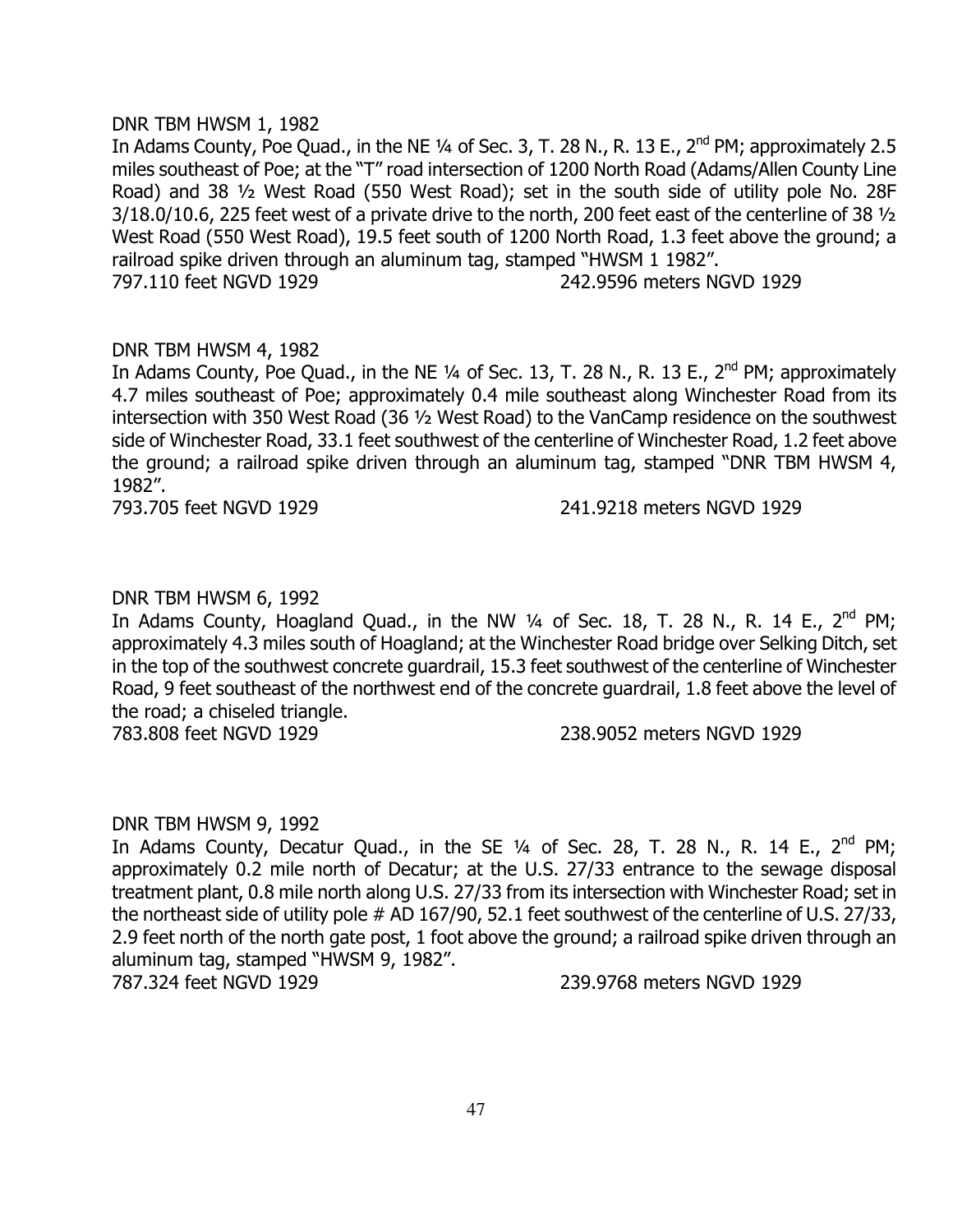#### DNR TBM MARY 2, 1992

In Adams County, Poe Quad., in the SE  $\frac{1}{4}$  of Sec. 2, T. 28 N., R. 13 E., 2<sup>nd</sup> PM; approximately 4 miles southeast of Poe; approximately 1.25 miles east along 1200 North Road (Allen/Adams County Line Road) from the Adams/Allen County Line bridge over the St. Mary's River to 400 West Road (37 West Road), thence 0.6 mile south along 400 West Road to utility pole # 28F/2/7.0/18.0; set in the north side of utility pole No. 28F-2/7.0/18.0, 11 feet west of the centerline of 400 West Road, 2 feet above the ground; a railroad spike driven through an aluminum tag, stamped IDNR TBM MARY 2 1992".

799.237 feet NGVD 1929 3<sup>rd</sup> ORDER 243.6079 meters NGVD 1929

# DNR TBM MARY 3, 1992

In Adams County, Poe Quad., in the SW  $\frac{1}{4}$  of Sec. 12, T. 28 N., R. 13 E., 2<sup>nd</sup> PM; approximately 4.6 miles southeast of Poe; at the intersection of Winchester Road and 400 West Road (37 West Road), on the northeast side of Winchester Road; set in the southwest side of utility pole # AD 118/50, 28 feet northeast of the centerline of Winchester Road, 18 feet northwest of the extended centerline of 400 West Road, 1.5 feet above the ground; a railroad spike driven through an aluminum tag, stamped "MARY 3 1992".

802.174 feet NGVD 1929 3<sup>rd</sup> ORDER 244.5031 meters NGVD 1929

# DNR TBM MARY 5, 1992

In Adams County, Hoagland Quad., in the NE  $1/4$  of Sec. 13, T. 28 N., R. 13 E., 2<sup>nd</sup> PM; approximately 4.2 miles south of Hoagland; approximately 1.4 miles northwest along Winchester Road from its intersection with 900 North Road (4 South Road) to utility pole # AD 134/2 on the southwest side of Winchester Road; set in the northeast side of the pole, 34.5 feet southwest of the centerline of Winchester Road, 2 feet above the ground; a railroad spike driven through an aluminum tag, stamped "MARY 5 1992".<br>790.901 feet NGVD 1929 3<sup>rd</sup> ORDER

790.901 feet NGVD 1929 3rd ORDER 241.0671 meters NGVD 1929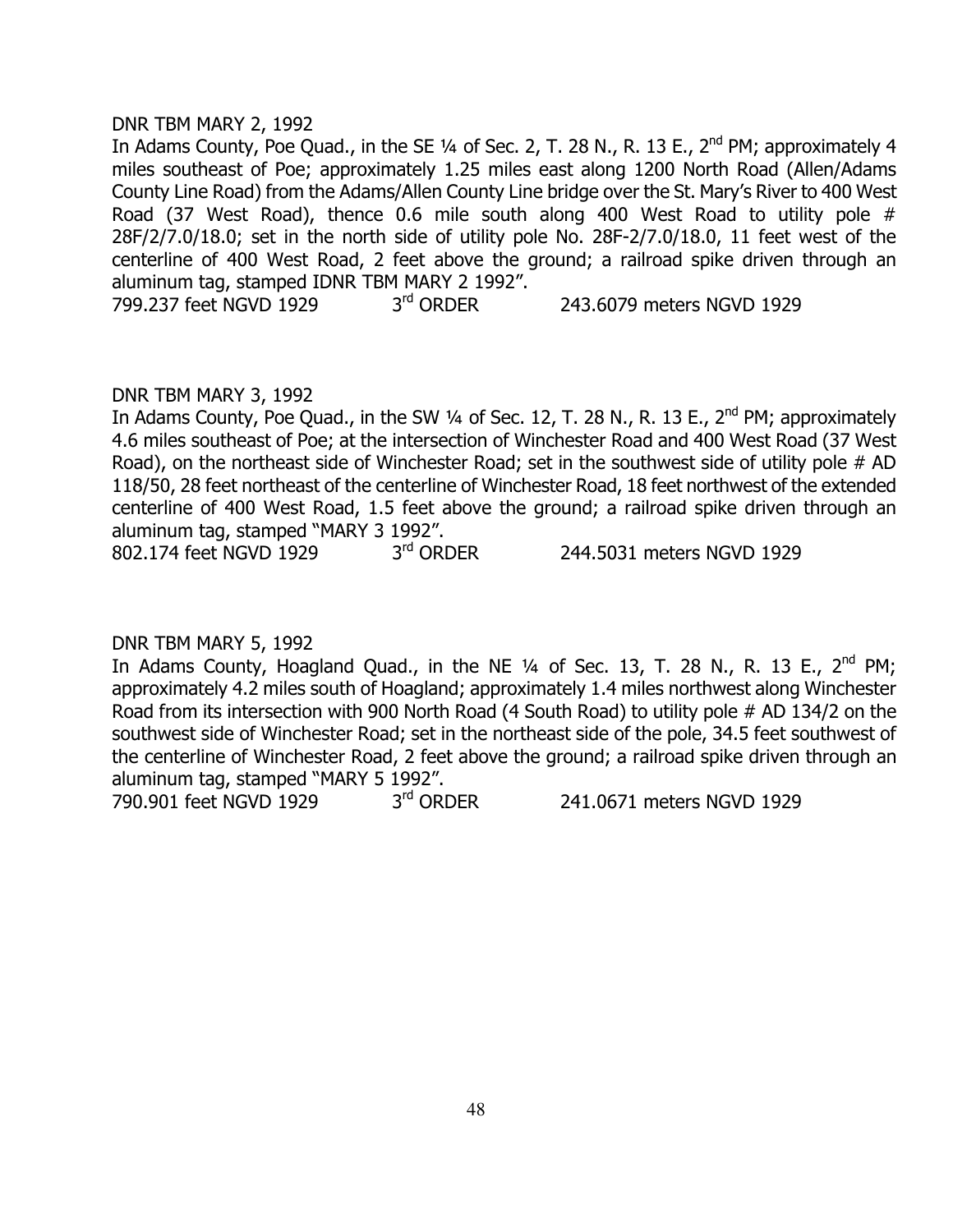#### DNR TBM MARY 6, 1992

In Adams County, Hoagland Quad., in the SE  $\frac{1}{4}$  of Sec. 18, T. 28 N., R. 14 E., 2<sup>nd</sup> PM; approximately 5.2 miles south of Hoagland; approximately 0.15 mile northwest along Winchester Road from its intersection with 900 North Road (4 South Road) to the Doug McDaniel's Residence on the northeast side of the road; set in the west side of powerpole #AD-135/8, 25 feet northeast of the centerline of Winchester Road, 2 feet above the ground; a railroad spike driven through an aluminum tag, stamped "MARY 6 1992".

794.349 feet NGVD 1929 3<sup>rd</sup> ORDER 242.1181 meters NGVD 1929

#### DNR TBM MARY 7, 1992

In Adams County, Hoagland Quad., in the SW 1/4 of Sec. 17, T. 28 N., R. 14 E., 2<sup>nd</sup> PM; approximately 5.2 miles south of Hoagland; at the 900 North Road (4 South Road) concrete bridge over the St. Mary's River; set in the northeast corner of the bridge deck, 16 feet north of the centerline of 900 North Road, 4.5 feet west of the east end of the bridge, level with the bridge floor; a chiseled triangle.

791.391 feet NGVD 1929 3<sup>rd</sup> ORDER 241.2165 meters NGVD 1929

#### DNR TBM MARY 8, 1992

In Adams County, Decatur Quad., in the NW  $\frac{1}{4}$  of Sec. 20, T. 28 N., R. 14 E., 2<sup>nd</sup> PM; approximately 2 miles northwest of Decatur; approximately 2.6 miles northwest along Winchester Road from its intersection with U.S. 27/33 to the Lengerich Residence on the right; set in the south side of utility pole # AD 151/105, 51.5 feet east of the centerline of Winchester Road, 27 feet south of the private drive, 2 feet above the ground; a railroad spike driven through an aluminum tag, stamped "MARY 8 1992".

792.300 feet NGVD 1929 3<sup>rd</sup> ORDER 241.4935 meters NGVD 1929

# DNR TBM MARY 9, 1992

In Adams County, Decatur Quad., in the NE 1/4 of Sec. 29, T. 28 N., R. 14 E., 2<sup>nd</sup> PM; approximately 1.0 mile northwest of Decatur; approximately 1.6 miles northwest along Winchester Road from its intersection with U.S. 27/33 to a stone quarry on the right; set in the west side of utility pole No. 1500/67, 28 feet northeast of the centerline of Winchester Road, 2 feet above the ground; a railroad spike driven through an aluminum tag, stamped "MARY 9 1992". 794.339 feet NGVD 1929 3<sup>rd</sup> ORDER 242.1150 meters NGVD 1929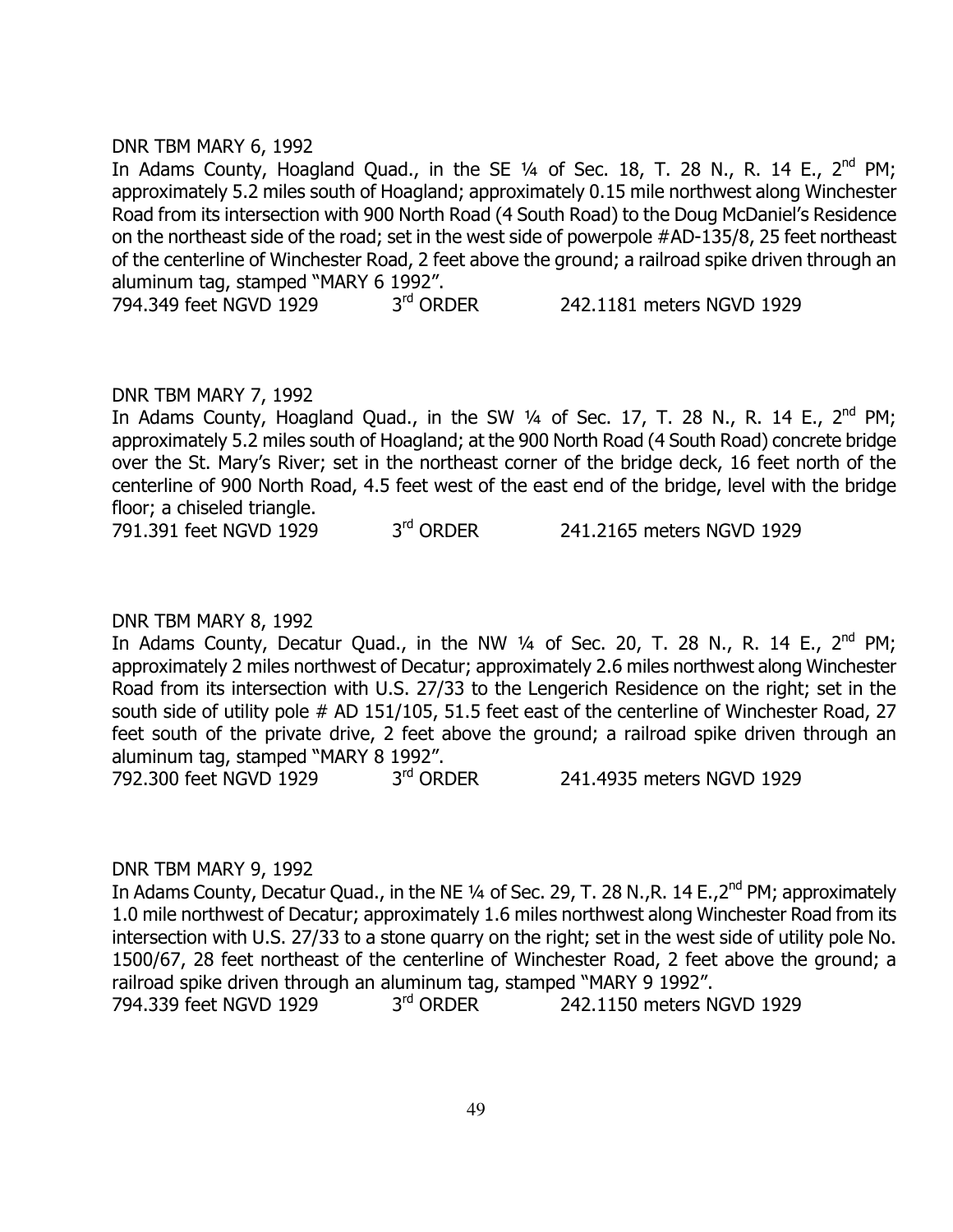#### DNR TBM MARY 10, 1992

In Adams County, Decatur Quad., in the SW  $\frac{1}{4}$  of Sec. 28, T. 28 N., R. 14 E., 2<sup>nd</sup> PM; approximately 0.5 mile northwest of Decatur; at the intersection of Winchester Road and 750 North Road (5 ½ South Road); set in the east side of utility pole No AD 167/44, 21.5 feet north of the centerline of 750 North Road, 60 feet west of the centerline of Winchester Road, 2 feet above the ground; a railroad spike driven through an aluminum tag, stamped "MARY 10 1992". 794.389 feet NGVD 1929 3rd ORDER 242.1303 meters NGVD 1929

#### DNR TBM MARY 11, 1992

In Adams County, Wren Quad., in the E  $1/2$  of Sec. 20, T. 27 N., R. 15 E., 2<sup>nd</sup> PM; approximately 0.5 mile northwest of Pleasant Mills; at the intersection U.S. 33 and 250 North Road (10 ½ South Road); set in the northeast side of power pole #27/15/20/20.2, in the southwest quadrant of the intersection, 55.8 feet southwest of the centerline of U.S. 33, 21.6 feet south of the centerline of 250 North Road, 1.9 feet above the ground; a railroad spike driven through an aluminum tag, stamped "MARY 11 1992".

796.682 feet NGVD 1929 3<sup>rd</sup> ORDER 242.8292 meters NGVD 1929

# DNR TBM MARY 12, 1992

In Adams County, Wren Quad., in the NE  $\frac{1}{4}$  of Sec. 28, T. 27 N., R. 15 E., 2<sup>nd</sup> PM; approximately 0.7 mile southeast of Pleasant Mills; approximately 0.7 mile southeast along U.S. 33 from its intersection with State Road 101 to power pole No. 27/15/28/10.5; set in the southwest side of the power pole, 40.5 feet northeast of the centerline of U.S. 33, 21 feet southeast of a gravel drive leading to a barn, 1.5 feet above the ground, a railroad spike driven through an aluminum tag, stamped "MARY 12 1992".

804.068 feet NGVD 1929 3<sup>rd</sup> ORDER 245.0804 meters NGVD 1929

#### DNR TBM MARY 13, 1992

In Adams County, Wren Quad., in the SE  $\frac{1}{4}$  of Sec. 27, T. 27 N., R. 15 E., 2<sup>nd</sup> PM; approximately 1.8 miles southeast of Pleasant Mills; approximately 1.8 miles southeast along U.S. 33 from its intersection with State Road 101 to power pole # 27/15/27/9, 63.3 feet north of centerline of U.S. 33, 1.9 feet above the ground; a railroad spike driven through an aluminum tag, stamped "MARY 13 1992".

797.892 feet NGVD 1929 3<sup>rd</sup> ORDER 243.1980 meters NGVD 1929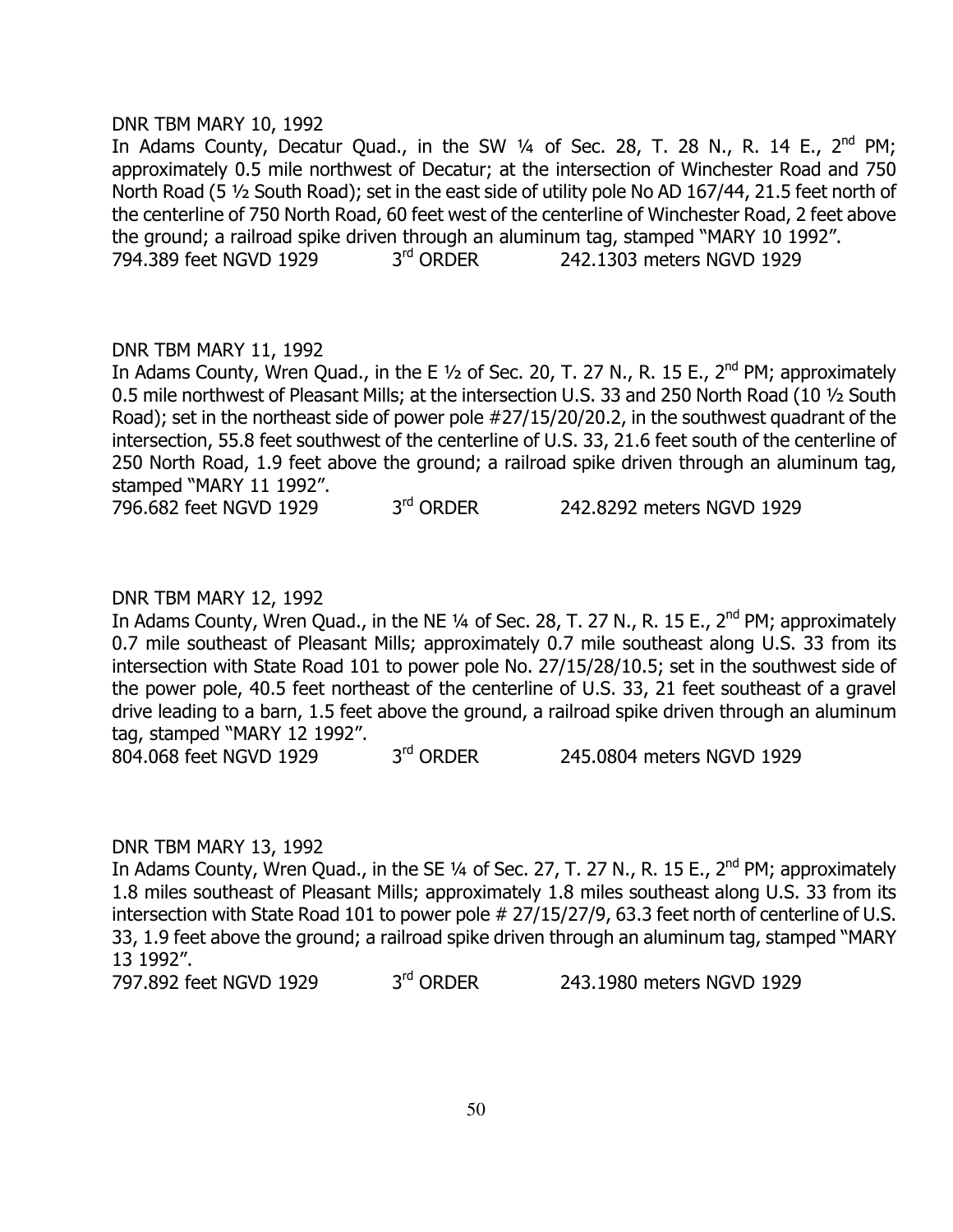# DNR TBM MARY 14, 1992

In Van Wert County, Ohio, Wren Quad., in the NW  $\frac{1}{4}$  of Sec. 19, T. 3 S., R. 1 E., 1<sup>st</sup> PM; from the intersection of Ohio State Road 49 and U.S. 33 in Willshire, Ohio proceed north along State Road 49 to its intersection with Piqua Road, thence about 0.35 miles northwest to the Ohio/Indiana State Line Road, thence north along the Ohio/Indiana State Line Road about 140 feet to a 20-inch multi-trunked Maple tree, about 20 feet southeast of centerline of State Line Road, 1 foot above the ground on the south side of the tree; a railroad spike driven through an aluminum tag, stamped "MARY 14 1992".

792.246 feet NGVD 1929 3<sup>rd</sup> ORDER 241.4771 meters NGVD 1929

# SHCOI BM "ADAMS"

In Adams County, Decatur Quad., in the NE 1/4 of Sec. 3, T. 28 N., R. 14 E., 2<sup>nd</sup> PM; at Decatur; at the U.S. 33/224 (West Monroe Street) (Wendell Macklin Memorial) Bridge over the St. Mary's River, set in the top of the north end of the west concrete bridge seat, 26.5 feet north of the centerline of the road, 2.65 feet below the top of the concrete sidewalk, 1.9 feet west of the east end of the bridge seat, 0.65 foot east of the east face of the northwest concrete wingwall of the bridge, 0.4 foot south of the north face of the bridge seat, 0.3 foot north of the north face of the north concrete guardrail of the bridge; a State Highway Commission of Indiana Survey bench mark tablet, stamped "ADAMS".

790.222 feet NGVD 1929 3<sup>rd</sup> ORDER 240.8601 meters NGVD 1929

# DOT BM F-7 ADA

In Adams County, Wren Quad., in the SE 1/4 of Sec. 20, T. 27 N., R. 15 E., 2<sup>nd</sup> PM; at Pleasant Mills; at the State Road 101 Bridge over the St. Mary's River; set in the top of the concrete curbing, 19.9 feet northwest of the center of the bridge, 1 foot above ground; a Indiana Department of Transportation tablet, stamped "F-7 ADA".

DESTROYED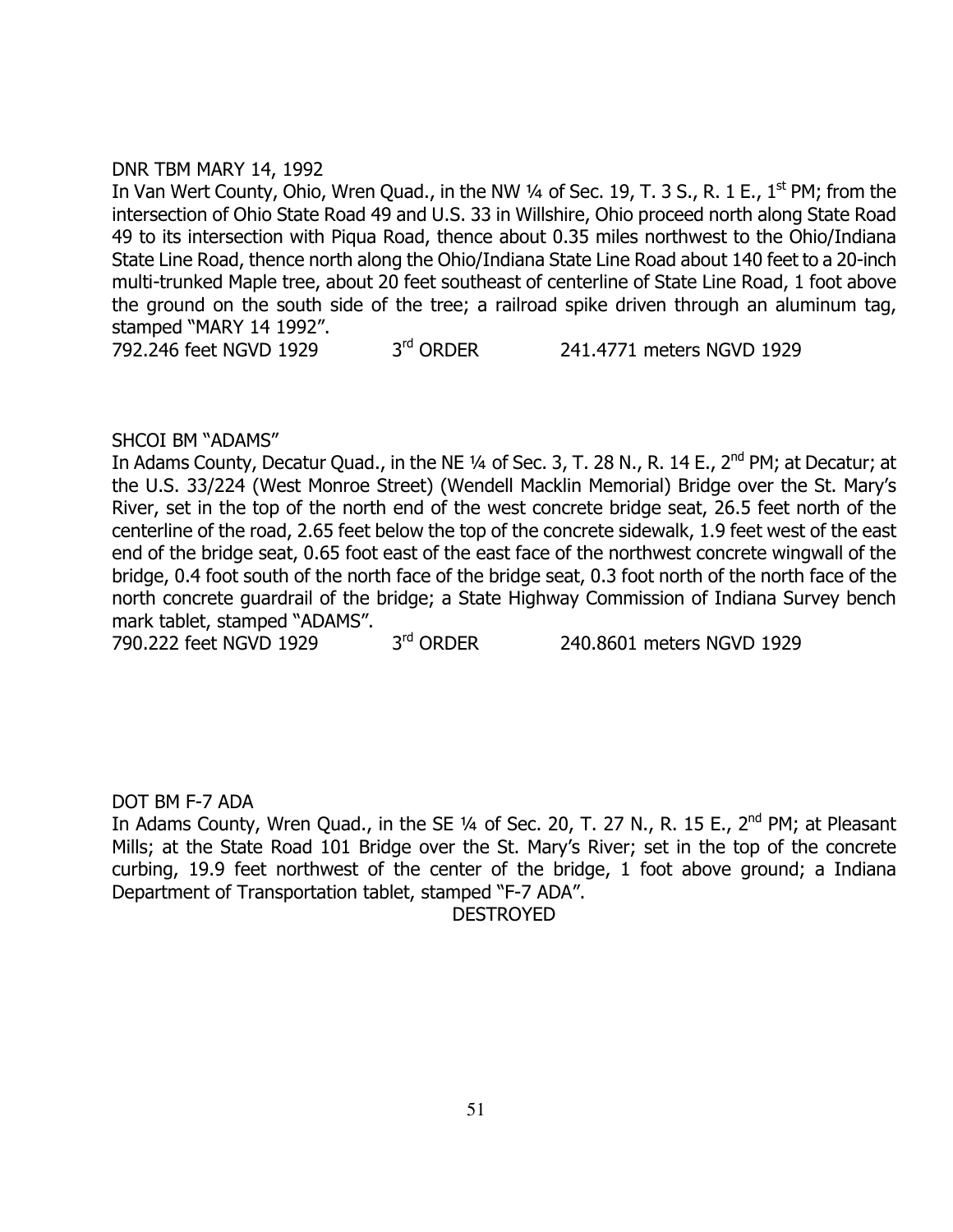# IDOH BM F 15 ADA

In Adams County, Decatur Quad., in the NW 1/4 of Sec. 34, T. 28 N., R. 14 E., 2<sup>nd</sup> PM; at Decatur; at the Monmouth Road Bridge over the St. Mary's River, set in the top of the southwest concrete abutment of the bridge, 17.4 feet west of the centerline of the road, 6.9 feet south of the north end of the abutment and the expansion joint of the bridge, 0.9 foot north of the south end of the abutment, 0.75 foot west of the west face of a aluminum "I" beam guardrail support post, 0.5 foot east of the west face of the abutment, about level with the centerline of the road at the south end of the bridge; a Indiana Department of Highways bench mark tablet, stamped "F 15 ADA". 795.971 feet NGVD 1929 3<sup>rd</sup> Order 242.6124 meters NGVD 1929

# DOT BM F 29 ADA

In Adams County, Poe Quad., in the SW 1/4 of Sec. 12, T. 28 N., R. 13 E., 2<sup>nd</sup> PM; approximately 4 miles southeast of Poe; at the 350 West Road (36 ½ West Road) concrete bridge (Scheiman bridge) over the St. Mary's River, in the southwest bridge abutment, 16.5 feet west of the centerline of 350 West Road, 1 foot north of the south end of the south west bridge abutment, level with the road; a Indiana Department of Transportation tablet, stamped, "F 29 ADA". 787.905 feet NGVD 1929 240.1539 meters N.V.G.D. 1929

# DOT BM F 31 ADA

In Adams County, Wren Quad., in the SE 1/4 of Sec. 20, T. 27 N., R. 15 E., 2<sup>nd</sup> PM; at Pleasant Mills; at the State Road 101 Bridge over the St. Mary's River; set in the top of the west concrete guardrail of the bridge, 18.5 feet west of centerline of Highway, 2 feet north of the south end of the west concrete guardrail, 2.7 feet above the road; a Indiana Department of Transportation tablet, stamped "F-31 ADA".

802.958 feet NGVD 1929 3<sup>rd</sup> ORDER 244.7421 meters NGVD 1929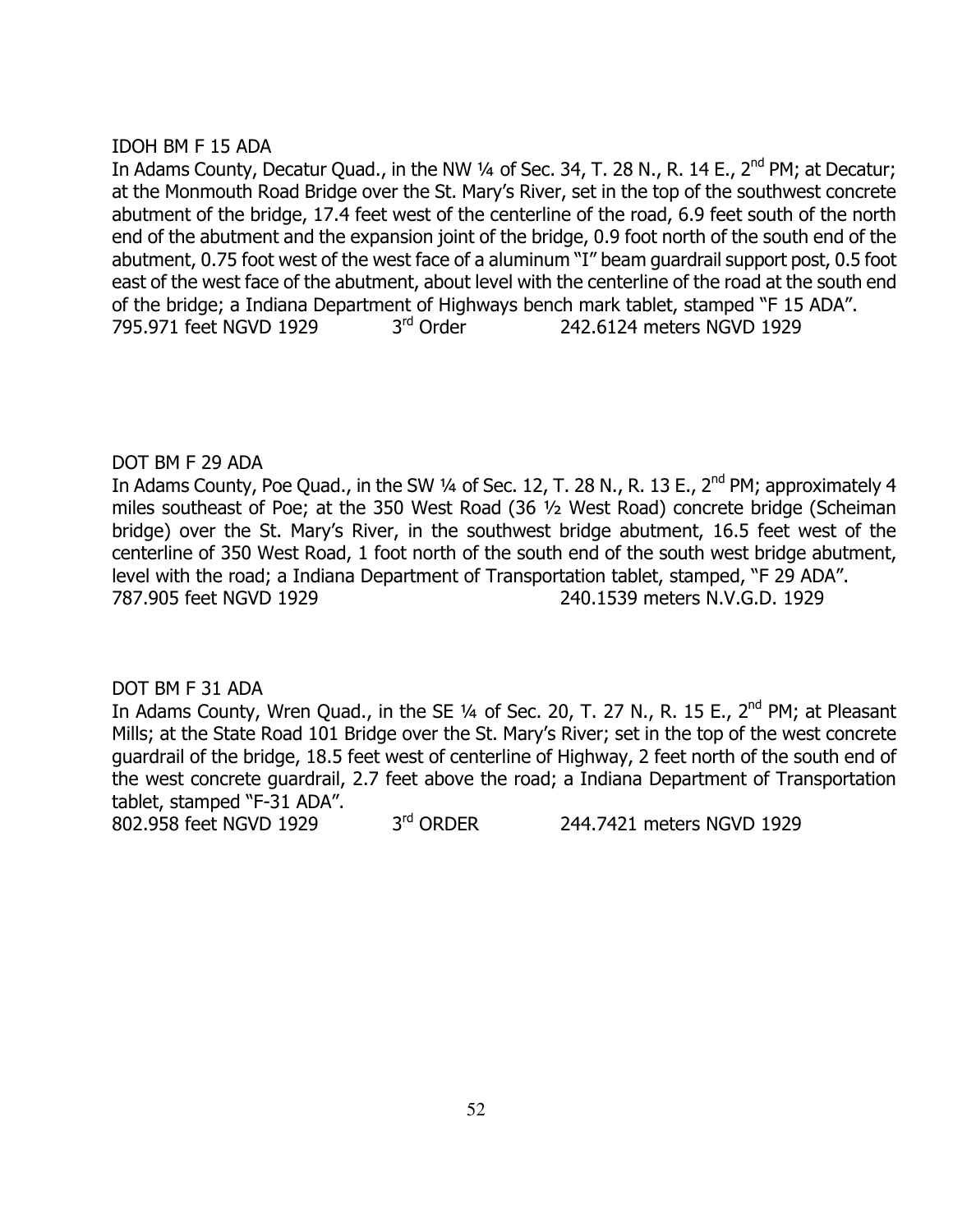# IDOT BM F 34 ADA

In Adams County, Decatur Quad., in the SW 1/4 of Sec. 27, T. 28 N., R. 14 E., 2<sup>nd</sup> PM; at Decatur; at the U.S. 27/33 Bridge over the St. Mary's River, set in the top of the southwest concrete abutment of the bridge, 24 feet west of the centerline of the road, 7.8 feet north of the south end of the abutment, 4.6 feet south of the north end of the abutment, 1.8 feet southeast of the east end post of a chain link fence, 0.7 foot west of the west face of the concrete guardrail of the bridge, 0.6 foot east of the west face of the abutment, about level with the top of the concrete bridge deck; a Indiana Department of Transportation bench mark tablet, stamped "F 34 ADA". 795.999 feet NGVD 1929 3<sup>rd</sup> Order 242.6210 meters NGVD 1929

# DNR TBM FLATROCK 12, 2003

In Adams county, Dixon Quad., in the SE 1/4 of Sec. 2, T. 28 N., R. 15 E., 2<sup>nd</sup> PM; about 2.5 miles south of Dixon; at the Indiana/Ohio State Line Road Bridge over an unnamed tributary to Flatrock Creek; set in the top of the northwest concrete wingwall of the bridge, 13.8 feet west of the centerline of the road, 7.5 feet east of the west end of the wingwall, 1.3 feet west of the west face of the concrete bridge deck, 1.1 feet south of the north face of the wingwall, 0.9 foot north of the south face of the wingwall, about 0.2 foot below the top of the asphalt on the concrete bridge deck; a cut triangle.

3rd Order

798.805 feet NGVD 1929

# DNR TBM FLATROCK 13, 2003

In Adams county, Dixon Quad., in the NE  $\frac{1}{4}$  of Sec. 10, T. 28 N., R. 15 E., 2<sup>nd</sup> PM; about 2.8 miles south of Dixon; at the 1100 North Road Bridge over an unnamed tributary to Flatrock Creek; set in the top of the southwest concrete abutment of the bridge, 13.0 feet south of the centerline of the road, 7.2 feet east of the west end of the abutment, 0.5 foot south of the north face of the abutment and the south face of the concrete bridge deck, 0.5 foot above the concrete bridge deck, 0.4 foot west of the east end of the abutment, 0.4 foot north of the south face of the abutment; a cut triangle.

3rd Order

801.586 feet NGVD 1929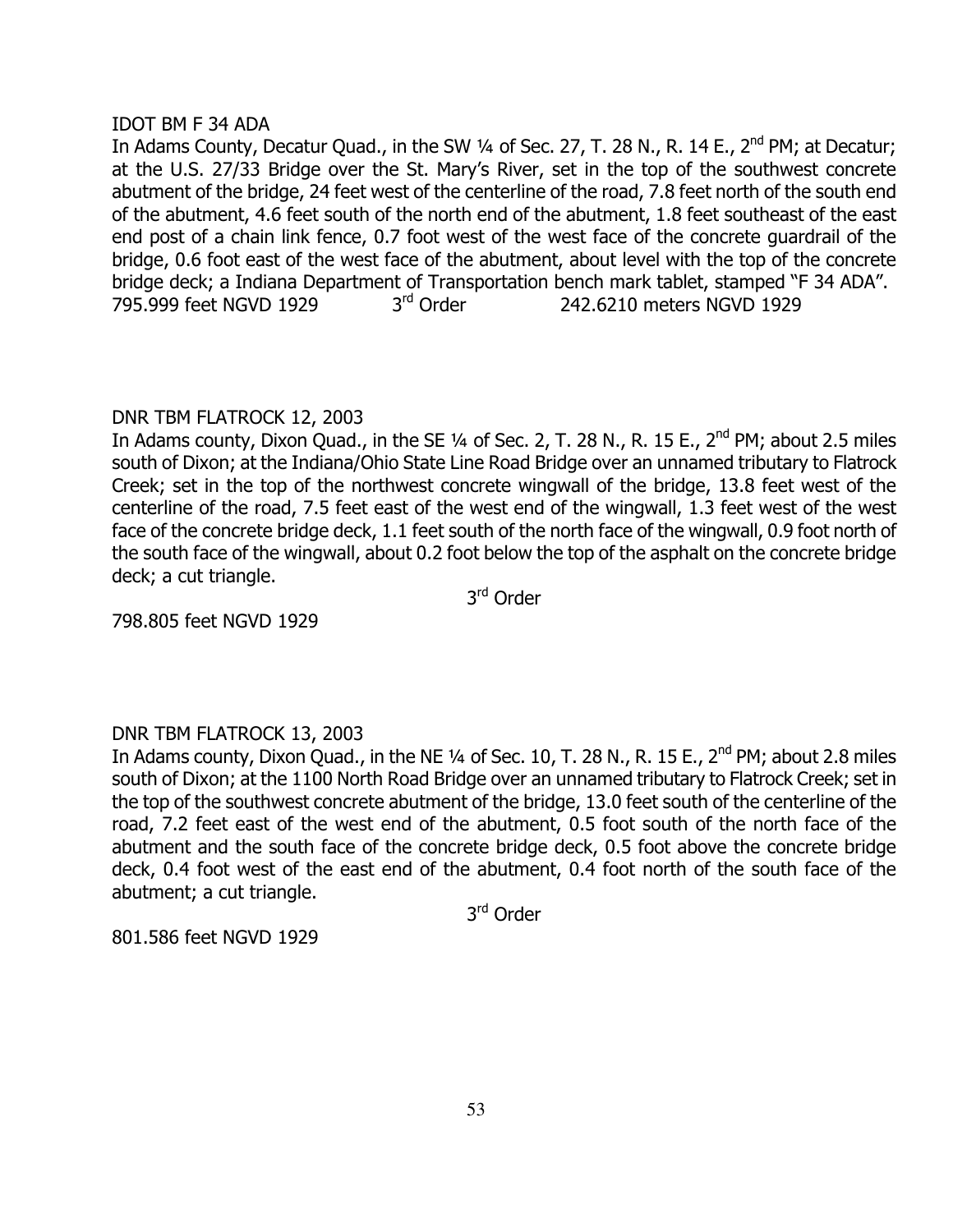## DNR TBM FLATROCK 14, 2003

In Adams county, Dixon Quad., in the SE  $\frac{1}{4}$  of Sec. 9, T. 28 N., R. 15 E., 2<sup>nd</sup> PM; about 5.2 miles southeast of Monroeville; at the 600 East Road Bridge over an unnamed tributary to Flatrock Creek; set in the top of the west end of the north concrete bridge seat, 15.7 feet west of the centerline of the road, 2.0 feet south of the north face of the bridge seat, 1.0 foot below the top of the concrete bridge deck, 0.5 foot west of the west face of the concrete bridge deck, 0.3 foot north of the south face of the bridge seat, 0.3 foot east of the west end of the bridge seat; a cut triangle. 3<sup>rd</sup> Order 808.442 feet NGVD 1929

# DNR TBM FLATROCK 15, 2003

In Adams county, Dixon Quad., in the NW  $\frac{1}{4}$  of Sec. 16, T. 28 N., R. 15 E., 2<sup>nd</sup> PM; about 5.2 miles south-southeast of Monroeville; at the 1000 North Road Bridge over an unnamed tributary to Flatrock Creek; set in the top of the southeast concrete abutment of the bridge, 13.1 feet south of the centerline of the road, 5.0 feet east of the west end of the abutment, 2.0 feet west of the east end of the abutment, 1.0 foot west of the west end of a metal "L" beam support post of the metal guardrail of the bridge, 0.7 foot south of the north face of the abutment, 0.4 foot north of the south face of the abutment, 0.2 foot above the concrete bridge deck, about level with the top of the asphalt road; a cut triangle.

3rd Order

814.060 feet NGVD 1929

DNR TBM FLATROCK 16, 2003 Can be found in the Allen County file.

# DNR TBM FLATROCK 17, 2004

In Adams county, Dixon Quad., in the SW  $\frac{1}{4}$  of Sec. 3, T. 28 N., R. 15 E., 2<sup>nd</sup> PM; about 3.2 miles southwest of Dixon; at the intersection of 600 East Road and 1100 North Road, in the northeast ¼ of the intersection; set in the top of a concrete pad for a telephone utility junction box, 48.00 feet east of the centerline of 600 East Road, 36.5 feet north of the centerline of 1100 North Road, 9.2 feet southwest of the southeast most concrete filled 8-inch metal post, 3.5 feet southeast of the southeast corner of the south most (smallest) of two metal boxes, the metal box has a electric meter mounted on the south side of the box, 0.1 foot above the ground, about level with the centerline of 1100 North Road; a cut line forming a triangle on the southeast corner of the concrete pad.

3rd Order

816.043 feet NGVD 1929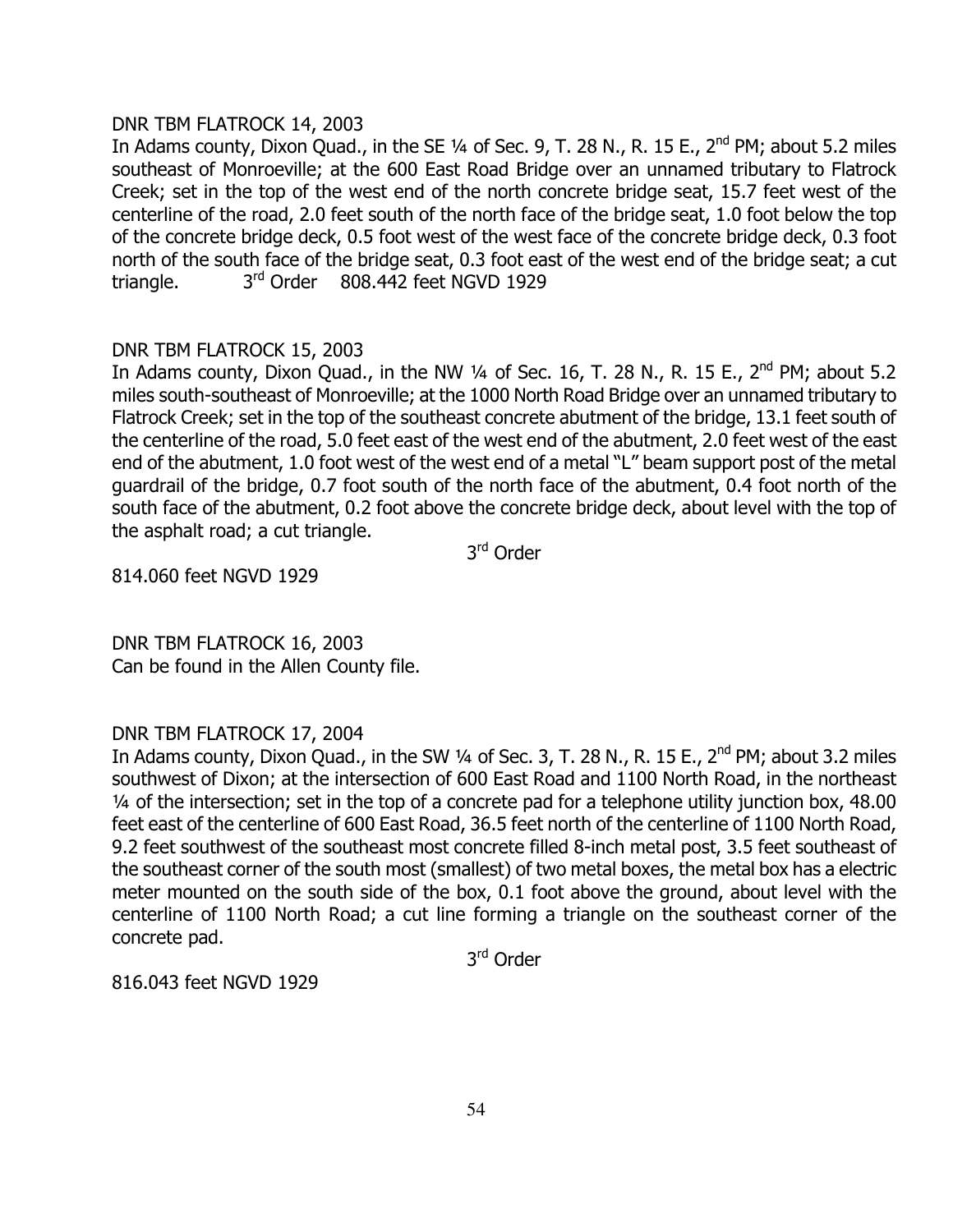#### DNR TBM STMR 1, 2003

In Adams County, Decatur Quad., in the SE 1/4 of Sec. 34, T. 28 N., R. 14 E., 2<sup>nd</sup> PM; at Decatur; at the Jackson Street (Yost Memorial) Bridge over the St. Mary's River, set in the top of the southeast corner of the south sidewalk of the bridge, 32 feet west of the centerline of the Kekionga Pathway sidewalk, 20 feet south of the centerline of Jackson Street, about 0.5 foot above the centerline of Jackson Street, 0.3 foot west of the bridge expansion joint, 0.3 foot north of the south face of the bridge; a cut triangle.

792.290 feet NGVD 1929 3<sup>rd</sup> ORDER 241.4905 meters N.V.G.D. 1929

#### USGS ? RM 7

In Adams County, Decatur Quad., in the SE 1/4 of Sec. 34, T. 28 N., R. 14 E., 2<sup>nd</sup> PM; at Decatur; at the Jackson Street (Yost Memorial) Bridge over the St. Mary's River, set in the top of the southeast concrete abutment of the bridge, 33.5 feet west of the centerline of the Kekionga Pathway sidewalk, 20.5 feet south of the centerline of Jackson Street, about 2.6 feet below the top of the south concrete sidewalk of the bridge, 1.8 feet west of the bridge expansion joint, 0.6 foot south of the south face of the bridge; a chiseled square.

789.672 feet NGVD 1929 3rd ORDER 240.6925 meters N.V.G.D. 1929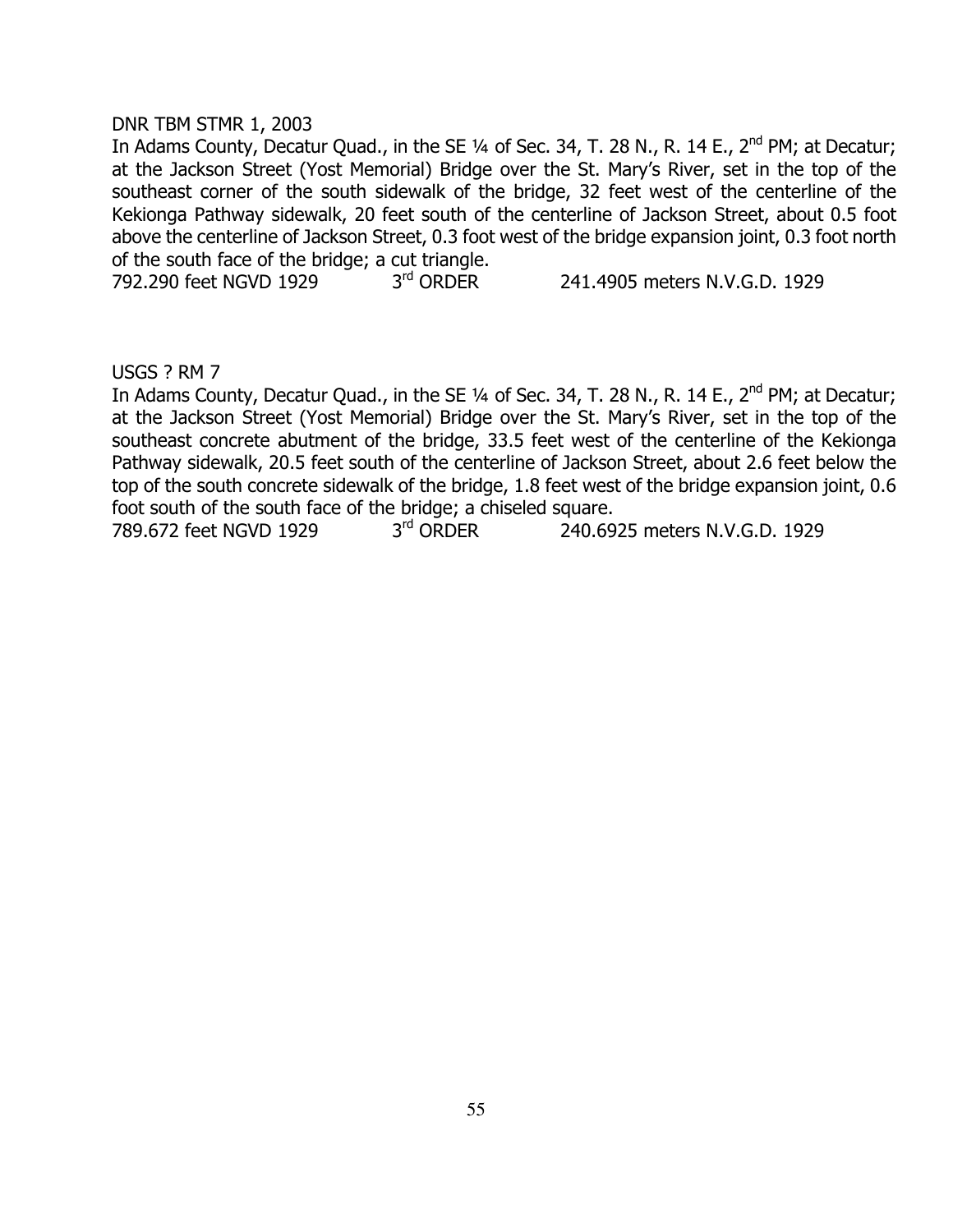## SHCOI BM F 13 F 13 ADAMS

In Adams County, Geneva Quad., in the SW 1/4 of Section 35, T. 25 N., R. 14 E., 2<sup>nd</sup> P. M.; set on top of the northeast concrete abutment of the 125 East road bridge over the Wabash River, 15 feet east of the centerline of 125 East Road, 0.9 feet east of the southeast corner of an aluminum "I" beam for the guardrail, 0.7 feet south of the north face of the northeast abutment, 0.45 feet west of the east face of the abutment, 7.8 feet north of the south face of the concrete abutment, about 0.5 foot below the centerline of the road; a State Highway Commission of Indiana Bench Mark tablet, stamped "F13 F13 ADAMS".

3rd Order

840.062 feet NGVD 1929

# IDOH BM F 24 ADA

In Adams County, Geneva Quad., in the SE 1/4 of Section 28, T. 25 N., R. 14 E., 2<sup>nd</sup> P. M.; about 0.7 mile east of Geneva. at the State Road 116 bridge over the Wabash River; set on top of the northwest concrete abutment of the bridge, 21 feet north of the centerline of State Road 116, 0.6 foot north of the north face of the north concrete guardrail, 5.0 feet west of the east face of the northwest abutment, 6.8 feet east of the west face of the abutment, 0.6 foot south of the north face of the abutment, about level with the highway; a Indiana Department of Highways Bench Mark tablet, stamped "F24 ADA".

3rd Order

841.448 feet NGVD 1929

# IDNR TBM WABR 2, 2004

In Adams County, Geneva Quad., in the SW 1/4 of Section 28, T. 25 N., R. 14 E., 2<sup>nd</sup> P. M.; about 0.5 mile east of Geneva; at the State Road 116 bridge over Loblolly Creek; set on top of the west end of the north concrete guardrail of the bridge, 15.5 feet north of the centerline of State Road 116, 15.2 feet east of the west face of the north concrete guardrail, 0.4 foot north of the south face of the guardrail, 0.4 foot south of the north face of the guardrail, 1.6 feet west of an expansion joint in the guardrail, about 2.7 foot above the bridge deck; a cut triangle.

3rd Order

839.073 feet NGVD 1929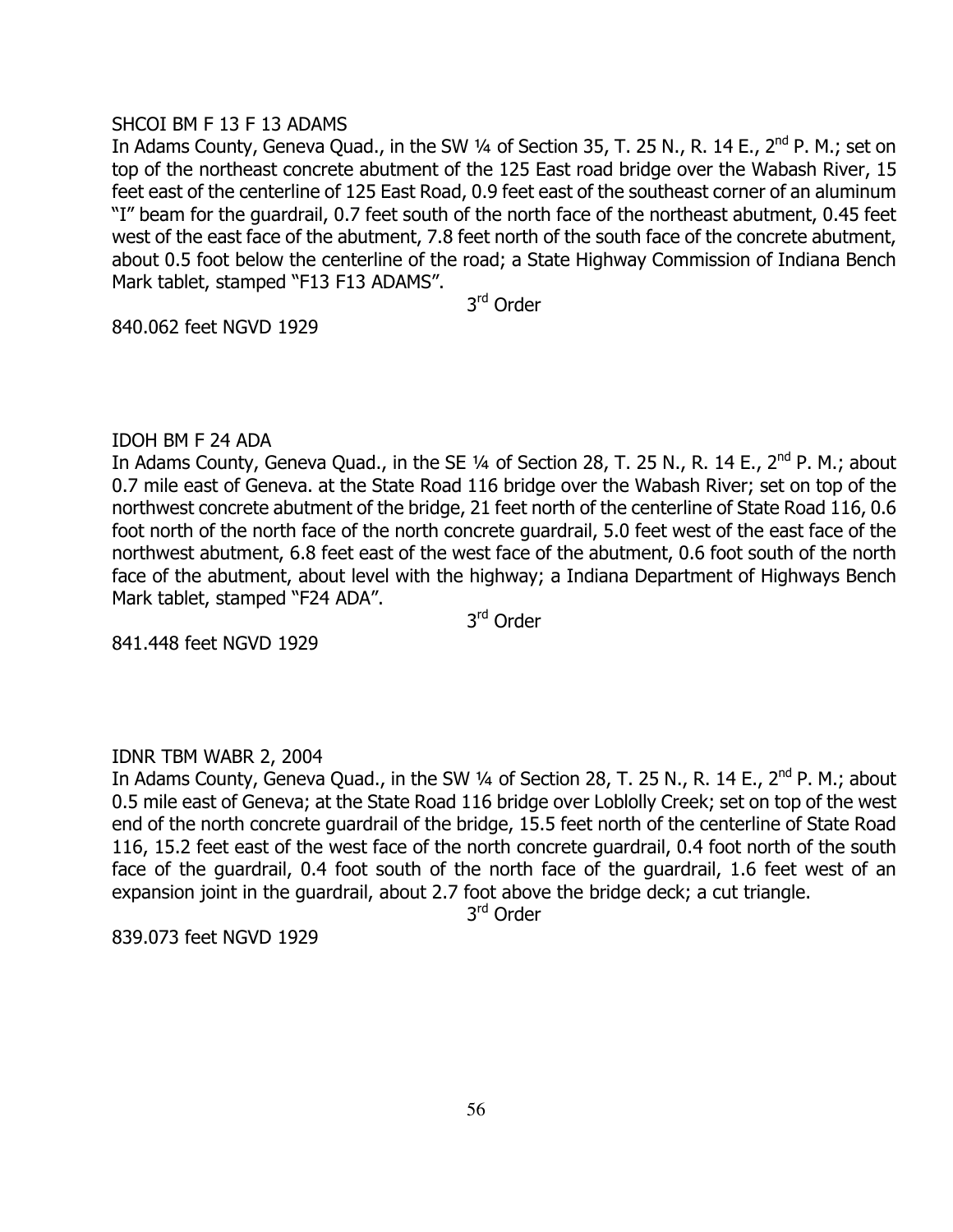#### SHCOI BM F 10 ADAMS

In Adams County, Geneva Quad., in the SW 1/4 of Section 16, T. 25 N., R. 14 E., 2<sup>nd</sup> P. M.; about 1.7 mile north of Geneva; at the U. S. 27 bridge over the Wabash River; set on top of the south end of the west concrete guardrail at the southwest corner of the bridge, 17 feet west of the centerline of U. S. 27, 0.5 foot south of the north face of the concrete guardrail where the aluminum guardrail ties in at the expansion joint, 0.4 foot east of the west face of the concrete guardrail, 0.6 foot west of the east face of the guardrail, about 2.8 feet above the bridge deck; a State Highway Commission of Indiana Bench Mark tablet, stamped "F 10 ADAMS".

3rd Order

839.945 feet NGVD 1929

# IDNR TBM WABR 3, 2004

In Adams County, Geneva Quad., in the SW 1/4 of Section 16, T. 25 N., R. 14 E., 2<sup>nd</sup> P. M.: about 1.7 mile north of Geneva; at the U. S. 27 bridge over the Wabash River, at the northwest corner of the bridge; set on top of the north end of the west concrete curb for aluminum guardrail, 18 feet west of the centerline of U. S. 27, 3.7 feet south of the north end of the bridge at the expansion joint, 1.0 foot south of the southwest corner of an aluminum guardrail post, 0.4 foot east of the west face of the bridge, 1.2 feet west of the east face of the concrete curb, about 0.6 foot above the bridge deck; a cut triangle.

3rd Order

837.767 feet NGVD 1929

# ADAMS COUNTY BM C 286, 1994

In Adams County, Berne Quad., in the NW  $\frac{1}{4}$  of section 6, T. 25 N., R. 14 E.,  $2^{nd}$  P. M.; about 2 mile west of Berne; at the 300 West Road CMP over Shoemaker Ditch; set on top of the north end of the east concrete headwall for the CMP, 14.5 feet east of the centerline of 300 West Road, 2.0 feet south of the north face of the east headwall, 0.5 foot west of the east face of the headwall, about level with 300 West Road; a Adams County Bench Mark tablet, stamped "C 286 1994".

3rd Order

845.156 feet NGVD 1929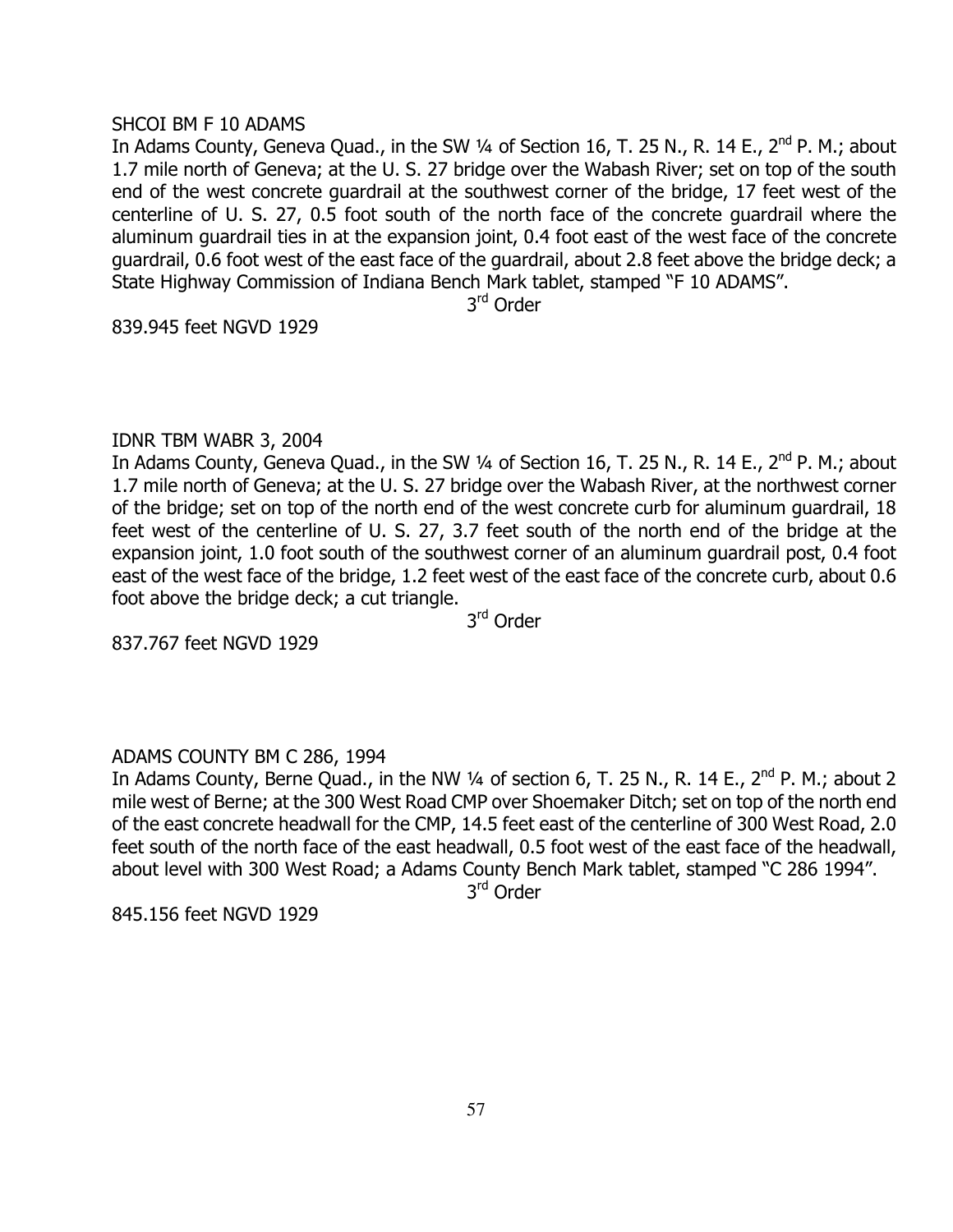# ADAMS COUNTY BM C 285, 1994

In Adams County, Berne Quad., in the SE 1/4 of Section 1, T. 25 N., R. 13 E., 2<sup>nd</sup> P. M.; about 2.4 mile southwest of Berne; about 0.1 mile west along 700 South Road from the intersection of 700 South Road and 300 West Road, at the 700 South Road CMP over a ditch; set on top of the east end of the north concrete headwall for the CMP, 15 feet north of the centerline of 700 South Road, 2.1 feet west of the east face of the north headwall, 0.5 foot south of the north face of the headwall, about level with 700 South Road; a Adams County Bench Mark tablet, stamped "C 285 1994".

3rd Order

852.369 feet NGVD 1929

# IDOH BM F16 ADA

In Adams County, Berne Quad., in the SE  $1/4$  of Section 12, T. 25 N., R. 13 E.,  $2^{nd}$  P. M.; about 3 mile southwest of Berne; at the 300 West Road bridge over the Wabash River; set on top of the northwest concrete abutment of the bridge, 13.5 feet west of the centerline of 300 West Road, 4.6 feet south of the north face of the abutment, 1.4 feet north of the south face of the abutment at the expansion joint, 0.6 feet east of the west face of the abutment, about level with the bridge deck; a Indiana Department of Highways Bench Mark tablet, stamped "F16 ADA".

3rd Order

832.779 feet NGVD 1929

# SHCOI BM F12 ADAMS

In Adams County, Linn Grove Quad., in the SW 1/4 of Section 12, T. 25 N., R. 13 E., 2<sup>nd</sup> P. M.; about 1.4 miles southeast of Linn Grove; at the 400 West Road bridge over the Wabash River; set on top of the northeast concrete abutment of the bridge, 15 feet east of the centerline of 400 West Road, 5.7 feet north of the expansion joint between bridge and abutment, 0.75 feet south of the north face of the abutment, 0.4 feet west of the east face of the abutment, about level with 400 West Road; a State Highway Commission of Indiana Bench Mark tablet, stamped "F12 ADAMS".

(Note: The stamping has been defaced and is difficult to read)

3rd Order

833.630 feet NGVD 1929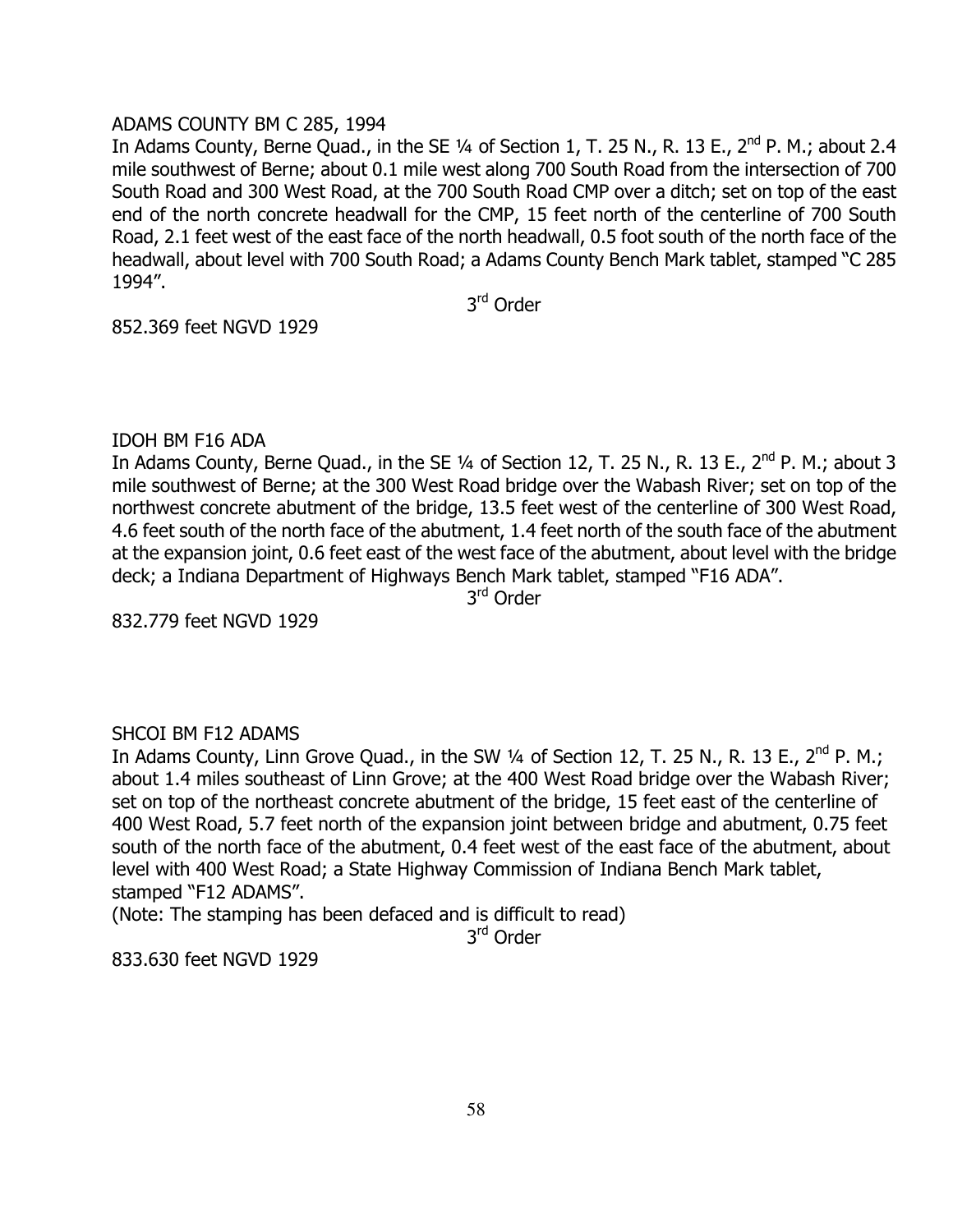#### IDNR TBM WABR 7, 2004

In Adams County, Linn Grove Quad., in the NW 1/4 of Section 1, T. 25 N., R. 13 E., 2<sup>nd</sup> P. M.; about 1 miles northeast of Linn Grove; at the 400 West Road bridge over Shoemaker Ditch; set on top of the northeast concrete abutment of the bridge; a cut triangle.

3rd Order

830.632 feet NGVD 1929

#### IDNR TBM WABR 4, 2004

In Adams County, Linn Grove Quad., in the SW 1/4 of Section 2, T. 25 N., R. 13 E., 2<sup>nd</sup> P. M.; at in Linn Grove; at the southeast corner of the 700 South Road bridge over the Wabash River; set in the east end of the south concrete curb for an aluminum guardrail, 14.5 feet south of the centerline of 700 South Road, 1.1 feet west of the west face of the concrete guardrail, 1.6 feet south of north face of the concrete curb, 0.5 foot north of the south face of the concrete curb. about 0.7 foot above the bridge deck; a cut triangle.

3rd Order

832.245 feet NGVD 1929

#### SHCOI BM F17 ADA

In Adams County, Linn Grove Quad., in the SE 1/4 of Section 34, T. 26 N., R. 13 E., 2<sup>nd</sup> P. M.; about 0.8 mile north of Linn Grove; at the State Road 218 (old State Road 118) bridge over the Wabash River; set in the northeast corner of the concrete bridge deck, 18.5 feet north of the centerline of State Road 218, 15.6 feet southwest of a utility pole #ADJ 5258, 1.8 foot west of the east end of the bridge deck, 0.6 foot south of the north face of the concrete bridge deck, about level with the centerline of the road; a State Highway Commission of Indiana Bench Mark tablet, stamped "F17 ADA".

3<sup>rd</sup> Order

829.077 feet NGVD 1929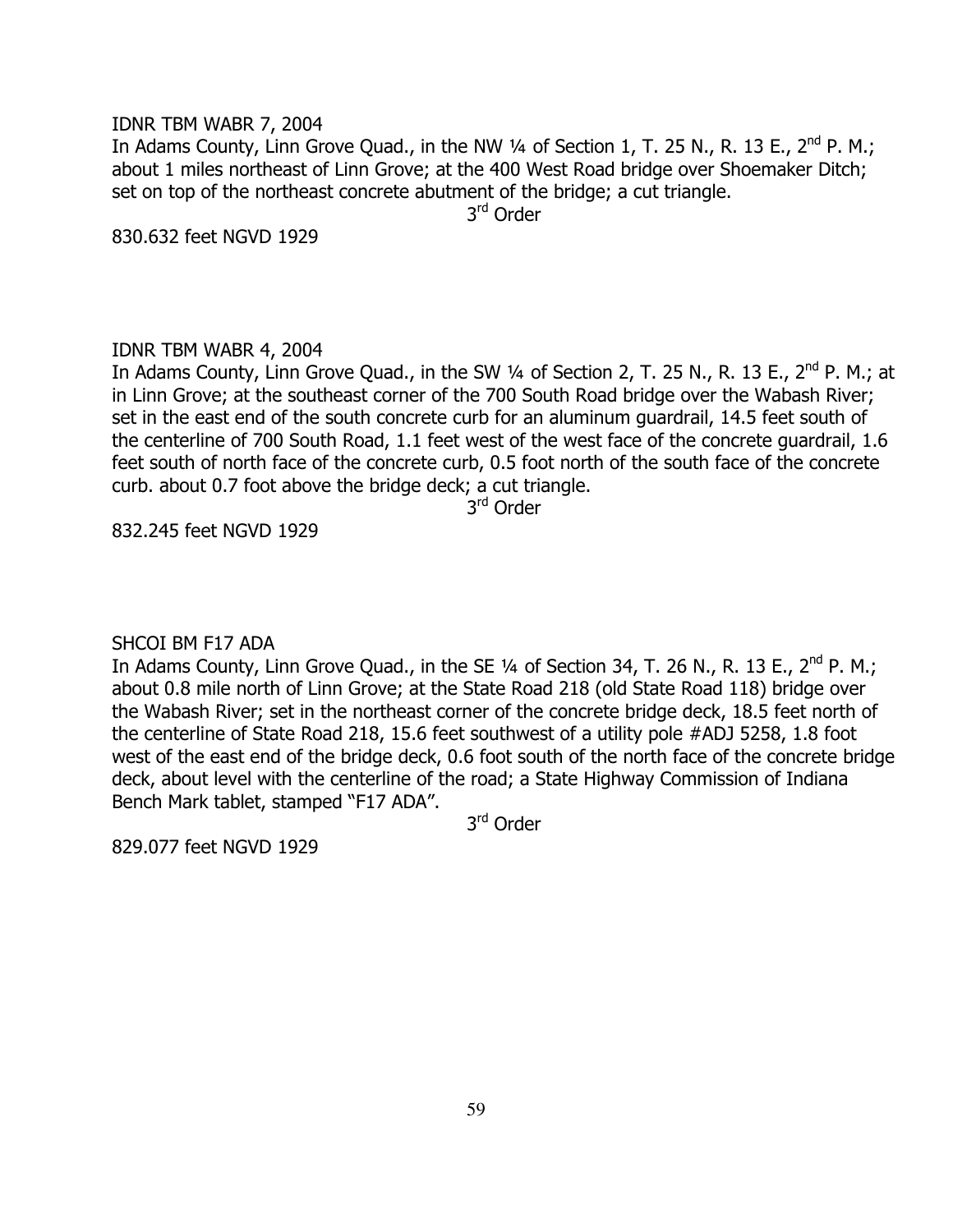# USGS GAGING STATION

In Adams County, Linn Grove Quad., in the SE  $\frac{1}{4}$  of Section 34, T. 26 N., R. 13 E., 2<sup>nd</sup> P. M.; about 0.8 mile north of Linn Grove; at the State Road 218 (old State Road 118) bridge over a small swale, about  $\pm$  300 feet west of the State Road 218 (old State Road 118) bridge over the Wabash River; set in the top of the east end of the concrete base of the north concrete guardrail of the bridge, 14 feet north of the centerline of State Road 218, 0.3 foot west of the east end of the base of the concrete guardrail, 0.2 foot south of the south face of the concrete guardrail, 0.2 foot north of the south edge of the base of the concrete guardrail, about 0.6 foot above the concrete bridge deck; a U.S. Geological Survey Gaging Station tablet, "not stamped".

3rd Order

827.276 feet NGVD 1929

# SHCOI BM ADAMS F 2

In Adams County, Linn Grove Quad., in the SE 1/4 of Section 34, T. 26 N., R. 13 E., 2<sup>nd</sup> P. M.; about 0.8 mile north of Linn Grove; at the State Road 218 (old State Road 118) bridge over a small swale, about  $\pm$  300 feet west of the State Road 218 (old State Road 118) bridge over the Wabash River; set in the top of the northwest concrete wingwall of the bridge, 17.5 feet north of the centerline of State Road 218, 2.4 feet north of the south end of the wingwall, 0.5 foot southwest of the northeast face of the wingwall, 0,5 foot northeast of the southwest face of the wingwall, about 0.6 foot above the concrete bridge deck; a State Highway Commission of Indiana Bench Mark tablet, stamped "ADAMS F2".

3rd Order

827.245 feet NGVD 1929

# USC&GS BM LINN GROVE RM 2, 1955

In Adams County, Linn Grove Quad., in the NE  $\frac{1}{4}$  of Section 3, T. 25 N., R. 13 E., 2<sup>nd</sup> P. M.; about 0.9 mile north of Linn Grove; about 0.35 mile east along State Road 218 (old State Road 118) from its intersection with State Road 116; set in the top of a concrete post on the north edge of a woods, 67.5 feet south of the centerline of State Road 218, 1.7 feet east of a metal witness post, about 1.5 feet below the level of the highway; a U.S. Coast and Geodetic Survey Reference Mark Tablet, stamped "LINN GROVE NO 2 1955".

3rd Order

829.667 feet NGVD 1929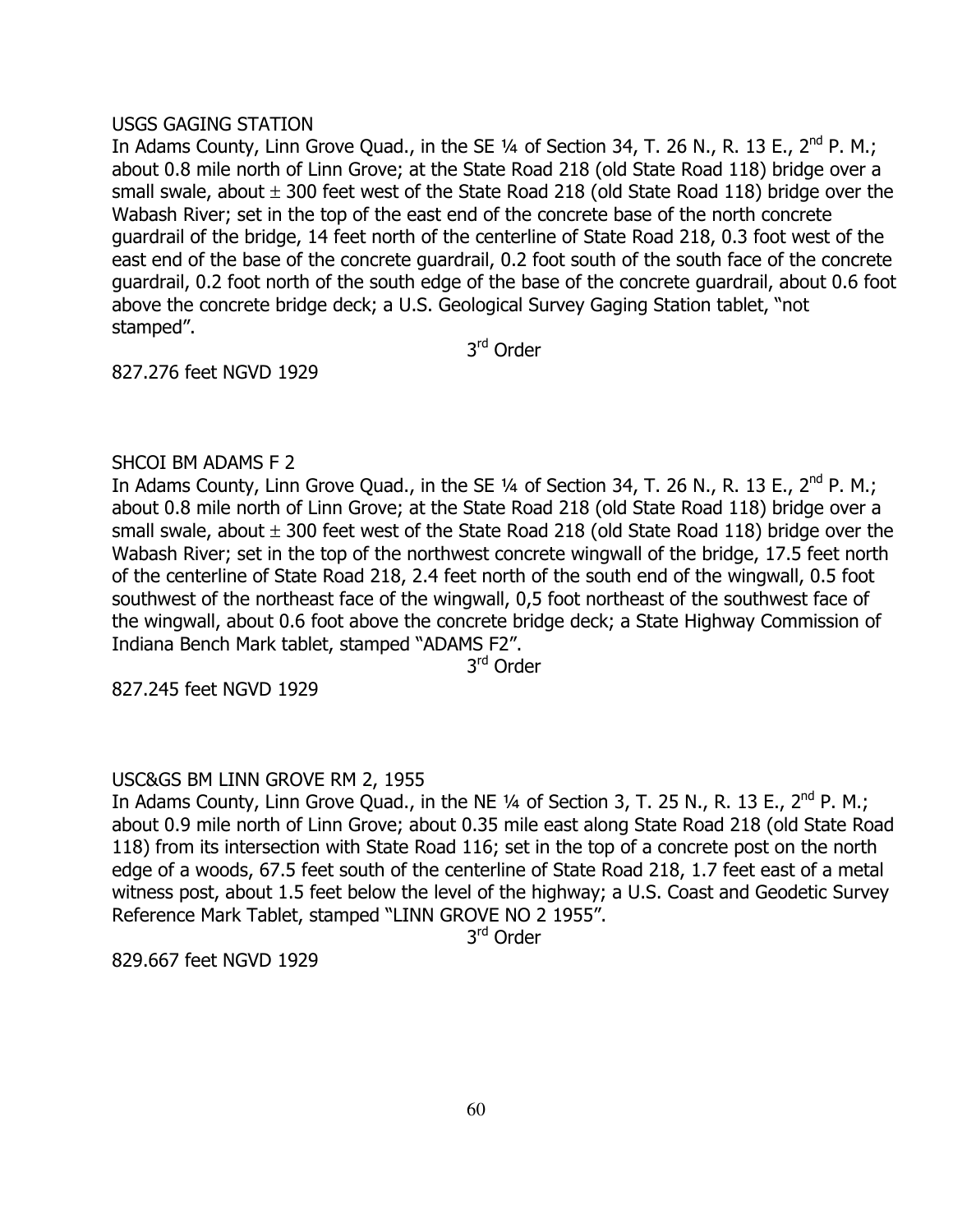#### IDNR TBM SAD 1, 2005

In Adams County, Decatur Quad., in the NE  $\frac{1}{4}$  of Section 26, T. 27 N., R. 14 E., 2<sup>nd</sup> P. M.; about 2 miles northeast of Decatur; near the southwest corner of Saddle Lake; set on top of the concrete wall between the retaining walls of the concrete stilling basin structure of the outlet channel of Saddle Lake under 200 East Road, 24 feet west of the centerline of 200 East Road, 6.6 feet south of the south face of the north concrete retaining wall, 3.0 feet west of the west face of the concrete headwall, 0.8 foot north of the north face of the south concrete retaining wall, 0.5 foot east of the west face of a concrete wall between the retaining walls, 0.5 foot west of the east face of the wall, about 5 feet below the centerline of the road; a cut triangle.

3rd Order

813.284 feet NGVD 1929

#### IDNR TBM SAD 3, 2005

In Adams County, Decatur Quad., in the SE  $\frac{1}{4}$  of Section 23, T. 28 N., R. 14 E., 2<sup>nd</sup> P. M.; about 2.5 miles northeast of Decatur; in the northwest ¼ of the intersection of 800 North Road and 200 East Road; set on the south end of a concrete headwall for a 12 inch CMP under 200 East Road, 13 feet west of the centerline of 200 East Road, 16 feet north of the centerline of 800 North Road, 5 feet east of power pole # Ad 154-1, 1.2 feet north of the south end of the broken concrete of the headwall, 4.8 feet south of the north face of the headwall, 0.6 foot east of the west face of the headwall, 0.6 foot west of the east face of the headwall; a cut triangle.

3<sup>rd</sup> Order

832.169 feet NGVD 1929

#### IDNR TBM SAD 2, 2005

In Adams County, Hoagland Quad., in the SE  $1/4$  of Section 14, T. 28 N., R. 14 E., 2<sup>nd</sup> P. M.; about 3.5 miles northeast of Decatur; in the northwest ¼ of the intersection of 900 North Road and 200 East Road; set in the south side of power pole # AD-140-84, 24.5 feet north of the centerline of 900 North Road, 23 feet west of the centerline of 200 East Road, 1.8 feet west of a "STOP" sign post, 4.6 feet east of a road sign post, 9.4 feet east of a 4 inch square wooden post, 1 foot east of a "BURIED CABLE BELOW" warning post, about 0.8 foot above the ground; a railroad spike driven through an aluminum tag, stamped "IDNR TBM SAD 2 2005".

3rd Order

829.776 feet NGVD 1929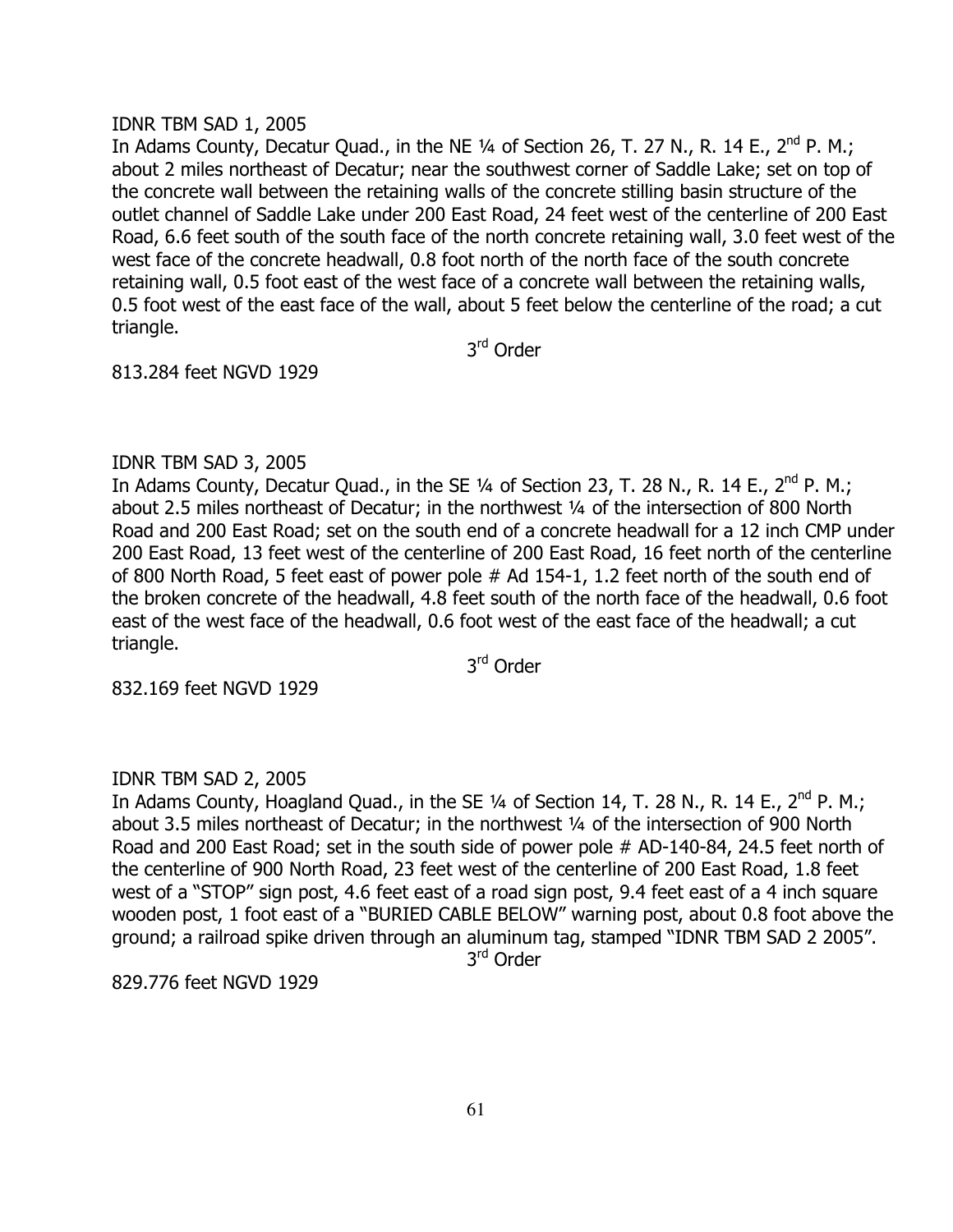### IDNR TBM ADAMSCO 1 2005

In Adams County, Decatur Quad., set in the NE 1/4 of section 6, T. 27 N., R. 14 E., 2<sup>nd</sup> P. M. About 2.0 mile west of Decatur, set at the 200 West Road (C. R. 35 West) bridge over Holthouse Ditch. Set in top of the southwest concrete bridge abutment. 16.5 feet west of the centerline of the road, 7.2 feet north of the south end of the concrete abutment, 2.7 feet south of the north end of the abutment, 4.5 feet below the top of the west concrete guardrail of the bridge, about 2 feet below the level of the road, 0.6 foot west of the east face of the abutment and the west face of the concrete base of the guardrail, 0.5 foot east of the west face of the abutment, 0.8 foot north of the north face of the bridge seat. A cut triangle. GPS Elevation 797.97 feet NGVD 1929

# IDNR TBM 111705-1

In Adams County, Decatur Quad., set in the NE 1/4 of section 5, T. 27 N., R. 14 E., 2<sup>nd</sup> P. M. About 1.5 mile west of Decatur. Set at an abandoned railroad bridge over Holthouse Ditch. Set on the south end of the east concrete abutment of the abandoned railroad bridge.16.5 feet south of the of the centerline of the abandoned railroad grade, 5.1 feet south of the south face of the railroad ties, 0.3 foot east of the west face of the concrete abutment, 0.1 foot north of the break in elevation of the concrete abutment, about 1 foot below the top of the wood curb. Set in the southwest corner of the southeast concrete abutment; a chiseled line forming a triangle.  $3^{rd}$  Order 803.413 feet NGVD 1929

# IDNR TTBM SAFETY 1 2005

In Adams County, Decatur Quad., set in the NE 1/4 of section 5, T. 27 N., R. 14 E., 2<sup>nd</sup> P. M. About 1.5 mile west of Decatur. About 0.5 miles east along 550 North (C. R. 7 ½ South ) (Monroe Street)from the intersection of 200 west Road (C. R. 35 West) and 550 North (C. R. 7 ½ South ) (Monroe Street) to a fire hydrant on the south side Monroe Street. 79 feet east of power pole # AD196-96, 80.6 feet west of power pole # AD 196-97, 23 feet south of the centerline of Monroe Street, about 2.5 feet above the ground. Set on top of the east flange bolt of the fire hydrant. A chiseled Cross. 3rd order 806.463 feet NGVD 1929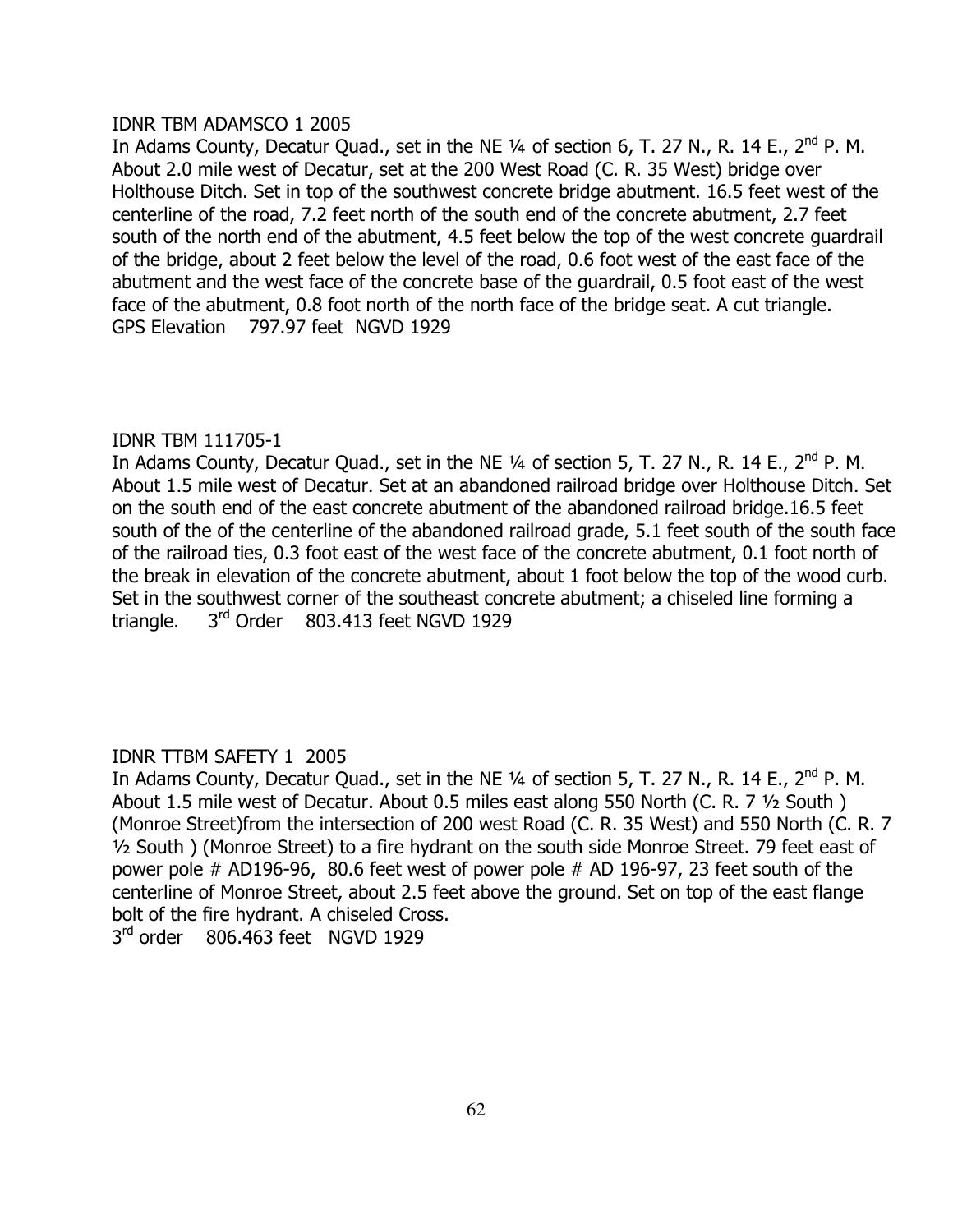# IDNR TBM ADAMSCO 2 2005

In Adams County, Decatur Quad., set in the NE  $\frac{1}{4}$  of section 16, T. 27 N., R. 14 E., 2<sup>nd</sup> P. M. About 2 mile south of the intersection of U. S. 27 and U. S. 224 in Decatur. Set at the 400 North Road (C. R. 9 South) bridge over Borum Run. Set in the top of the south end of the east concrete bridge seat. 13.8 feet south of the centerline of the road, 1.8 feet south of the south face of the concrete bridge deck, 0.5 foot northwest of the southeast face of the bridge seat, 0.6 foot northeast of the southwest end of the bridge seat, 0.3 foot southeast of the northwest face of the bridge seat, about 0.1 foot below the top of the concrete bridge deck. A cut triangle. GPS Elevation 799.00 feet NGVD 1929

# IDOT BM F 40 ADA

In Adams County, Decatur Quad., set in the NE  $\frac{1}{4}$  of section 16, T. 27 N., R. 14 E., 2<sup>nd</sup> P. M. About 2 mile south of the intersection of U. S. 27 and U. S. 224 in Decatur. Set in the southwest ¼ of the intersection of 400 North Road (C. R. 9 South) and U. S. 27 South. Set in top of a concrete post. 69 feet south of the south edge of the asphalt of 400 North Road, 40.5 feet west of the west edge of the asphalt of U. S. 27, 49.5 feet southwest of the center of the southwest steel anchor pylon for stoplight array, 3.2 feet southeast of the north post of a chain link fence, 1.3 feet east of the fence, about 1 foot above the ground. A standard IDOT BM tablet stamped "F-40 ADA" GPS Elevation 801.25 feet NGVD 1929

# IDOH BM F 26 ADA

In Adams County, Decatur Quad., set in the SE 1/4 of section 9, T. 27 N., R. 14 E., 2<sup>nd</sup> P. M. About 1.9 mile south of the intersection of U. S. 27 and U. S. 224 in Decatur. Set at the U. S. 27 bridge over Borum Run. Set on top of the southwest concrete abutment of the bridge. 43.5 feet west of the centerline of U. S. 27, 8.5 feet south of the north end of the southwest concrete abutment. 0.8 foot north of the south end of the abutment, 1 foot west of the west face of the west concrete guardrail, about level with the roadway. A standard IDOH BM tablet stamped "F-26 ADA" GPS Elevation 799.24 feet NGVD 1929